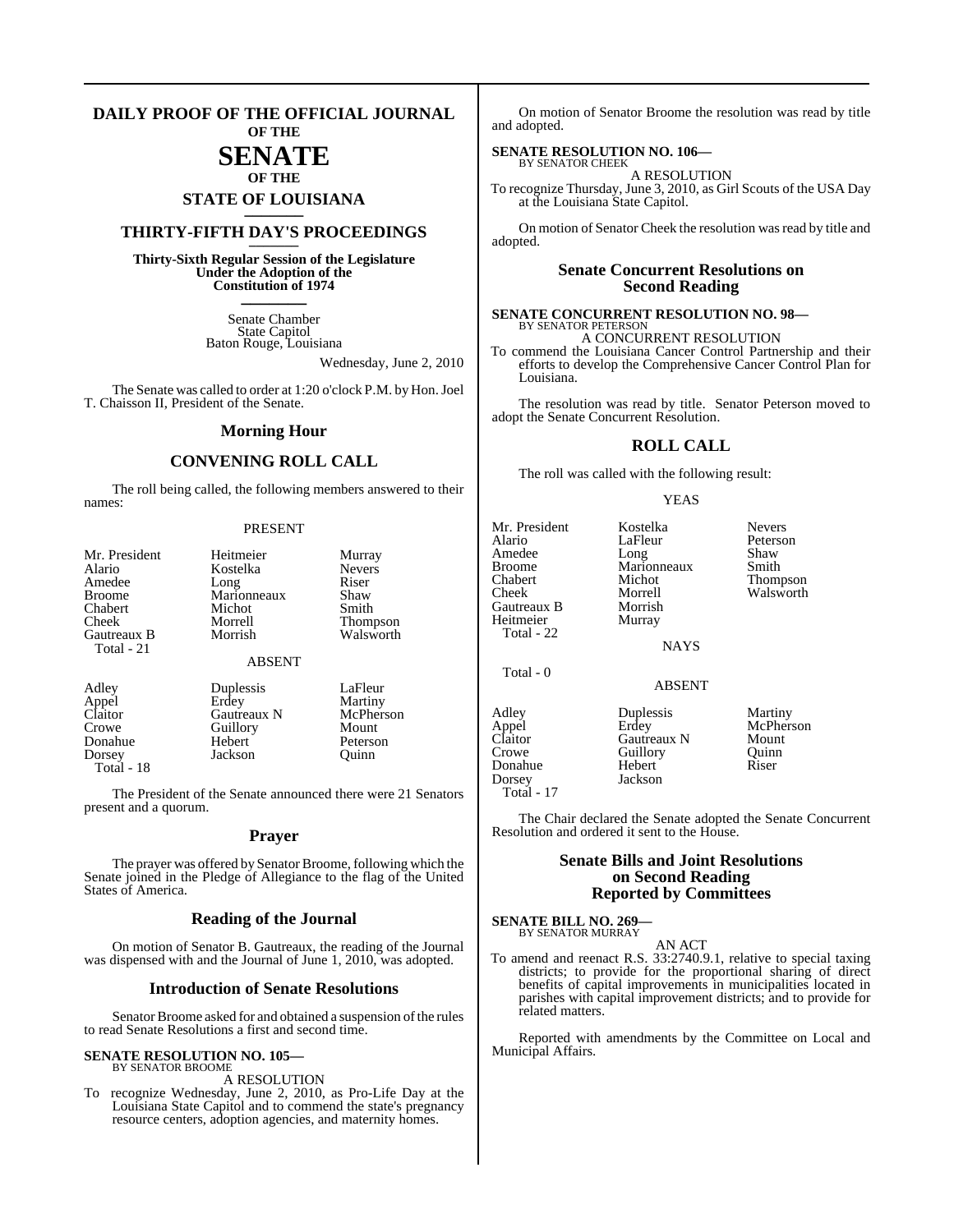## **Page 2 SENATE 35th DAY'S PROCEEDINGS**

### June 2, 2010

#### **SENATE COMMITTEE AMENDMENTS**

Amendments proposed by Senate Committee on Local and Municipal Affairs to Original Senate Bill No. 269 by Senator Broome

#### AMENDMENT NO. 1

Change author from Senator Broome to Senator Murray

#### AMENDMENT NO. 2

On page 1, line 2, change "amend and reenact R.S. 33:2740.9.1," to "provide" and delete "taxing"

### AMENDMENT NO. 3

On page 1, delete line 3, on line 4, delete "located in parishes with capital improvement", and insert the following: "authority to levy, impose, and collect parcel fees in certain"

#### AMENDMENT NO. 4

On page 1, line 7, after "Section 1." delete the remainder of the line, delete line 8 and on line 9, change "**A.(1) Any capital improvement**" to the following:

"**A. Definitions. As used in this Act, unless the context requires otherwise, the following terms shall have the following meaning:**

**(1) "Board" means the board of commissioners of the district. (2) "City" means any city with boundaries coterminous with**

**the parish in which it is located.**

**(3) "District" means any special**"

#### AMENDMENT NO. 5

On page 1, line 9, change "**authorized**" to "**created**"

AMENDMENT NO. 6

On page 1, line 10 change "**and created by the**" to "**, designated as a management district and situated in a parish with a city-parish home rule form of government.**

**B. Parcel fee assessment authority. (1) The**"

AMENDMENT NO. 7

On page 1, line 10, delete "**a parish shall ensure that the citizens**", delete lines 11 through 14, and insert the following: "**the city is hereby authorized to levy and collect annually a special parcel fee provided for in this Act on each parcel located in the district subject to and in accordance the provisions of this Act.**

**(2) The amount of the parcel fee**"

#### AMENDMENT NO. 8

On page 1, line 15, delete "**(2) The proportional contribution of each municipality**", on line16, delete "**percent of total tax revenues collected by the capital**", delete line 17 and on page 2, delete lines 1 through 12, and insert the following: "**Bureau of the Treasury within the Department of Finance of the city, or equivalent entity, or its designee as of January 1, 2010 and shall be asfollows, based on the classification of the parcel:**

**(a) For each Tier One Parcel, a flat parcel fee of one hundred eighty-five dollars per year.**

**(b) For each Tier two Parcel, a flat parcel fee of three hundred ninety-five dollars per year.**

**(c) For each Tier Three Parcel, a flat parcel fee shall be assessed as follows:**

**(i) For each Tier 3A Parcel, a flat parcel fee of fifteen thousand dollars per year.**

**(ii) For each Tier 3B Parcel, a flat parcel fee of ten thousand dollars per year.**

**(iii) For each Tier 3C Parcel and 3D Parcel, a flat parcel fee of five thousand dollars per year.**

**(iv) For each Tier 3E Parcel and Tier 3F Parcel, a flat parcel fee of three thousand dollars per year.**

**(v) For each Tier 3G Parcel, a flat parcel fee of two thousand dollars per year.** 

**(vi) For each Tier 3H parcel, Tier 3I Parcel, Tier 3J Parcel, and 3K Parcel, a flat parcel fee of one thousand five hundred dollars per year.**

**(vii) For each Tier 3L Parcel, a flat parcel fee of one thousand dollars per year.**

**(viii) For each Tier 3M Parcel, a flat parcel fee of nine hundred dollars per year.** 

**(ix) For each Tier 3N Parcel, a flat parcel fee of five hundred dollars forty five per year.**

**(3) The amount of the parcel fee for each parcel classification shall be fixed and shall not change prior to the expiration of the term of the parcel fee.**

**(4) The following terms shall have the following meaning when used in this Act:**

**(a) The term "parcel" means a tract of land in the district, including all buildings and improvementsthereon, excluding any property that is exempt in full from ad valorem taxation.**

**(b) The term "Tier One Parcel" means a parcel that is used solely for residential purposes as either a single family dwelling or a multiple family dwelling with no more than four residential units. If any unit or portion of the parcel is used for commercial or any other non-residential purpose, the entire parcel shall not be a Tier One Parcel and instead shall be classified as either a Tier Two Parcel or a Tier Three Parcel.**

**(c) The term "Tier Two Parcel" means a parcel that does not qualify as a Tier One Parcel and or a Tier Three Parcel.**

**(d) The term "Tier Three Parcel" means a parcel that does not qualify as a Tier One Parcel and the use of the parcel corresponds to one of the following descriptions:**

**(i) The parcel is primarily used for a hotel, and the hotel has at least one thousand rooms available for guest occupation. Such a parcel shall be referred to as a "Tier 3A Parcel".**

**(ii) The parcel is used primarily for office space, and the structure on the parcel contains at least four hundred thousand square feet of floor space. Such a parcel shall be referred to as a "Tier 3B Parcel".**

**(iii) The parcel is primarily used for a hotel, and the hotel has at least three hundred twenty-five rooms but fewer than one thousand rooms available for guest occupation. Such a parcel shall be referred to as a "Tier 3C Parcel".**

**(iv) The parcel is used primarily for public parking, and an enclosed parking structure is built on the parcel that has at least one thousand designated parking spaces. Such a parcel shall be referred to as a "Tier 3D Parcel".**

**(v) The parcel is primarily used for a hotel, and the hotel has at least one-hundred fifty rooms but fewer than three hundred twenty-five rooms available for guest occupation. Such a parcel shall be referred to as a "Tier 3E Parcel".**

**(vi) The parcel is used primarily for a retail shopping center, and the structure on the parcel contains at least one hundred thousand square feet of floor space. Such a parcel shall be referred to as a "Tier 3F Parcel".**

**(vii) The parcel is primarily used for a hotel, and the hotel has at least ninety rooms but fewer than one hundred fifty rooms available for guest occupation. Such a parcel shall be referred to as a "Tier 3G Parcel".**

**(viii) The parcel is used primarily for public parking, and an enclosed parking structure is built on the parcel that has at least one hundred designated parking spaces but fewer than one thousand designated parking spaces. Such a parcel shall be referred to as a "Tier 3H Parcel".**

**(ix) The parcel is used primarily for public parking, and has a surface parking lot on the parcel that has at least two hundred seventy-five designated parking spaces. Such a parcel shall be referred to as a "Tier 3I Parcel".**

**(x) The parcel is used primarily for a retail shopping center, and the structure on the parcel contains at least twenty-five thousand square feet of floor space but fewer than one hundred thousand square feet of floor space. Such a parcel shall be referred to as a "Tier 3J Parcel".**

**(xi) The parcel is used primarily for office space, and the structure on the parcel contains at least fifty thousand square feet of floor space but fewer than four hundred thousand square feet of floor space. Such a parcel shall be referred to as a "Tier 3K Parcel".**

**(xii) The parcel is used primarily for public parking, and has a surface parking lot on the parcel that has at least one**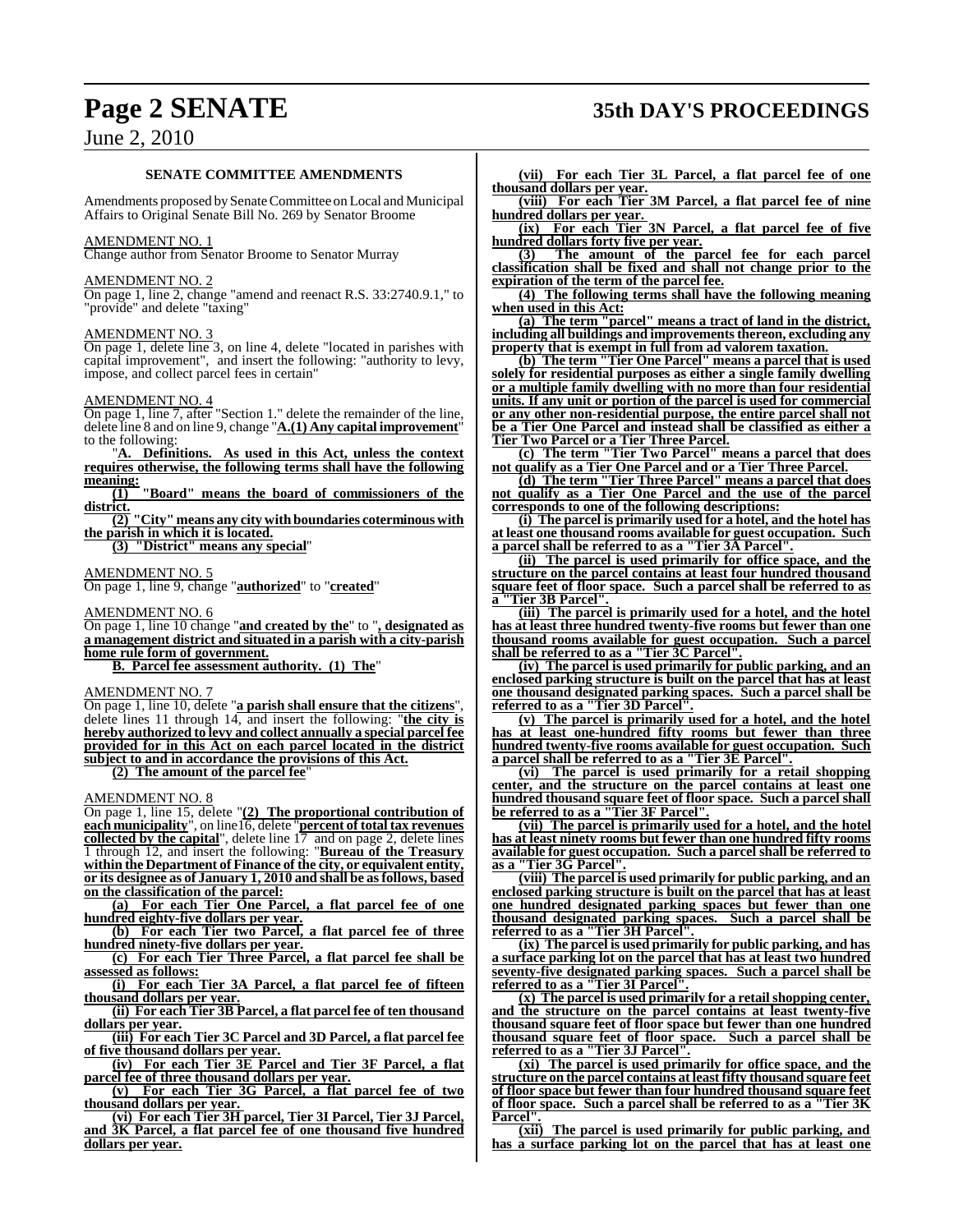## **35th DAY'S PROCEEDINGS Page 3 SENATE**

# June 2, 2010

**hundred designated parking spaces but fewer than two hundred seventy-five designated parking spaces. Such a parcel shall be referred to as a "Tier 3L Parcel".**

**(xiii) The parcel is primarily used for a hotel, and the hotel has at least twenty-five rooms but fewer than ninety available for guest occupation. Such a parcel shall be referred to as a "Tier**  $\overline{\textbf{3M}}$  Parcel

**(xiv) The parcel is used in whole or in part for commercial purposes, the use of the parcel does not correspond to a parcel use described in (5)(d)(i) through (5)(d)(xiii), and a business operating on the parcel holds a "Class A retail alcoholic beverage" permit issued by the city. Such a parcel shall be referred to as a "Tier 3N Parcel".**

**(5) Each condominium parcel as defined in R.S. 9:1121.103 shall be a separate parcel for purposes of this Act, and, pursuant to R.S. 9:1121.105, the parcel fee authorized by this Act shall be assessed against each individual condominium parcel. However, condominium property consisting exclusively of parking spaces shall be deemed to be a single parcel and the parcel fee authorized by this Act shall be assessed against the entire condominium property as a single entity and shall be payable by the condominium association.**

**(6) Each timeshare unit as defined in R.S. 9:1131.2 (and not each use period) shall be classified as a separate parcel for purposes of this Act, and, pursuant to R.S. 9:1131.9, the parcel fee authorized by this Act shall be assessed against the timeshare property as a single entity unless the timeshare property is subject to the Louisiana Condominium Act, R.S. 9:1121.101 et seq., in which case the parcel fee shall be assessed as provided in R.S. 9:1121.105.**

**(7) The proceeds of the parcel fee shall be used solely and exclusively for the purposes authorized by law applicable to the district.**

**(8)(a) The parcel fee shall be levied and collected only after the question of itsimposition has been submitted to and approved by a majority of registered voters of the district voting on the question at an election to be conducted in accordance with the Louisiana Election Code on a date selected by the board. In order to comply with R.S. 18:1299.1(A), the district is authorized to incorporate by reference thereto law detailing the amount of the parcel fees and the classifications of the parcels in the proposition, and additionally, the districtshall make available for inspection by the public such fees and classifications at the district's office during regularly scheduled business hours.**

**(b) The authority to levy the parcel fee shall expire after the levy of the parcel fee for 2014.**

**(c) The parcel fee authorized by this Act may be renewed for an additional term not to exceed five years only after both of the following have occurred:**

**(i) The renewal is authorized by additional legislation.**

**(ii) The question of renewal is submitted to and approved by a majority of registered voters of the district voting on the question at an election to be conducted in accordance with the Louisiana Election Code on a date selected by the board.**

**(9) Any parcel fee which is unpaid shall be added to the tax rolls of the city and shall be enforced with the same authority and subject to the same penalties and procedures as unpaid ad valorem taxes.**

**(10) The manner in which the proceeds of the parcel fee are collected, paid over, maintained, and paid out shall be as otherwise provided by law applicable to the district.**

**(11) The cessation of the authority to levy the parcel fee and the disposition and use of remaining unspent funds of the district if the district ceases to exist shall be as otherwise provided by law applicable to the district.**

**C. Funding. (1) The board shall use the proceeds of the parcel fee authorized by this Act solely for the purposes set forth in law applicable to the district.**

**(2) The board shall endeavor to deploy its resources funded by the parcel fee authorized by this Act as provided by law applicable to the district**

Section 2. The provisions of this Act shall supersede any contrary provisions of law.

Section 3. This Act shall become effective upon signature by the governor or, if not signed by the governor, upon expiration of the time for bills to become law without signature by the governor, as provided by Article III, Section 18 of the Constitution of Louisiana. If vetoed by the governor and subsequently approved by the legislature, this Act shall become effective on the day following such approval."

On motion of Senator Morrell, the committee amendment was adopted. The amended bill was read by title, ordered engrossed and passed to a third reading.

## **SENATE BILL NO. 367—** BY SENATOR MICHOT

AN ACT

To enact Part IV-A of Chapter 10 of Title 38 of the Louisiana Revised Statutes of 1950, to be comprised of R.S. 38:2271, relative to purchasing by certain public entities; to authorize the use of reverse auctions by certain political subdivisions for the purchase of materials, supplies, or equipment; to provide for an effective date; and to provide for related matters.

Reported with amendments by the Committee on Finance.

#### **SENATE COMMITTEE AMENDMENTS**

Amendments proposed by Senate Committee on Finance to Original Senate Bill No. 367 by Senator Michot

#### AMENDMENT NO. 1

On page 1, line 2, change "enact" to "amend and reenact R.S. 39:1554(E) and to enact"

#### AMENDMENT NO. 2

On page 1, line 3, change "relative" to "and Subpart B-1 of Part III of Chapter 17 of Subtitle III of Title 39 of the Louisiana Revised Statutes of 1950, comprised of R.S. 39:1598.1, and R.S. 39:1661(D) and 1671(H), relative

#### AMENDMENT NO. 3

On page 1, line 4, change "political subdivisions" to "public entities"

#### AMENDMENT NO. 4

On page 1, line 5, change "materials, supplies, or equipment" to "certain materials, supplies, services, products, or equipment"

#### AMENDMENT NO. 5

On page 3, between lines 5 and 6, insert the following:

"Section 2. R.S. 39:1554(E) is hereby amended and reenacted and Subpart B-1 of Part III of Chapter 17 of Subtitle III of Title 39 of theLouisianaRevised Statutes of 1950, comprised ofR.S. 39:1598.1, and R.S. 39:1661(D) and 1671(H) are hereby enacted to read as follows:

§1554. Application of this Chapter

\* \* \* E.**(1)** Political subdivisions authorized to adopt this Chapter. The procurement of supplies, services, major repairs, and construction by political subdivisions of this state shall be in accordance with the provisions of R.S. 38:2181 through 38:2316, except that all political subdivisions are authorized to adopt all or any part of this Chapter and its accompanying regulations.

**(2) Additionally, all political subdivisions which are not subject to this Chapter may adopt the provisions of R.S. 39:1598.1 and its accompanying regulations.** \* \* \*

#### **SUBPART B-1. CERTAIN AUCTION METHODS §1598.1. Reverse auction**

**A.(1) Notwithstanding the provisions of Subpart B of this Part, with the approval of the state director of purchasing and the determination of the head of the using agency that the best interests of the state would be served and that electronic online bidding is more advantageous than other procurement methods provided in this Chapter, a reverse auction may be utilized for the acquisition of materials, supplies, services, products, or equipment.**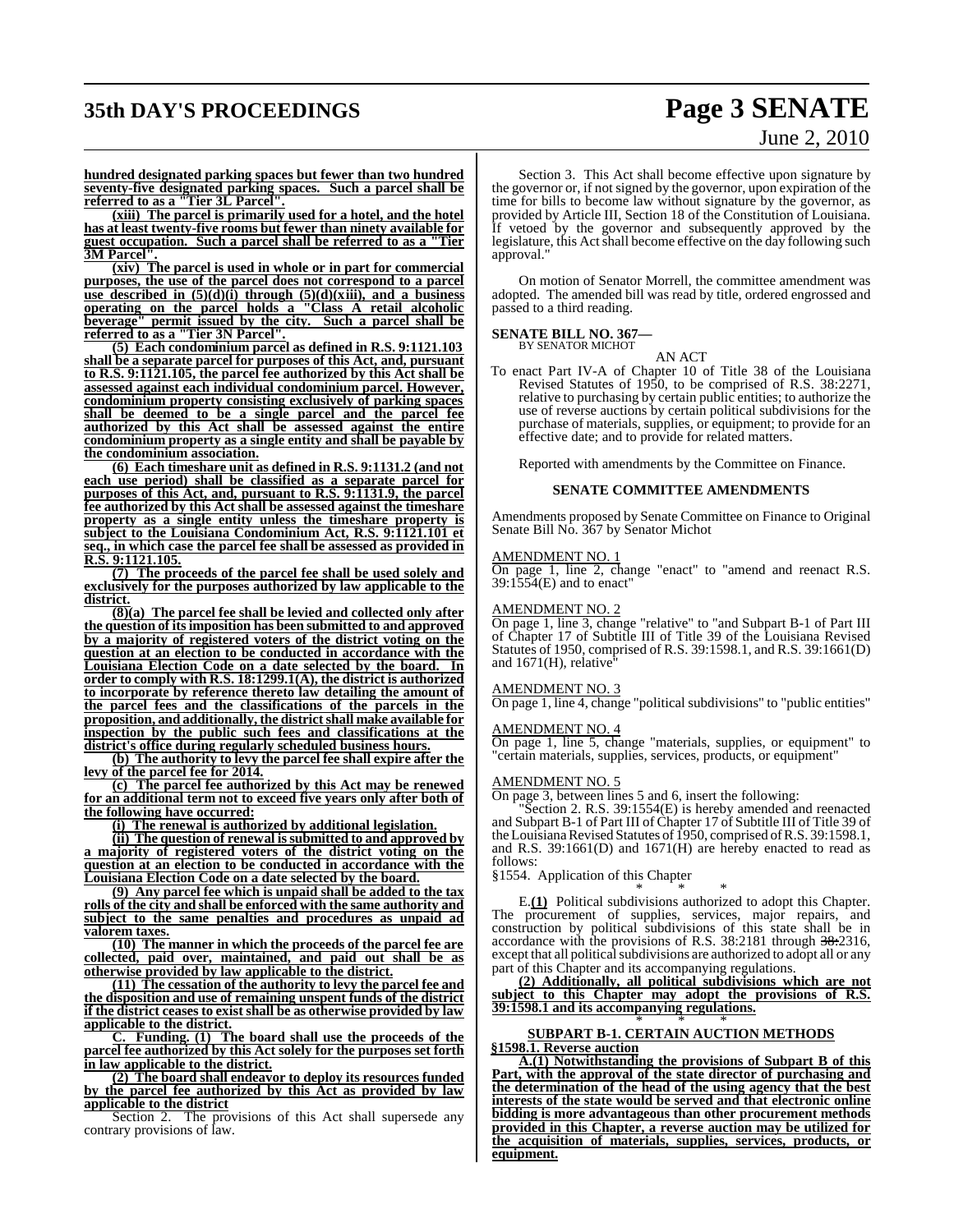## **Page 4 SENATE 35th DAY'S PROCEEDINGS**

June 2, 2010

**(2) For purposes of this Subpart, "reverse auction" means a competitive online solicitation process on the Internet for materials, supplies, services, products, or equipment in which vendors compete against each other online in real time in an open and interactive environment.**

**B. Prior to the implementation of this Subpart, the state director of purchasing shall develop policies, procedures, and promulgate regulations, in accordance with the Administrative Procedure Act. Such policies and procedures may require that:**

**(1) Vendors register before the opening date and time, and as part of the registration, require that the vendors agree to any terms and conditions and other requirements of the solicitation. (2) Vendors be prequalified prior to placing bids and only**

**allow bidders who are prequalified to submit bids. (3) The solicitation shall designate an opening date and time and the closing date and time. The closing date and time may be**

**fixed or remain open depending on the structure of the item being bid.**

**(4) At the opening date and time, the using agency shall begin accepting online bids and continue accepting bids until the bid is officially closed. Registered bidders shall be allowed to lower the price of their bid below the lowest bid posted on the Internet until the closing date and time.**

**(5) Bidders' identities shall not be revealed during the bidding process; only the successively lower prices, ranks,scores, and related bid details shall be revealed.**

**(6) All bids shall be posted electronically and updated on a real-time basis.**

**(7) The using agency shall retain the right to cancel the solicitation if it determines that it is in the agency's or the state's best interest.**

**(8) The using agency shall retain its existing authority to determine the criteria that will be used as a basis for making awards.**

\* \* \* §1661. Contract clauses; administration

\* \* \* **D. Regulations may permit or require the inclusion in state contracts of clauses relative to reverse auctions pursuant to the implementation of the provisions of R.S. 39:1598.1.**

§1671. Authority to resolve protested solicitations and awards \* \* \*

**H. The state director of purchasing is hereby authorized to promulgate regulations relative to protests, in accordance with the Administrative Procedure Act, to implement the provisions of R.S. 39:1598.1.**"

#### AMENDMENT NO. 6

On page 3, line 6, change "Section 2." to "Section 3."

On motion of Senator Michot, the committee amendment was adopted. The amended bill was read by title, ordered engrossed and passed to a third reading.

#### **SENATE BILL NO. 382—** BY SENATOR MORRELL

AN ACT

To enact R.S. 49:214.11, relative to hurricane protection, flood control and coastal restoration; to provide relative to recovery for certain losses arising from integrated coastal protection; to provide terms and conditions; and to provide for related matters.

Reported favorably by the Committee on Natural Resources. The bill was read by title, ordered engrossed and passed to a third reading.

#### **SENATE BILL NO. 414—** BY SENATOR JACKSON

AN ACT

To amend and reenact R.S. 39:2(36) through (48), and to enact R.S. 39:2(49) and 36(A)(6), relative to the contents and format of the executive budget; to provide for certain comparative statements; to provide for an effective date; and to provide for related matters.

Reported with amendments by the Committee on Finance.

#### **SENATE COMMITTEE AMENDMENTS**

Amendments proposed by Senate Committee on Finance to Original Senate Bill No. 414 by Senator Jackson

#### AMENDMENT NO. 1

On page 1, line 2, after "through (48)," delete the remainder of the line, delete lines 3 and 4, and insert the following: "and to enact R.S. 39:2(49), 32(E)(9), and 36(A)(3)(c) and (6), relative to budgetary procedures; to require that certain personnel information involving classified employees be included in budget requests; to provide for the contents and format of the executive budget; to provide for certain comparative statements and personnel information in the executive budget; to provide for an effective date; and to provide for related"

#### AMENDMENT NO. 2

On page 1, line 8, change "39:2(49)" to "39:2(49), 32(E)(9), and  $36(\text{\AA})(3)(c)$  and  $(6)$ "

#### AMENDMENT NO. 3

On page 3, between lines 19 and 20, insert the following: "§32. Budget request contents

\* \* \* E. A personnel table as defined by this Subsection shall be included with the budget request. The table shall contain information and be in a form as required by the budget office and shall include authorized, estimated, and requested positions organized according to programs or subprograms as follows:

\* \* \* **(9) The title, job description, and salary of each unclassified employee for the last fiscal year concluded, the existing operating budget, and for the ensuing fiscal year.** \* \* \*"

#### AMENDMENT NO. 4

On page 3, between lines 27 and 28, insert the following:

"(3) Comparative statements for each department and budget unit by the means of financing of the existing operating budget for a date certain to be established by the budget office for the current fiscal year and recommended expenditures for the ensuing fiscal year. All such comparative statements shall include the following:

\* \* \* **(c) The title, job description, and salary of each unclassified employee for the last fiscal year concluded, the existing operating budget, and for the ensuing fiscal year.** \* \* \*"

On motion of Senator Michot, the committee amendment was adopted. The amended bill was read by title, ordered engrossed and passed to a third reading.

#### **SENATE BILL NO. 562—**

BY SENATOR CHABERT AN ACT

To amend and reenact R.S. 25:1312(A), 1314, 1315, and 1316, and to repeal R.S. 25:1313(B)(3), R.S. 36:744(M) and 801.21, relative to the South Louisiana Wetlands Discovery Center, to remove the center from the Department of State Office; and to provide for related matters.

Reported favorably by the Committee on Natural Resources. The bill was read by title, ordered engrossed and passed to a third reading.

#### **SENATE BILL NO. 657—** BY SENATOR HEBERT

AN ACT

To amend and reenact R.S. 39:51(D), relative to general appropriation bill for the judiciary to provide relative to on-line posting the budget request of certain courts; and to provide for related matters.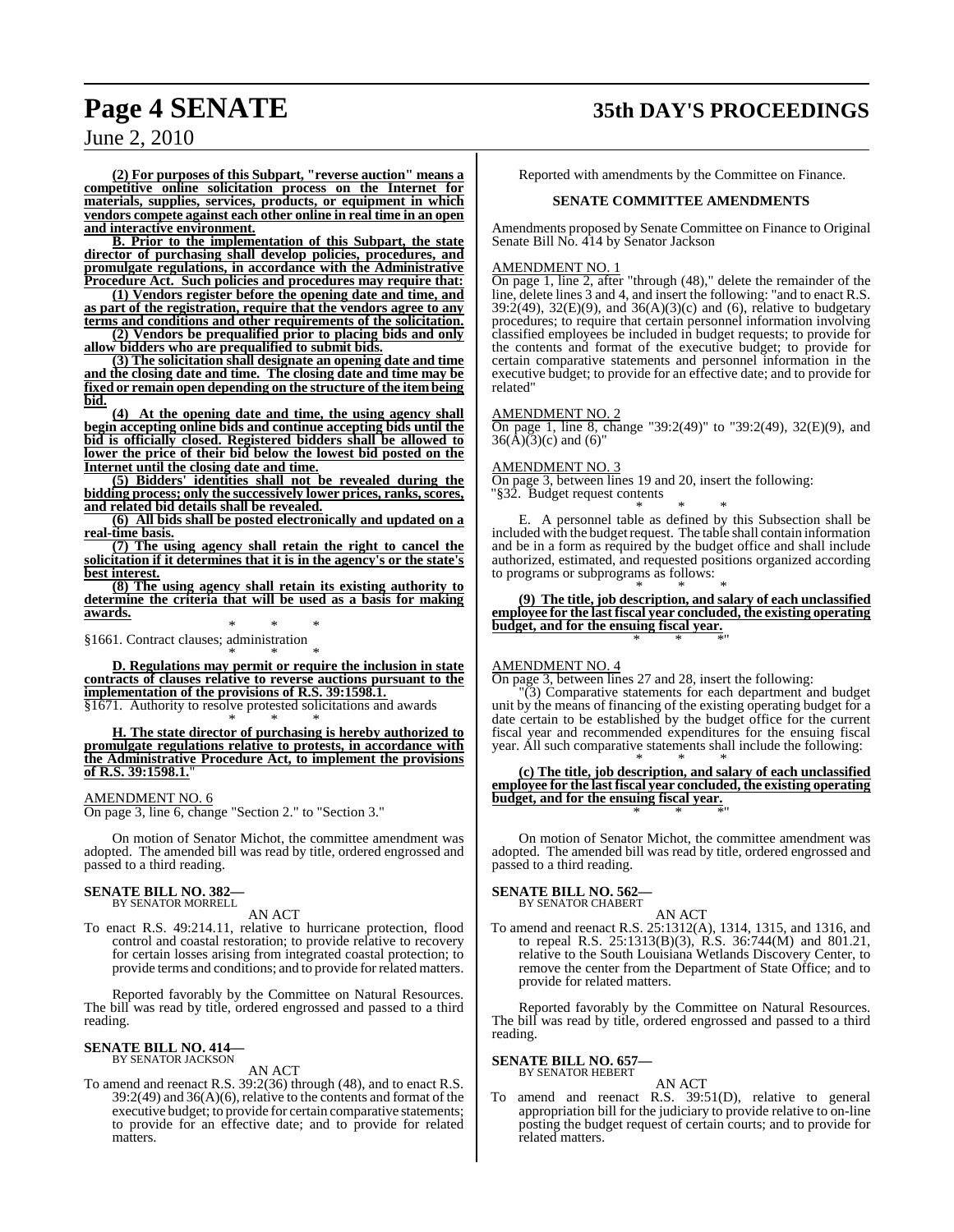## **35th DAY'S PROCEEDINGS Page 5 SENATE**

# June 2, 2010

Reported by substitute by the Committee on Finance. The bill was read by title; the committee substitute bill was read.

#### **SENATE BILL NO. — (Substitute of Senate Bill No. 657 by Senator Hebert)**

BY SENATOR HEBERT

AN ACT

To amend and reenact R.S. 39:1308 and 1310 and to enact R.S. 39:1309(E), relative to local government budgets; to require certain budgetary information to be published on the official Internet website or portal of the district attorney for the Sixteenth Judicial District; to provide for an effective date; and to provide for related matters.

Be it enacted by the Legislature of Louisiana:

Section 1. R.S. 39:1308 is hereby amended and reenacted to read as follows:

§1308. Inspection of the proposed budget

**A.** The proposed budget of a political subdivision shall be available for public inspection at the following locations:

(1) Municipalities: at the office of the mayor or municipal governing authority.

(2) School boards: at the school board office.

(3) Special districts: at the office of the governing authority of the special district.

 $(4)$  All other political subdivisions: at the office of the individual political subdivision.

(5) In cases where the political subdivision is located within the boundaries of more than one parish, the proposed budget shall be available at the office of the parish governing authority of each parish.

**B. The district attorney for the Sixteenth Judicial District shall also post the proposed budget of his office on the official Internet website or portal of the district attorney of the Sixteenth Judicial District.** §1309. Adoption

\* \* \* **E. Upon adoption, the district attorney for the Sixteenth Judicial Districtshall also post the adopted budget of his office on the official Internet website or portal of the district attorney of the Sixteenth Judicial District at the time the budget is adopted.** §1310. Amending the budget

**A.** When the governing authority has received notification pursuant to R.S. 39:1311, or there has been a change in operations upon which the original adopted budget was developed, the governing authority shall adopt a budget amendment in an open meeting to reflect such change. When an independently elected parish official has received notification pursuant to R.S.  $39:1311(\hat{A})$ , or when there has been a change in operations upon which the original adopted budget was developed, the independently elected official shall adopt a budget amendment and publish such amendment in the official journal as described by R.S. 39:1307(B). In no event shall a budget amendment be adopted proposing expenditures which exceed the total of estimated funds available for the fiscal year.

**B. The district attorney for the Sixteenth Judicial District shall also post the amended budget of his office on the official Internet website or portal of the district attorney of the Sixteenth Judicial District at the time it is amended.**

Section 2. This Act shall become effective on July 1, 2010; if vetoed by the governor and subsequently approved by the legislature, this Act shall become effective on July 1, 2010, or on the day following such approval by the legislature, whichever is later.

On motion of Senator Michot, the committee substitute bill was adopted and becomes Senate Bill No. 807 by Senator Hebert, substitute for Senate Bill No. 657 by Senator Hebert.

#### **SENATE BILL NO. 807— (Substitute of Senate Bill No. 657 by Senator Hebert)** BY SENATOR HEBERT

AN ACT

To amend and reenact R.S. 39:1308 and 1310 and to enact R.S. 39:1309(E), relative to local government budgets; to require certain budgetary information to be published on the official Internet website or portal of the district attorney for the

Sixteenth Judicial District; to provide for an effective date; and to provide for related matters.

The bill was read by title and placed on the Calendar for a second reading.

#### **SENATE BILL NO. 708—** BY SENATOR CHABERT

AN ACT

To amend and reenact R.S.  $38:2212(A)(1)(d)(v)(aa)$  and (bb), relative to public contracts for levees which are not maintained with federal funds; to change the termination date for contracts awarded for certain projects providing for the restoration and rehabilitation of certain levees under certain circumstances or agreements for certain mitigation on public lands; to provide terms and conditions; to provide an effective date; and to provide for related matters.

Reported with amendments by the Committee on Transportation, Highways and Public Works.

#### **SENATE COMMITTEE AMENDMENTS**

Amendments proposed by Senate Committee on Transportation, Highways and Public Works to Original Senate Bill No. 708 by Senator Chabert

#### AMENDMENT NO. 1

On page 2, line 2 change "**two**" to "one"

On motion of Senator Erdey, the committee amendment was adopted. The amended bill was read by title, ordered engrossed and passed to a third reading.

#### **SENATE BILL NO. 709—**

BY SENATOR WALSWORTH AN ACT

To amend and reenact R.S. 43:19, 19.1, 24(B) and (C), 81, 82, and 89, and to enactR.S. 43:24(D), and to repeal R.S. 43:87, relative to the publication of acts of the legislature; to provide relative to the Official Journal of the State; to provide relative to printing contracts; and to provide for related matters.

Reported with amendments by the Committee on Finance.

#### **SENATE COMMITTEE AMENDMENTS**

Amendments proposed by Senate Committee on Finance to Engrossed Senate Bill No. 709 by Senator Walsworth

#### AMENDMENT NO. 1

On page 1, line 2, after "R.S. 43:19," insert "19.1," and change "87(A), and" to "89,"

#### AMENDMENT NO. 2

On page 1, line 3, change "43:24(D) and  $(E)$ " to "43:24(D), and to repeal R.S. 43:87

#### AMENDMENT NO. 3

On page 1, line 7, after "R.S. 43:19," insert "19.1," and change "87(A)" to "89"

#### AMENDMENT NO. 4

On page 1, line  $\overline{8}$ , change "and  $\overline{E}$ ) are" to "is"

#### AMENDMENT NO. 5

On page 2, delete lines 2 through 29, delete pages 3 through 5 in their entirety, and insert the following:

"§19.1. Legislative web site

Any legislative or governmental instrument, journal, index, order, report, or other official document of the state which has previously been published in the official journal of the state as provided for in this Title **R.S. 43:81(A)** may be made accessible on the official Internet web site or portal of the Louisiana State Legislature.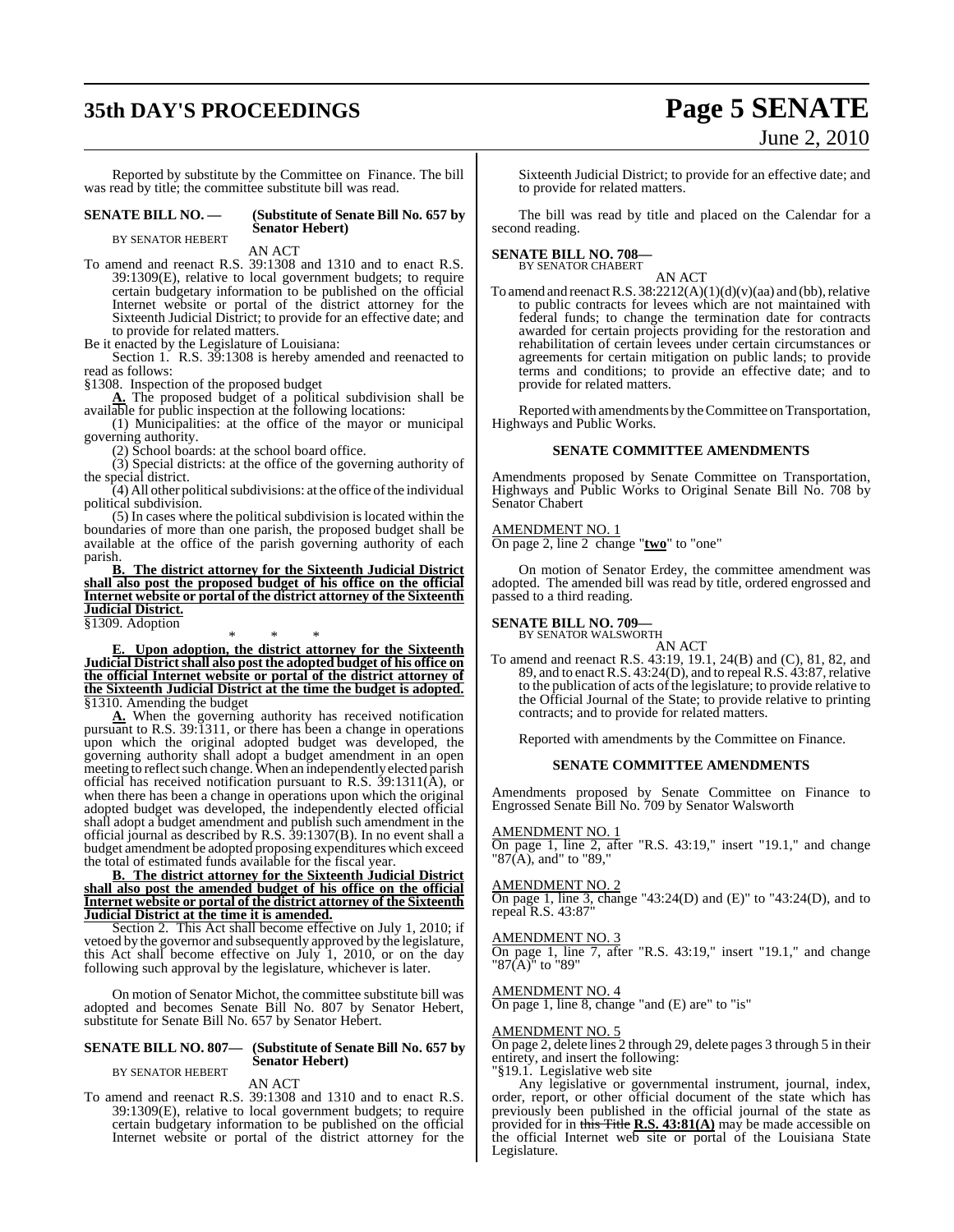## **Page 6 SENATE 35th DAY'S PROCEEDINGS**

June 2, 2010

#### \* \* \* §24. Acts; numbering; **printing;** publication

\* \* \* B. The secretary of state shall, upon request, deliver copies of the acts, in numerical order by act number, to the person, firm, or corporation to whom the contract for printing acts was awarded. He shall also deliver copies of the acts in the same order to the state printer of the Official Journal of the State for publication in the official journal. The acts shall be published in numerical order by act number. The secretary of state shall endorse in the register required in Subsection A above **of this Section** the date and time of delivery of the acts for publication in the official journal and for printing of the acts.

C. The secretary of state shall take all necessary actions to cause the acts and joint resolutions of the legislature to be printed in **made accessible on the Internet website or portal of** the Official Journal of the State within the time limits established by R.S. 43:87 **43:81**. He shall also take all necessary actions to cause the date of such publication in the official journal to be printed below each act in the acts published as provided in R.S. 43:19.

**D. (1) Within sixty days following the final adjournment of a regular, extraordinary, or emergency session of the legislature, the secretary of state shall cause a notice to be published once in the official journal of each parish, informing the public where the full text of the acts of the legislature may be viewed. Requirements for the notice shall include:**

**(a) The notice shall appear in a box format with a bolded outline in a size of not less than three columns by ten and a half inches or a comparable size.**

**(d) Appropriately-sized headline typeface shall be used.**

**(c) The language of the notice shall be prepared by the secretary of state and shall include the website address for the Official Journal of the State.**

**(2) The cost of each notice required by Paragraph (1) of this Subsection shall be a maximum of ninety percent of the commercial display advertising rate charged by the official journal of each parish for a similar volume of business.** \* \* \*

#### §81. Official journal of state

**A.**The printing of advertisements, public notices, proclamations the promulgation of all laws and joint resolutions of the legislature, and all public notices and advertising to be done by the legislature, or the executive or other departments and institutions of the state government, shall be published in a daily newspaper to be known and designated as the "Official Journal of the State", which newspaper shall have and possess the following qualifications, viz:

(1) It shall possess the second **periodicals** class mailing privilege.

(2) It shall be published in the city of Baton Rouge, Louisiana. (3) It shall have been so published for at least six days per week for a period of not less than two years prior to the time that it is awarded the contract as the Official Journal of the State, as provided herein.

(4) It shall have an audited paid daily circulation of not less than ten thousand for at least one year prior to the time it is awarded the contract.

(5) The publisher thereof shall possess the capability and shall e to publish all acts and joint resolutions of the legislature within the time limits established by R.S. 43:87.

**B.(1) For the purposes of Article III, Section 19 of the Constitution of Louisiana, the Official Journal of the State shall be the Internet website or portal of the Official Journal of the State.**

**(2) All laws and joint resolutions shall be accessible through the Official Journal of the State as defined in this Subsection prior to the sixtieth day after final adjournment of the session in which they were enacted and shall remain accessible for at least one year. Any act that contains an effective date prior to the sixtieth day after final adjournment shall be accessible prior to the effective date contained therein, if possible, or if not possible, as soon as possible after said effective date.**

§82. Contract to be let by bids; duration of contract

The contract for printing by the "State Printer of the Official Journal of the State" shall be let to the lowest bidder possessing the

qualifications enumerated in R.S. 43:81**(A)** hereof, and shall run for a period of two years beginning July first and ending June thirtieth; provided, that the first contract which shall be awarded under the provisions of this Chapter shall be effective on July 1, 1956. \* \* \*

§89. Cancellation of contract for non-performance; letting of contract for unexpired term; publication of notices or advertisements continued

**A.** Should the state printer of the official journal of the state fail to comply with the provisions of the contract under the terms of which it or he was designated as such state printer and said contract be cancelled for such failure or non-compliance, after two days' notice in writing to such state printer and his failure to immediately resume his duties and obligations under said contract, the Division of Administration, Office of the Governor, **division of administration** shall give notice of the letting of the contract for the unexpired portion of the two year two-year term thereof by having an invitation for bids inserted in three or more of the leading newspapers published in the state for three weeks prior thereto, and all printing as provided for in this Chapter for said unexpired term shall be let in one contract; provided that if there is no other newspaper published in the city of Baton Rouge, except one with the same principal ownership, which meets the qualifications required by  $\hat{R}$ .S.  $43:81(\underline{A})$ , such contract for such unexpired term shall be made with a newspaper published in the city of New Orleans possessing all the other qualifications required by said R.S.  $43:81(\hat{\bf A})$  except that of domicile.

**B.** As soon as practicable after any such default in or cancellation of the contract of the state printer, as hereinabove described, the <del>Division of Administration, Office of the Governor,</del> **division of administration** shall negotiate with any other qualified newspaper published in the city of Baton Rouge, other than one under the same principal ownership of the newspaper which is in default, or if there be no other such qualified newspaper published in the city of Baton Rouge then to negotiate with one published in the city of New Orleans for the publication under the best possible terms of all printing required to be published in the official journal of the state until such time as a new contract can be let for the unexpired portion of said two year **two-year** term.

**C.** Should any of the matter required to be printed under R.S. 43:81**(A)** have been published in the official journal of the state prior to the state printer's default under any contract under which it or he was designated as such state printer, the publishing of the same matter by the newspaper employed as state printer until such time as a new contract can be let for the unexpired portion of said two year **two-year** term, as provided in this Section, for the remaining number of times prescribed by law shall serve as a complete publication, without the necessity of re-publishing **republishing** such matter for the number of times theretofore published by the state printer who has defaulted under any such contract. Should any of the matter required to be printed underR.S. 43:81**(A)** have been published in the newspaper employed as state printer until such time as a new contract can be let for the unexpired portion of said two year **two-year** term, as provided in this Section, the publishing of the same matter by the newspaper awarded the contract for the unexpired portion of said two year **two-year** term for the remaining number of times prescribed by law shall serve as a complete publication, without the necessity of republishing such matter for the number of times theretofore published by the newspaper employed as state printer, as aforesaid.

Section 2. R.S.  $43:\overline{87}$  is hereby repealed.

Section 3. This Act shall become effective on January 1, 2011."

On motion of Senator Michot, the committee amendment was adopted. The amended bill was read by title, ordered reengrossed and passed to a third reading.

#### **SENATE BILL NO. 746—**

BY SENATOR JACKSON

AN ACT

To amend and reenact R.S. 17:3129(C) and (E), and 3130(B)(1), and R.S. 39:28(C) and 32.1, and to enact R.S. 17:3129(F), relative to postsecondary education; to provide relative to funding institutions of postsecondary education; to provide for the powers of the Board of Regents; to provide for approval of the budget request forms; to require legislative approval of the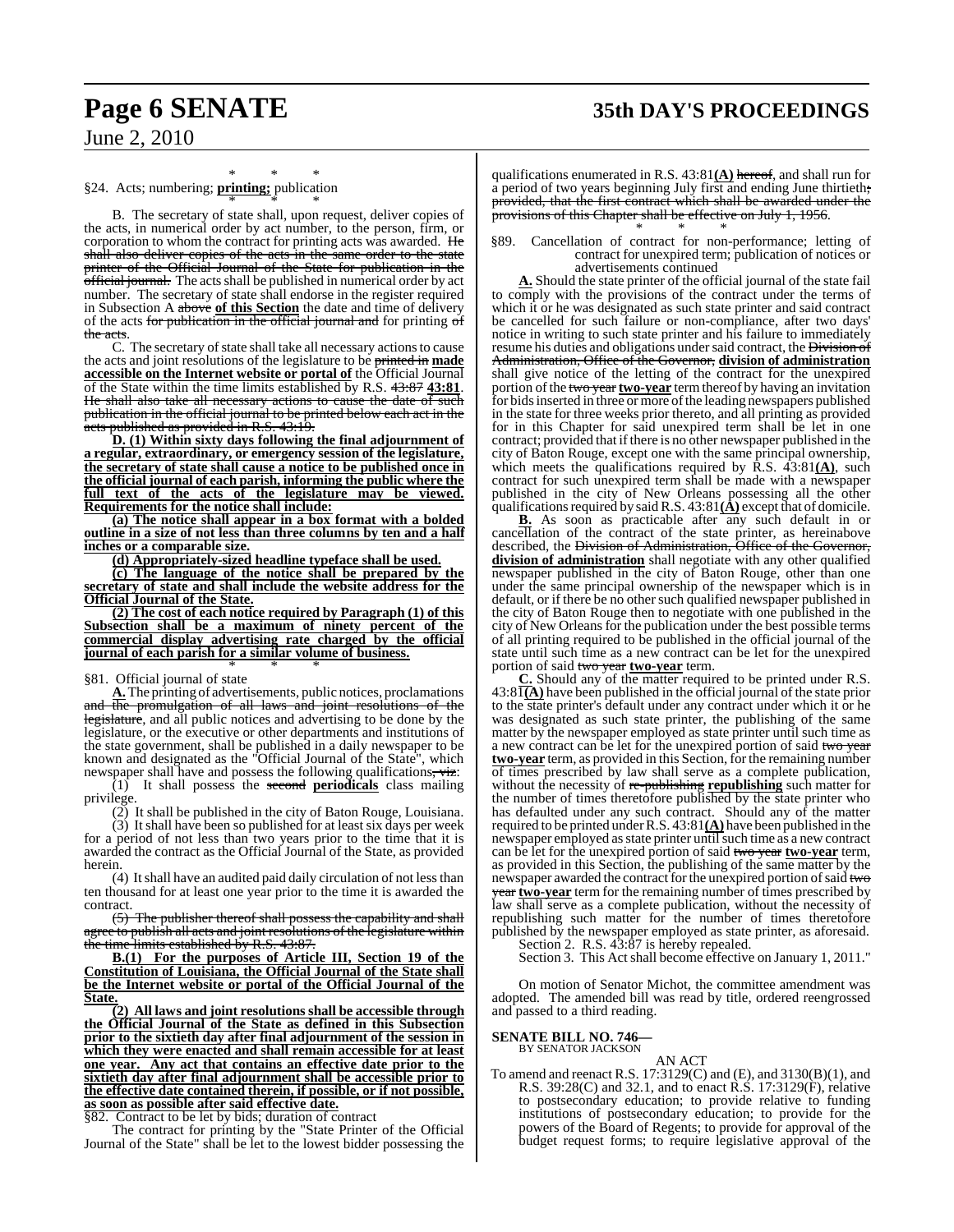## **35th DAY'S PROCEEDINGS Page 7 SENATE**

# June 2, 2010

formula adopted by the Board of Regents; and to provide for related matters.

Reported with amendments by the Committee on Education.

#### **SENATE COMMITTEE AMENDMENTS**

Amendments proposed by Senate Committee on Education to Original Senate Bill No. 746 by Senator Jackson

#### AMENDMENT NO. 1

On page 1, line 5, between "provide" and "budget" change "for approval of the" to "relative to"

#### AMENDMENT NO. 2

On page 1, delete line 6, and insert in lieu thereof "require that the formula adopted by the Board of Regents be reported to certain legislative committees; and to"

#### AMENDMENT NO. 3

On page 2, line 8, after "**annually**" delete the remainder of the line, delete lines 8 through 10 in their entirety, and insert the following "**reported to the Senate Committee on Education, the Senate Committee on Finance, the House Committee on Education, and the House Committee on Appropriations, not later than March fifteenth of each year.**"

#### AMENDMENT NO. 4

On page 2, line 23, after "**annually**" delete the remainder of the line, delete lines 23 through 25 in their entirety, and insert "**reported to the Senate Committee on Education, the Senate Committee on Finance, the House Committee on Education, and the House Committee on Appropriations, not later than March fifteenth of** each year.

AMENDMENT NO. 5 On page 3, line 8, before "education" insert "**postsecondary**"

#### AMENDMENT NO. 6

On page 3, delete line 22, and insert "C. Each higher **postsecondary**"

#### AMENDMENT NO. 7

On page 4, line 19, change "**approved by**" to "**reported to**"

On motion of Senator Nevers, the committee amendment was adopted. The amended bill was read by title, ordered engrossed and passed to a third reading.

## **SENATE BILL NO. 775—** BY SENATOR CHABERT

AN ACT

To amend and reenact R.S. 48:972, relative to bridges; provides relative to free passage for publicly owned vehicles over toll bridges; and to provide for related matters.

Reported favorably by the Committee on Transportation, Highways and Public Works. The bill was read by title, ordered engrossed and passed to a third reading.

#### **Senator Broome in the Chair**

### **House Bills and Joint Resolutions on Second Reading Reported by Committees**

**HOUSE BILL NO. 146—** BY REPRESENTATIVE BROSSETT

AN ACT To enact R.S. 33:9091.16, relative to Orleans Parish; to create the Seabrook Neighborhood Improvement and Security District within the parish; to provide relative to the purpose, governance, and powers and duties of the district; to provide for the imposition of a parcel fee and for the use thereof; and to provide for related matters.

Reported favorably by the Committee on Local and Municipal Affairs. The bill was read by title and referred to the Legislative Bureau.

**HOUSE BILL NO. 147—** BY REPRESENTATIVE BROSSETT AN ACT

To enact R.S. 33:9080.4, relative to Orleans Parish; to create the Milneburg Neighborhood Improvement District within the parish; to provide relative to the purpose, governance, and powers and duties of the district; to provide for the imposition of a parcel fee and for the use thereof; and to provide for related matters.

Reported favorably by the Committee on Local and Municipal Affairs. The bill was read by title and referred to the Legislative Bureau.

#### **HOUSE BILL NO. 149—**

BY REPRESENTATIVE EDWARDS AN ACT

To enact R.S. 33:4574.18, relative to the St. Helena Parish Tourist Commission; to authorize commission members to receive a per diem; to provide restrictions on the per diem; and to provide for related matters.

Reported favorably by the Committee on Local and Municipal Affairs. The bill was read by title and referred to the Legislative Bureau.

#### **HOUSE BILL NO. 183—**

BY REPRESENTATIVE HENRY BURNS

- AN ACT
- To amend and reenact R.S. 33:1448.1(C) and (D), relative to the Bossier Parish Retired Employees Insurance Fund; to provide for the investments and use of the Bossier Parish Retired Employees Insurance Fund; and to provide for related matters.

Reported favorably by the Committee on Local and Municipal Affairs. The bill was read by title and referred to the Legislative Bureau.

#### **HOUSE BILL NO. 216—**

BY REPRESENTATIVES FOIL, THIBAUT, AND WILLIAMS AN ACT

To enact Part II of Chapter 43 of Title 17 of the Louisiana Revised Statutes of 1950, to be comprised of R.S. 17:4031, relative to the establishment of a school choice pilot program in certain parishes for certain students with exceptionalities; to provide for the purpose of the program; to provide program eligibility requirements for participating students and nonpublic schools; to provide for program administration, implementation, and reporting; and to provide for related matters.

Reported favorably by the Committee on Education. The bill was read by title and referred to the Legislative Bureau.

#### **HOUSE BILL NO. 277—**

BY REPRESENTATIVE SAM JONES AN ACT

To enact Chapter 10-E of Title 33 of the Louisiana Revised Statutes of 1950, to be comprised of R.S. 33:4550.1 through 4550.12, relative to St. Mary Parish; to create and provide for the St. Mary Hydroelectric Authority as a political subdivision within such parish; to provide for the boundaries, governance, and powers and duties of the district; to provide for district funding, including the issuance of bonds and the use of district funds; and to provide for related matters.

Reported favorably by the Committee on Local and Municipal Affairs. The bill was read by title and referred to the Legislative Bureau.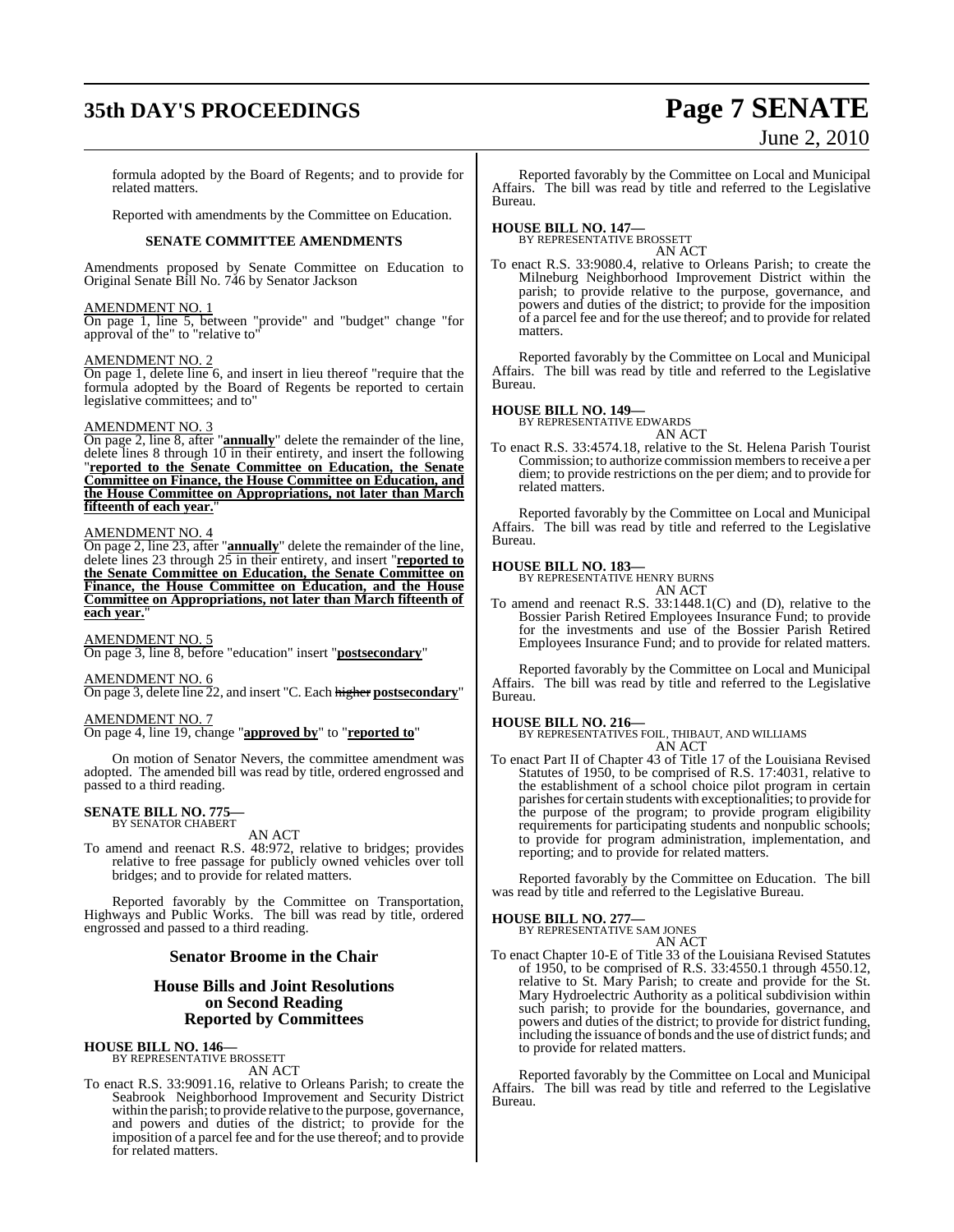## **Page 8 SENATE 35th DAY'S PROCEEDINGS**

June 2, 2010

### **HOUSE BILL NO. 298—**

BY REPRESENTATIVE BALDONE AN ACT

To amend and reenact R.S. 32:197 and 329(B) and to enact R.S.  $32:329(C)$ ,  $(D)$ ,  $(E)$ ,  $(F)$ , and  $(G)$ , relative to bicycles and roadways; to provide relative to light requirements on the rear of bicycles; to provide for installation requirements; to allow persons riding bicycles upon a roadway the option of riding a bicycle on the improved shoulder under certain circumstances; and to provide for related matters.

Reported favorably by the Committee on Transportation, Highways and Public Works. The bill was read by title and referred to the Legislative Bureau.

#### **HOUSE BILL NO. 303—**

- BY REPRESENTATIVES HENRY, BOBBY BADON, TIM BURNS,<br>CARMODY, CHAMPAGNE, CONNICK, GISCLAIR, HARDY, HINES,<br>LABRUZZO, LAMBERT,LIGI,NOWLIN,SMILEY,AND WOOTON AND SENATORS APPEL, DONAHUE, DUPLESSIS, AND QUINN AN ACT
- To enact R.S. 17:236.3, relative to the eligibility of students in stateapproved home study programs to participate in interscholastic athletics in certain high schools; to provide applicability; to provide guidelines and conditions for participation; to provide limitations; to provide effectiveness; to provide an effective date; and to provide for related matters.

Reported favorably by the Committee on Education. The bill was read by title and referred to the Legislative Bureau.

#### **HOUSE BILL NO. 332—**

BY REPRESENTATIVE NOWLIN AN ACT

To repeal R.S. 13:997 and Act No. 492 of the 1962 Regular Session of the Legislature, relative to the Natchitoches Parish Law Library Commission; to repeal such commission and the powers, rights, and duties of such commission; to provide for the transfer of any obligations, property, records, and employees of the commission; and to provide for related matters.

Reported favorably by the Committee on Education. The bill was read by title and referred to the Legislative Bureau.

#### **HOUSE BILL NO. 390—**

BY REPRESENTATIVE DOWNS AN ACT

To enact R.S. 33:4712.14, relative to naming a recreation center; to authorize the governing authority of the town of Farmerville to name the Farmerville Recreation Center in honor of Willie Davis, Jr.; and to provide for related matters.

Reported favorably by the Committee on Local and Municipal Affairs. The bill was read by title and referred to the Legislative Bureau.

### **HOUSE BILL NO. 405—** BY REPRESENTATIVE DIXON

AN ACT

To amend and reenact R.S. 17:7(5), relative to the powers, duties, and responsibilities of the State Board of Elementary and Secondary Education; to provide that the board shall adopt guidelines for the use of seclusion, physical restraint, and mechanical restraint of certain students; and to provide for related matters.

Reported with amendments by the Committee on Education.

#### **SENATE COMMITTEE AMENDMENTS**

Amendments proposed by Senate Committee on Education to Reengrossed House Bill No. 405 by Representative Dixon

#### AMENDMENT NO. 1

On page 1, at the end of line 3, after "provide" delete the remainder of the line and at the beginning of line 4, delete "adopt guidelines for" and insert "for the adoption of rules and regulations relative to"

#### AMENDMENT NO. 2

On page 2, line 1, after "adopt" change "guidelines" to "rules and regulations

On motion of Senator Nevers, the committee amendment was adopted. The amended bill was read by title and referred to the Legislative Bureau.

## **HOUSE BILL NO. 420—** BY REPRESENTATIVE LEGER

AN ACT

To amend and reenact R.S. 17:3995(A)(1) and (2) and to repeal R.S.  $17:3995(A)(3)$ , relative to charter school funding; to provide relative to the use of certain local revenues for computing and allocating the per pupil amount provided to all charter schools; to provide exceptions; to remove provisions requiring certain minimum per pupil funding amounts pursuant to the most recent legislatively approved minimum foundation program formula; to provide an effective date; and to provide for related matters.

Reported favorably by the Committee on Education. The bill was read by title and referred to the Legislative Bureau.

### **HOUSE BILL NO. 534—** BY REPRESENTATIVE CARTER

AN ACT

To enact R.S. 33:9097.8, relative to East Baton Rouge Parish; to create a crime prevention and improvement district for the Westminster and Pine Park Subdivisions; to provide the purpose and boundaries of the district; to provide for the governance of the district; to provide for the duties and powers of the district; to provide for the levy of a parcel fee within the district; to provide for indemnity and exculpation of board members; and to provide for related matters.

Reported favorably by the Committee on Local and Municipal Affairs. The bill was read by title and referred to the Legislative Bureau.

#### **HOUSE BILL NO. 539—**

KATZ AND SENATORS KOSTELKA, THOMPSON, AND WALSWORTH AN ACT

To authorize and provide for the sale of specified school property by the City of Monroe School Board; to authorize such sale at public auction or private sale; to require an ordinance providing for such sale; to provide for public notice and a public hearing; to provide for legal challenges to the sale; and to provide for related matters.

Reported favorably by the Committee on Education. The bill was read by title and referred to the Legislative Bureau.

#### **HOUSE BILL NO. 560—**

BY REPRESENTATIVE POPE

AN ACT To amend and reenact R.S. 33:4766(E)(1), relative to the condemnation of dilapidated and dangerous structures; to provide relative to the enforcement of privileges and liens granted in favor of a parish or municipality forthe costsincurred in the demolition, removal, repair, or maintenance of any such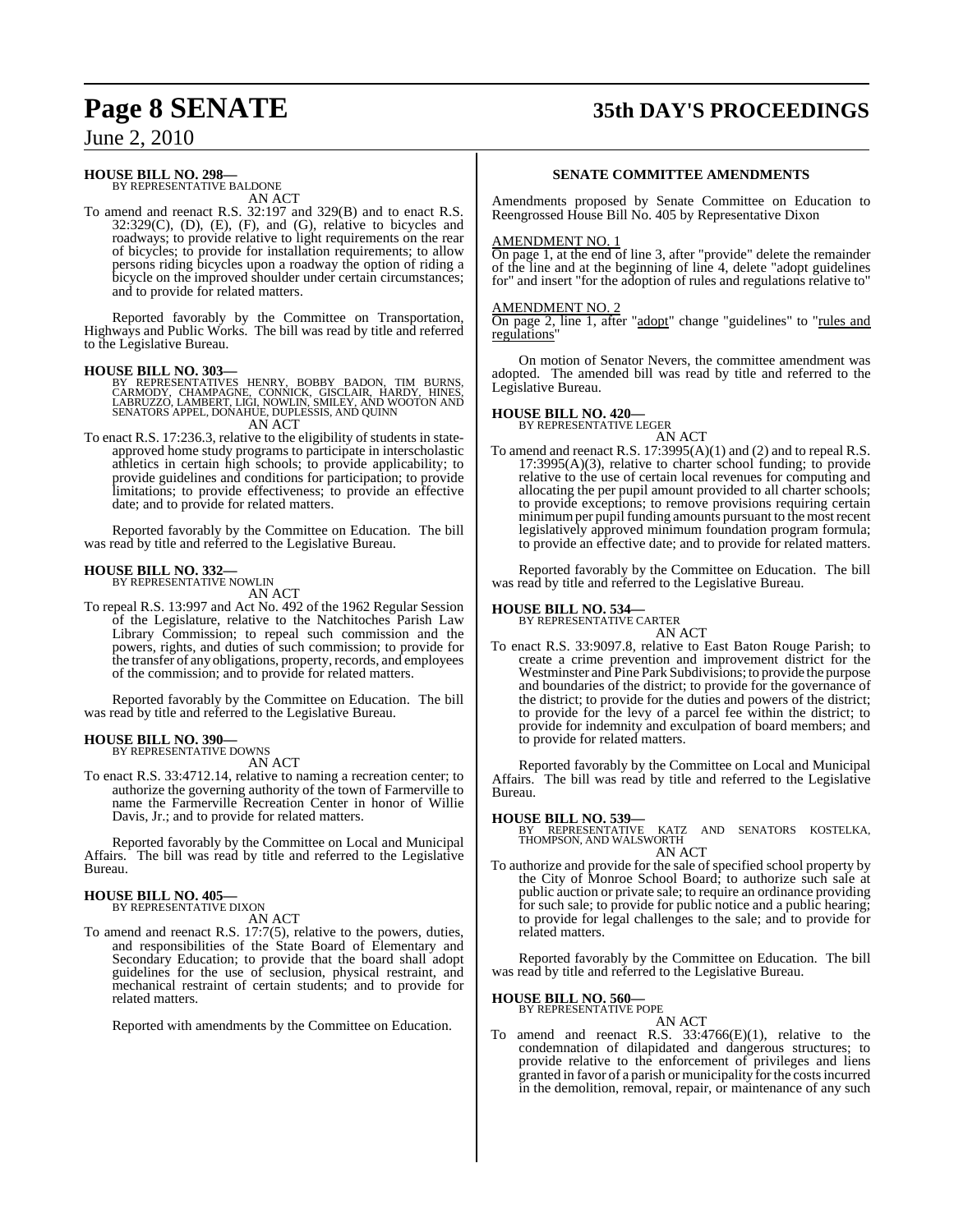## **35th DAY'S PROCEEDINGS Page 9 SENATE**

# June 2, 2010

structure; to authorize a parish and municipality seeking to enforce a privilege or lien as a tax against immovable property to submit the attested bills for such costs to the tax assessor of the parish in which the property is located as an alternative to submitting any such bill to the director of administration; and to provide for related matters.

Reported favorably by the Committee on Local and Municipal Affairs. The bill was read by title and referred to the Legislative Bureau.

## **HOUSE BILL NO. 656—** BY REPRESENTATIVE GISCLAIR

AN ACT

To amend and reenact R.S. 56:722.1, relative to the Lafourche Parish Game and Fish Commission; to authorize the commission to govern, regulate, and control Lake Long; and to provide for related matters.

Reported favorably by the Committee on Natural Resources. The bill was read by title and referred to the Legislative Bureau.

### **HOUSE BILL NO. 694—**

BY REPRESENTATIVE SAM JONES AN ACT

To enact R.S. 38:329.3(I), relative to the St. Mary Levee District; to provide for the transfer of certain property from the Atchafalaya Basin Levee District to the St. Mary Levee District; and to provide for related matters.

Reported with amendments by the Committee on Transportation, Highways and Public Works.

#### **SENATE COMMITTEE AMENDMENTS**

Amendments proposed by Senate Committee on Transportation, Highways and Public Works to Engrossed House Bill No. 694 by Representative Sam Jones

#### AMENDMENT NO. 1

Delete lines 9 through 13 in their entirety, and insert the following:

"**I.(1) Upon the effective date of this Subsection, ownership of the following property situated in St. Mary Parish and belonging to the Atchafalya Basin Levee District shall be transferred to the St. Mary Levee District: (a) immovable property; (b) any mineral lease of the levee district on property situated in St. Mary Parish that is not in production or has been in production for more than ten years prior to the date of the transfer; (c) leases, servitudes, rights-of-way, and other property interests that are not mineral leases; and (d) books, records, and documents.**

**(2) The transfer of ownership set forth in this Subsection shall occur by operation of law and shall be complete without the necessity of any other act, instrument, or deed. However, the St. Mary Levee District shall confect instruments as necessary for filing, recordation, or other purposes, showing the transfer of the property or property interest.**

**(3) The transfer of the property or property interest shall relieve the Atchafalya Basin Levee District from liability for the property or property interest.**"

On motion of Senator Erdey, the committee amendment was adopted. The amended bill was read by title and referred to the Legislative Bureau.

#### **HOUSE BILL NO. 709—**

BY REPRESENTATIVES BROSSETT, CARTER, CONNICK, HAZEL,<br>HINES,HUTTER,MICHAEL JACKSON,LAFONTA,LEGER,LIGI,MILLS,<br>RICHMOND,STIAES,AND WILLMOTT AN ACT

To amend and reenact R.S. 11:701(33)(c), the heading of Part II-B of Chapter 8 of Title 17 of the Louisiana Revised Statues of 1950, R.S. 17:1970.21, 1970.22(1) and (2), 1970.23(A), 1970.24(A),  $(B)(1)(a)$  through (c) and  $(2)(a)$ ,  $(C)$ ,  $(E)(1)(b)$ ,  $(d)$ ,  $(i)$ ,  $(m)$ , and (n) and (2)(f), 1970.25(A), 1970.26(A)(2)(b), (B)(2), and  $(C)(1)$ (introductory paragraph) and  $(2)$ , and 1970.27, R.S.

36:651(D)(8), and R.S. 42:1111(A)(3), relative to the New Orleans Center for the Creative Arts/Riverfront; to provide with respect to legislative intent; to provide relative the center's placement as a state agency in the Department of Education; to provide for a change in the center's name; to provide relative to student eligibility, board membership, terms, powers, duties, and faculty; to provide relative to funding, including the center's inclusion in the minimum foundation program formula; and to provide for related matters.

Reported with amendments by the Committee on Education.

#### **SENATE COMMITTEE AMENDMENTS**

Amendments proposed by Senate Committee on Education to Reengrossed House Bill No. 709 by Representative Brossett

#### AMENDMENT NO. 1

On page 1, line 6, change "1970.27" to "1970.27(B)"

AMENDMENT NO. 2

On page 1, line 11, after "funding" delete the remainder of the line and at the beginning of line 12, delete "foundation program formula"

AMENDMENT NO. 3 On page 2, at the end of line 10, change "1970.27" to "1970.27(B)"

AMENDMENT NO. 4 On page 9, delete lines 14 through 28, and insert in lieu thereof the following: "\* \* \*"

AMENDMENT NO. 5 On page 10, delete lines 1 through 13 in their entirety

AMENDMENT NO. 6

On page 10, at the beginning of line 14, change "D." to "B."

On motion of Senator Nevers, the committee amendment was adopted. The amended bill was read by title and referred to the Legislative Bureau.

### **HOUSE BILL NO. 716—** BY REPRESENTATIVE BARRAS

AN ACT

To amend and reenact R.S. 33:4574.1.1(I), relative to hotel occupancy taxes levied by the Iberia Parish Tourist Commission; to provide for dedication of tax revenues; and to provide for related matters.

Reported favorably by the Committee on Local and Municipal Affairs. The bill was read by title and referred to the Legislative Bureau.

**HOUSE BILL NO. 726—**<br>BY REPRESENTATIVES CORTEZ, BOBBY BADON, HENRY BURNS,<br>DOVE, FOIL, GISCLAIR, GUINN, HENDERSON, LITTLE, MONTOUCET,<br>MORRIS, ST. GERMAIN, AND WILLIAMS AN ACT

To enact Subpart B of Part XIII of Chapter 2 of Title 33 of the Louisiana Revised Statutes of 1950, to be comprised of R.S. 33:1419.5 through 1419.10, relative to financial assistance to political subdivisions; to create the Alternative Fuel Vehicle Revolving Loan Fund Program within the Department of Natural Resources; to provide financial assistance to political subdivisions of the state for the costs of purchasing or converting all or a portion of the political subdivisions' fleets of motor vehicles to qualified clean fuel vehicles propelled by an alternative fuel; to provide for the forms of such financial assistance; to establish the Alternative Fuel Vehicle Revolving Loan Fund and to provide with respect thereto; to provide for an effective date; and to provide for related matters.

Reported favorably by the Committee on Natural Resources. The bill was read by title and referred to the Legislative Bureau.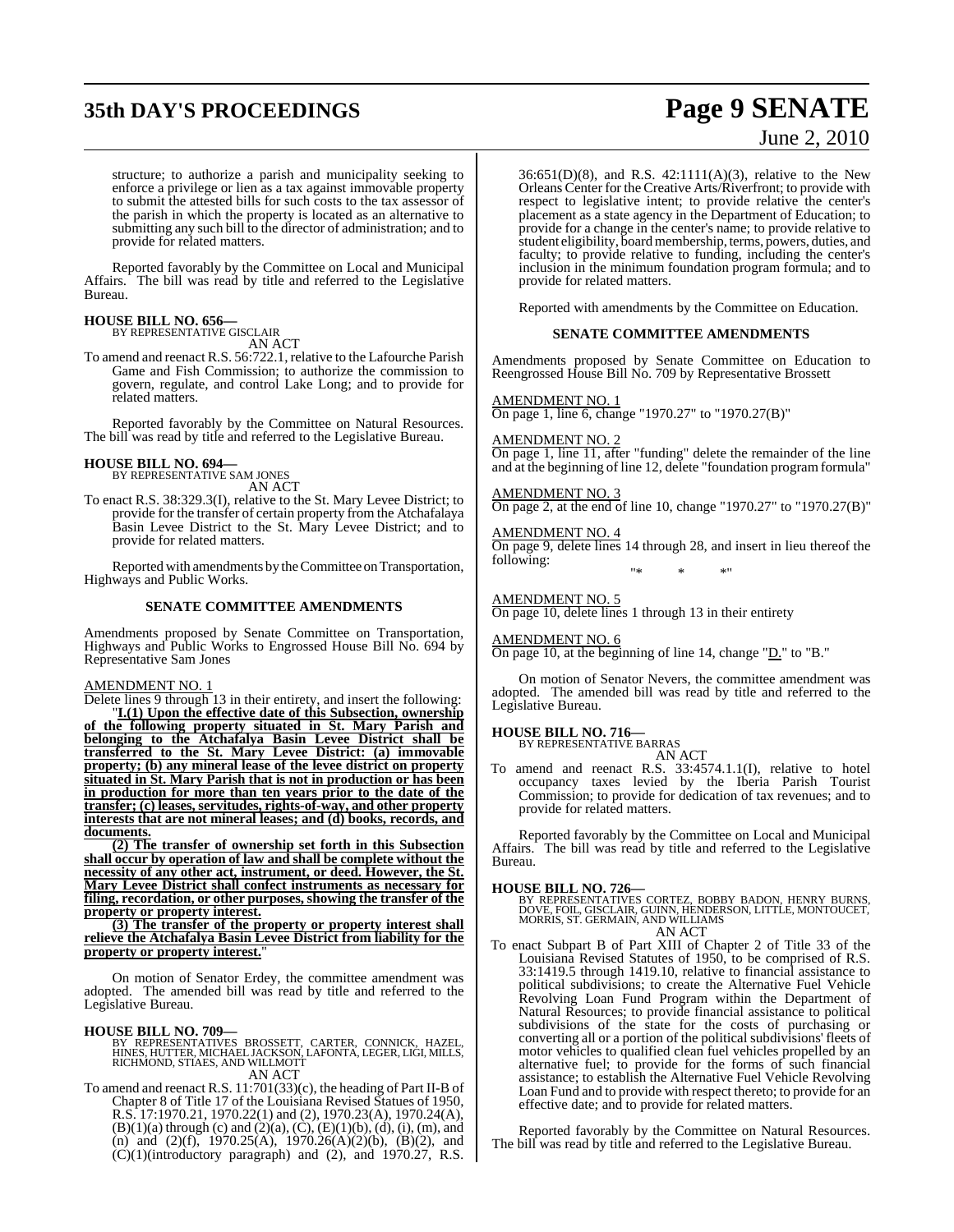### **HOUSE BILL NO. 844—** BY REPRESENTATIVE GISCLAIR

AN ACT

To amend and reenact R.S. 49:214.30(A), relative to coastal use permits; to provide for consistency with the state's master plan for coastal protection and restoration activities under such permits; and to provide for related matters.

Reported with amendments by the Committee on Natural Resources.

#### **SENATE COMMITTEE AMENDMENTS**

Amendments proposed by Senate Committee on Natural Resources to Engrossed House Bill No. 844 by Representative Gisclair

#### AMENDMENT NO. 1

On page 1, delete line 20, and insert: "or replace a pipeline that would impact integrated coastal protection in the state's master or annual plan shall include a requirement that the pipeline owner shall be responsible for the cost to repair or replace such pipeline. The pipeline owner shall be responsible for the performance of any pipeline relocation work to accommodate the construction of any integrated coastal protection. Any incremental costs associated with such relocation work shall be reimbursed to the pipeline owner by the appropriate federal, state, or local governmental agency."

#### AMENDMENT NO. 2

On page 2, delete lines 1 and 2

On motion of Senator N. Gautreaux, the committee amendment was adopted. The amended bill was read by title and referred to the Legislative Bureau.

# **HOUSE BILL NO. 858—** BY REPRESENTATIVE GALLOT AN ACT

To amend and reenact R.S. 33:9038.32(C) and 9038.36, relative to economic development districts; to provide relative to districts created by local governmental subdivisions; to provide additional procedures with respect to the creation of such districts; to provide relative to district funding; to authorize the districts to dedicate a portion of tax proceeds to finance economic development projects; and to provide for related matters.

Reported favorably by the Committee on Local and Municipal Affairs. The bill was read by title and referred to the Legislative Bureau.

#### **HOUSE BILL NO. 873—**

BY REPRESENTATIVE PATRICIA SMITH AN ACT

To amend and reenact R.S. 23:1170(A), 1171.1(C)(1), 1172(A), 1172.1(C), and 1172.2(D), relative to workers' compensation coverage; to require an increase in penalties for employers who fail to secure coverage; to provide for all fines collected to be deposited in the Workers' Compensation Administrative Fund; and to provide for related matters.

Reported favorably by the Committee on Labor and Industrial Relations. The bill was read by title and referred to the Legislative Bureau.

#### **HOUSE BILL NO. 876—**

BY REPRESENTATIVES ST. GERMAIN AND DOVE AND SENATOR N. GAUTREAUX

AN ACT

To amend and reenact R.S. 56:427(A) and 428(B), relative to oyster leases; to delineate responsibility for obtaining a survey of the lease area; to provide relative to a lease application fee; and to provide for related matters.

Reported favorably by the Committee on Natural Resources. The bill was read by title and referred to the Legislative Bureau.

## **Page 10 SENATE 35th DAY'S PROCEEDINGS**

#### **HOUSE BILL NO. 897—**

BY REPRESENTATIVE FOIL

AN ACT To amend and reenactR.S. 30:2054(B)(8) and R.S. 32:1306(C)(3)(a) and (4), relative to motor vehicle inspection and maintenance programs; to require certain motor vehicle inspectionsin certain ozone nonattainment areas; and to provide for related matters.

Reported favorably by the Committee on Transportation, Highways and Public Works. The bill was read by title and referred to the Legislative Bureau.

### **HOUSE BILL NO. 911—**

BY REPRESENTATIVE SIMON

AN ACT

To amend and reenact Paragraph (A)(7) of Section 2 of Act No. 180 of the 1984 Regular Session of the Legislature, as amended by Act No. 353 of the 1986 Regular Session of the Legislature, Act No. 999 of the 1991 Regular Session of the Legislature, Act No. 570 of the 1992 Regular Session of the Legislature, Act No. 440 of the 1997 Regular Session of the Legislature, and Act Nos. 562 and 1214 of the 2003 Regular Session of the Legislature, relative to hospital service districts; to provide relative to the St. Tammany Parish Hospital Service District No.1 to provide relative to the governing board of the district; to increase the maximum amount of per diem authorized to be paid to members of the board; to increase the number of meetings for which members may receive per diem; and to provide for related matters.

Reported favorably by the Committee on Local and Municipal Affairs. The bill was read by title and referred to the Legislative Bureau.

#### **HOUSE BILL NO. 934—**

BY REPRESENTATIVE NOWLIN

AN ACT To amend and reenact R.S. 17:3367(C), relative to public postsecondary education management boards; to provide relative to the purposes for which public postsecondary education management boards shall use revenues from oil, gas, and mineral leases; to provide relative to certain capital projects; and to provide for related matters.

Reported favorably by the Committee on Education. The bill was read by title and referred to the Legislative Bureau.

#### **HOUSE BILL NO. 941—**

BY REPRESENTATIVE MILLS AN ACT

To enact R.S. 33:4883, relative to the authority of local governmental subdivisions to install culverts; to provide authority for parishes and municipalities to install culverts in certain circumstances; to provide for adoption of ordinances relative to such installations; to provide for content of such ordinances; and to provide for related matters.

Reported with amendments by the Committee on Local and Municipal Affairs.

#### **SENATE COMMITTEE AMENDMENTS**

Amendments proposed by Senate Committee on Local and Municipal Affairs to Reengrossed House Bill No. 941 by Representative Mills

#### AMENDMENT NO. 1

On page 1, after line 17, insert the following: "The governing authority may only provide materials or construction services pursuant to such an ordinance upon full reimbursement of the costs to the governing authority by the private property owner.

On motion of Senator Morrell, the committee amendment was adopted. The amended bill was read by title and referred to the Legislative Bureau.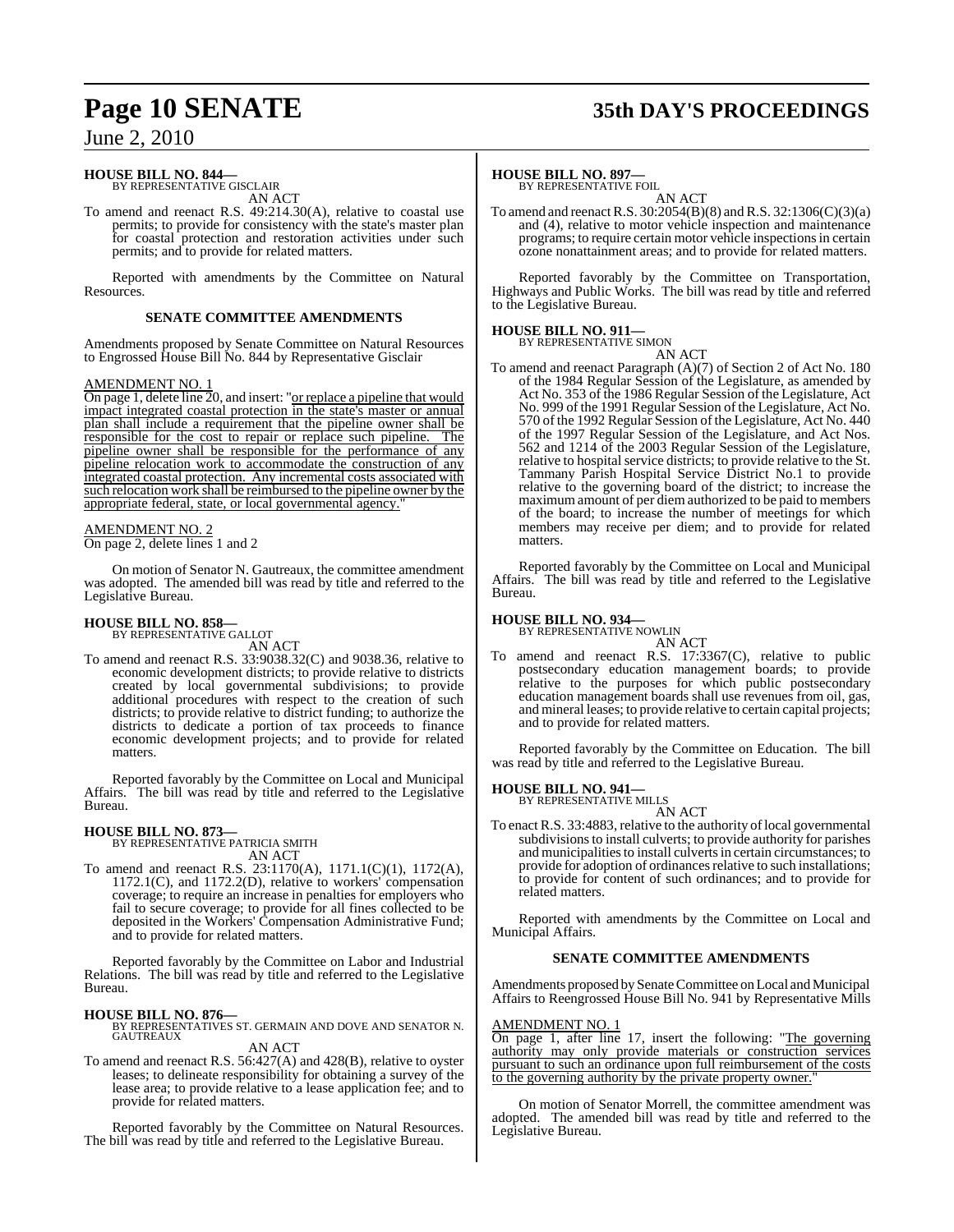## **35th DAY'S PROCEEDINGS Page 11 SENATE**

# June 2, 2010

**HOUSE BILL NO. 942—**<br>BY REPRESENTATIVES CARTER, HENRY BURNS, CARMODY, FOIL, GUILLORY, HARDY, HENRY, LABRUZZO, LANDRY, LIGI, MONICA,<br>PEARSON, RICHARD, RICHMOND, SMILEY, JANE SMITH, AND<br>THIBAUT

AN ACT

To amend and reenact R.S.  $17:54(B)(1)(a)$  and  $(b)(iii)$  and  $(iv)$  and  $(C)$  and  $81(P)$ , to enact R.S.  $17:81(T)$  and  $(U)$ , and to repeal R.S.  $17:54(B)(1)(b)(v)$ , relative to the powers, duties, functions, and responsibilities of city, parish, and other local public school boards; to provide relative to prohibitions on the involvement of members of local school boards in personnel matters; to provide for the responsibilities of local school superintendents and school boards for personnel matters; to provide for the vote required for hiring and removal of a local school superintendent; and to provide for related matters.

Reported with amendments by the Committee on Education.

#### **SENATE COMMITTEE AMENDMENTS**

Amendments proposed by Senate Committee on Education to Reengrossed House Bill No. 942 by Representative Carter

#### AMENDMENT NO. 1

On page 3, line 22, between "board" and "in" delete ", directly or indirectly.

On motion of Senator Nevers, the committee amendment was adopted. The amended bill was read by title and referred to the Legislative Bureau.

#### **HOUSE BILL NO. 1023—**

BY REPRESENTATIVE FOIL AN ACT

To enact R.S. 48:461.1(10), (11), and (12), 461.2(C), and 461.6(C), relative to outdoor advertising; to provide for definitions; to allow certain outdoor advertising to be considered legal and conforming; to permit new display sign technologies under certain circumstances; to provide for certain procedures relative to outdoor advertising subject to expropriation by the state; to provide for related matters.

Reported with amendments by the Committee on Transportation, Highways and Public Works.

#### **SENATE COMMITTEE AMENDMENTS**

Amendments proposed by Senate Committee on Transportation, Highways and Public Works to Engrossed House Bill No. 1023 by Representative Foil

#### AMENDMENT NO. 1 On page line 2, delete "461.2(C),"

#### AMENDMENT NO. 2

On page 1, line 3, delete lines 3 through 6 and insert the following: "advertising; to provide for definitions; to provide relative to reset of conforming out-of-standard signs subject to expropriation by the department; and to provide for related matters."

AMENDMENT NO. 3 On page 1, line 8, delete "461.2(C)"

#### AMENDMENT NO. 4

On page 2, line 5, change "log mile/mile post" to "log mile or mile post"

#### AMENDMENT NO. 5

On page 2, delete lines 9 through 29 and on page 3, delete lines 1 through 20 and insert the following:

"§461.6 Compensation for removal of advertising and priorities for removal of advertising

\* \* \*

C. Notwithstanding any other provision of law to the contrary, in accordance with state law and department regulations on outdoor advertising, the following procedures shall apply to conforming outof-standard signs, subject to expropriation by the department as follows:

(1) Owners of conforming out-of-standard signs who voluntarily execute a partial waiver and reset agreement with the department may reset and illuminate a conforming out-of-standard sign. Such reset agreementshall be contingent upon obtaining any required local approval to reset such conforming out-of-standard sign, as well as the approval of the landowner of the same or adjoining property.

(2) The partial waiver and the reset agreement shall specify the width and height of the sign face, the overall height of the sign, the sign type, the type of illumination, the type of construction, the distance to the nearest sign, and the location of the rebuilt sign. In the event the owner of the conforming out-of-standard sign fails to execute a reset agreement within one hundred twenty days of receivingwritten notice fromthe department that the conforming outof-standard sign will be displaced by construction, the department shall initiate normal expropriation procedures, and the owner of the conforming out-of-standard sign shall receive compensation for removal of the conforming out-of-standard sign.

(3) All conforming out-of-standard signs shall be subject to annual permit fees provided in department regulations on outdoor advertising.

On motion of Senator Erdey, the committee amendment was adopted. The amended bill was read by title and referred to the Legislative Bureau.

### **HOUSE BILL NO. 1129—** BY REPRESENTATIVE TALBOT

AN ACT

To amend and reenact R.S.  $23:1293(A)(1)$ , (3), and (5) and to enact R.S. 23:1293(A)(6), relative to confidential records regarding workers' compensation; to authorize the disclosure of specific information relating to an injured employee's claim; and to provide for related matters.

Reported favorably by the Committee on Labor and Industrial Relations. The bill was read by title and referred to the Legislative Bureau.

#### **HOUSE BILL NO. 1170—**

BY REPRESENTATIVE LANDRY

AN ACT To enact R.S. 32:414.2(E), relative to commercial driver's license holders; to prohibit certain persons from operating school buses; and to provide for related matters.

Reported favorably by the Committee on Education. The bill was read by title and referred to the Legislative Bureau.

## **HOUSE BILL NO. 1199—** BY REPRESENTATIVE MORRIS

AN ACT To amend and reenact R.S. 23:108(B)(1) and (C), 111(C)(10) and (11) and (F), and 113 and to enact R.S. 23:108(F) and 111(C)(12), relative to employment services; to provide penalties for violations; to provide a cause of action and legal recourse; to prohibit certain actions by employment services; to provide for penalties for unlicensed persons; and to provide for

Reported favorably by the Committee on Labor and Industrial Relations. The bill was read by title and referred to the Legislative Bureau.

#### **HOUSE BILL NO. 1206—**

related matters.

BY REPRESENTATIVE EDWARDS AN ACT

To amend and reenact R.S. 32:412.2(A)(2), relative to disabled veterans; to decrease the disability threshold for exemption from driver's license fees; and to provide for related matters.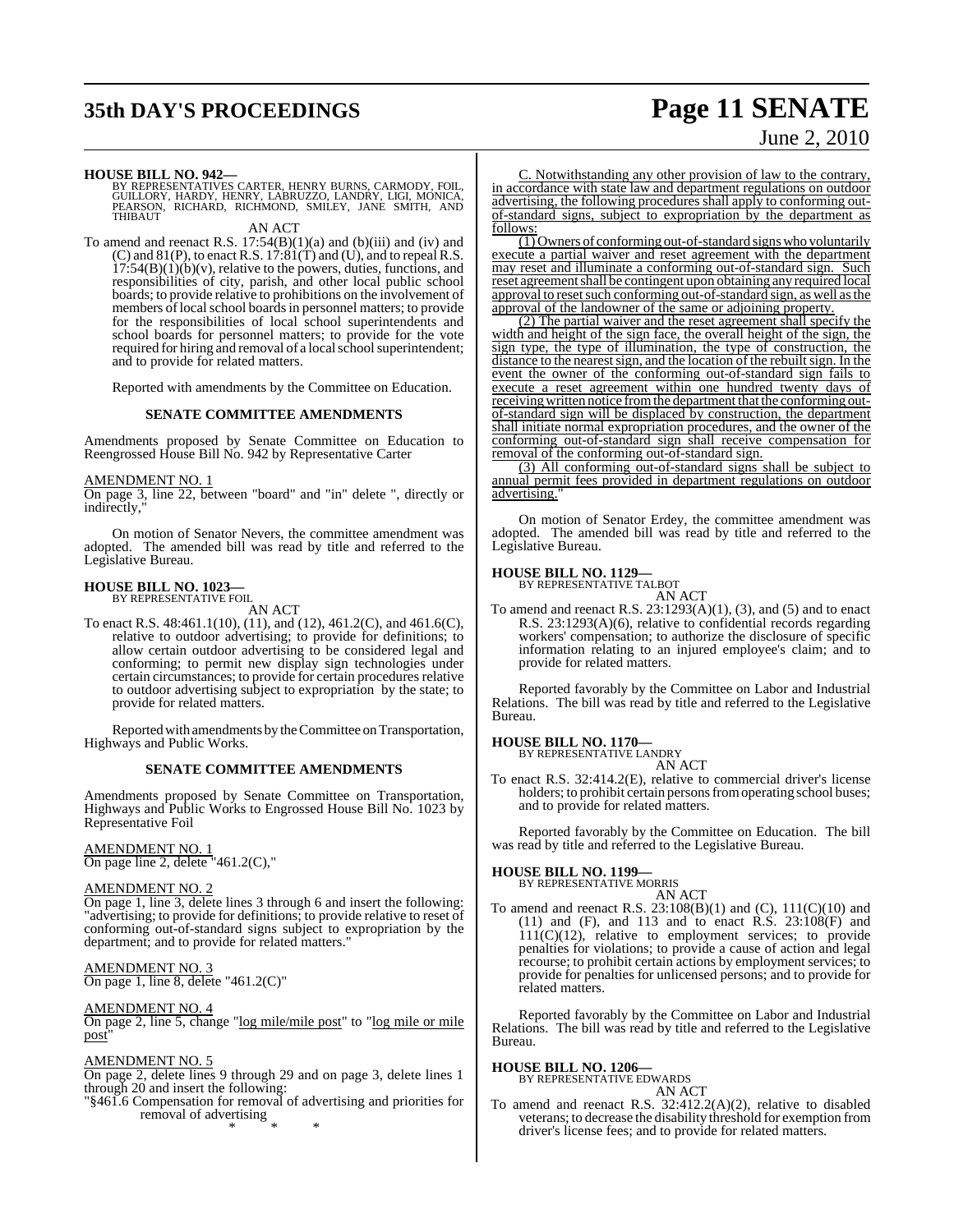## **Page 12 SENATE 35th DAY'S PROCEEDINGS**

### June 2, 2010

Reported favorably by the Committee on Transportation, Highways and Public Works. The bill was read by title and referred to the Legislative Bureau.

### **HOUSE BILL NO. 1225—** BY REPRESENTATIVE DIXON

AN ACT

To enact R.S. 17:7(29), to provide relative to approval by the State Board of Elementary and Secondary Education of certain alternative schools and alternative education programs; to provide for a report to the House Committee on Education and the Senate Committee on Education by not later than September 15, 2010, relative to specific standards and criteria used by the board to approve schools; to provide guidelines for such report; to provide an effective date; and to provide for related matters.

Reported with amendments by the Committee on Education.

#### **SENATE COMMITTEE AMENDMENTS**

Amendments proposed by Senate Committee on Education to Engrossed House Bill No. 1225 by Representative Dixon

#### AMENDMENT NO. 1

On page 1, at the beginning of line 15, after " $(29)$ " delete " $(a)$ "

On motion of Senator Nevers, the committee amendment was adopted. The amended bill was read by title and referred to the Legislative Bureau.

**HOUSE BILL NO. 1231—**<br>BY REPRESENTATIVES PERRY, AUSTIN BADON, BARRAS, BILLIOT,<br>HENRY BURNS, TIM BURNS, CARTER, CHAMPAGNE, DOERGE,<br>DOWNS, GISCLAIR, GUILLORY, HILL, HOFFMANN, SAM JONES,<br>KATZ, LABRUZZO, LEGER, LIGI, LITTLE,

AN ACT

To amend and reenact R.S.  $32:414(B)(1)$ , relative to driver's license suspension; to provide for the suspension of driving privileges of persons convicted of certain crimes; and to provide for related matters.

Reported favorably by the Committee on Transportation, Highways and Public Works. The bill was read by title and referred to the Legislative Bureau.

HOUSE BILL NO. 1236—<br>
BY REPRESENTATIVES LEGER, AUSTIN BADON, BARRAS, BILLIOT, HENRY BURNS, TIM BURNS, CARTER, CHAMPAGNE, DOERGE,<br>
DOWNS, GISCLAIR, GUILLORY, HILL, HOFFMANN, HOWARD, LABRUZZO, LIGI, LITTLE, MILLS, POPE, PUG

To enact R.S. 32:667(J), relative to driver's licenses; to provide for To enact R.S. 32:667(J), relative to driver's licenses; to provide for driver's license suspension for removal of ignition interlock device; and to provide for related matters.

Reported with amendments by theCommittee on Transportation, Highways and Public Works.

#### **SENATE COMMITTEE AMENDMENTS**

Amendments proposed by Senate Committee on Transportation, Highways and Public Works to Engrossed House Bill No. 1236 by Representative Leger

#### AMENDMENT NO. 1

On page 1, line 15, after "**fees.**" insert "**Upon reinstatement, the driver shall receive credit only for the time period when the ignition interlock device was installed and functioning.**"

On motion of Senator Erdey, the committee amendment was adopted. The amended bill was read by title and referred to the Legislative Bureau.

## **HOUSE BILL NO. 1239—** BY REPRESENTATIVE DIXON

AN ACT

To enact R.S. 17:7(29), relative to the duties, functions, and responsibilities of the State Board of Elementary and Secondary Education; to require the State Board of Elementary and SecondaryEducation to develop and adoptrules and regulations relative to the physical abuse of public school teachers and other school employees by students; and to provide for related matters.

Reported favorably by the Committee on Education. The bill was read by title and referred to the Legislative Bureau.

**HOUSE BILL NO. 1240—**<br>BY REPRESENTATIVES PERRY, AUSTIN BADON, BARRAS, BILLIOT,<br>HENRY BURNS, TIM BURNS, CARTER, CHAMPAGNE, GUILLORY,<br>HOFFMANN, KATZ, LABRUZZO, LEGER, LIGI, MILLS, POPE, PUGH,<br>RICHARD, JANE SMITH, TALBOT, TE AN ACT

To enact R.S. 32:667(I)(4), relative to driver's licenses; to provide for ignition interlock code on certain driver's licenses; and to provide for related matters.

Reported favorably by the Committee on Transportation, Highways and Public Works. The bill was read by title and referred to the Legislative Bureau.

#### **HOUSE BILL NO. 1256—**

BY REPRESENTATIVE CROMER AND SENATOR DONAHUE AN ACT

To enact R.S. 56:1847(64) and 1855(N), relative to the natural and scenic rivers program; to add Bayou Liberty in St. Tammany Parish; to provide for certain authorized activities; and to provide for related matters.

Reported favorably by the Committee on Natural Resources. The bill was read by title and referred to the Legislative Bureau.

## **HOUSE BILL NO. 1274—** BY REPRESENTATIVE MONICA

AN ACT

To amend and reenact R.S. 32:414(B)(2)(b), relative to driver's license suspension; to provide for a restricted driver's license after a certain amount of time following driver's license suspension; to provide for the installment of interlock devices; and to provide for related matters.

Reported favorably by the Committee on Transportation, Highways and Public Works. The bill was read by title and referred to the Legislative Bureau.

#### **HOUSE BILL NO. 1304—** BY REPRESENTATIVE HILL

AN ACT

To amend and reenact R.S. 56:1948.5(57) and to enact R.S. 56:1948.5(63), relative to highways; to designate a section of certain highways as the Myths and Legends Byways and the Cane River National Heritage Trail Scenic Byway; and to provide for related matters.

Reported favorably by the Committee on Transportation, Highways and Public Works. The bill was read by title and referred to the Legislative Bureau.

#### **HOUSE BILL NO. 1334—**

BY REPRESENTATIVE LAMBERT

### AN ACT

To amend and reenact the heading of Subpart L of Part VII of Chapter 1 of Title 56 of the Louisiana Revised Statutes of 1950 and R.S. 56:638.1 through 638.5 and to repeal R.S. 56:57.2, as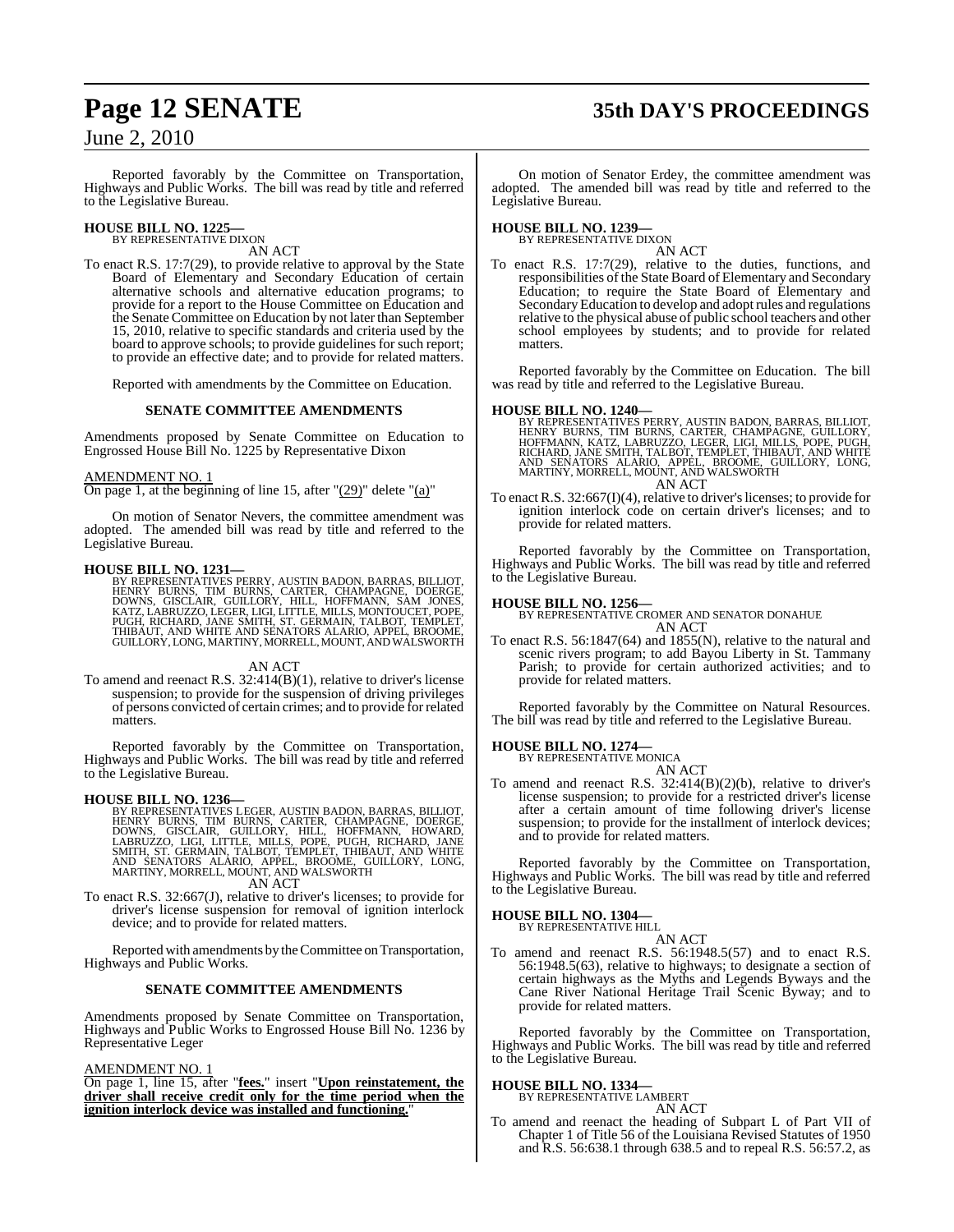## **35th DAY'S PROCEEDINGS Page 13 SENATE**

June 2, 2010

enacted by Act No. 283 of the 1987 Regular Session of the Legislature and as enacted by Act No. 891 of the 1987 Regular Session of the Legislature and R.S. 56:57.4, relative to fishery management, conservation, and sustainability; to provide that the Wildlife and Fisheries Commission is responsible for management of all fisheries in the state; to repeal the prohibition on state enforcement of federal laws relative to turtle excluder devices; to repeal the prohibition on state enforcement of federal laws relative to fish excluder devices; and to provide for related matters.

Reported with amendments by the Committee on Natural Resources.

#### **SENATE COMMITTEE AMENDMENTS**

Amendments proposed by Senate Committee on Natural Resources to Engrossed House Bill No. 1334 by Representative Lambert

#### AMENDMENT NO. 1

On page 1, line 3, after "638.5" insert ", to enact R.S. 56:6(32)"

#### AMENDMENT NO. 2

On page 1, line 10, after "devices;" insert "to provide for rulemaking authority;"

#### AMENDMENT NO. 3

On page 1, line 15, after "reenacted" insert "and R.S. 56:6(32) is hereby enacted"

#### AMENDMENT NO. 4

On page 1, between lines 15 and 16, insert:

"§6. Special powers and duties; statistics; rules and regulations; reports

The commission, through its secretary: \* \* \*

(32) May promulgate rules and regulations, subject to the provisions of the Administrative Procedure Act, to manage and collect harvest information for recreational landings of state and federal cooperatively managed species in coordination with the Gulf of Mexico Fishery Management Council, and to set seasons, times, places, quotas, daily take, possession limits, permitting, reporting procedures, landing requirements, tagging requirements and other rules and regulations pursuant thereto necessary to manage and collect harvest information on recreational landings. \* \* \*"

On motion of Senator N. Gautreaux, the committee amendment was adopted. The N. Gautreaux was read by title and referred to the Legislative Bureau.

#### **HOUSE BILL NO. 1410—**

BY REPRESENTATIVES MICHAEL JACKSON, ARNOLD, BARROW,<br>BROSSETT,HENRYBURNS, BURRELL, CARMODY, CARTER, DIXON,<br>DOWNS, EDWARDS, FOLL, HARDY, HARRISON, HINES, ROSALIND<br>JOWES, LEGER, MONTOUCET, NORTON, PUGH, RICHARD, JANE<br>SMITH, P WILLIAMS

#### AN ACT

To enact Chapter 35 of Title 48 of the Louisiana Revised Statutes of 1950, to be comprised ofR.S. 48:2171 through 2189, relative to the development of transportation infrastructure; to authorize the creation of the Louisiana Intrastate Rail Compact; to provide for the powers and duties of such compact; to authorize the compact to issue bonds and raise revenues subject to voter approval; to provide the mechanism for entities to become a part of the Louisiana Intrastate Rail Compact under certain circumstances; and to provide for related matters.

Reported with amendments by the Committee on Transportation, Highways and Public Works.

#### **SENATE COMMITTEE AMENDMENTS**

Amendments proposed by Senate Committee on Transportation, Highways and Public Works to Reengrossed House Bill No. 1410 by Representative Michael Jackson

#### AMENDMENT NO. 1

On page 1, line 2, after "To" change "enact" to: "amend and reenact R.S. 48:394(A)(1) and (C) and to enact R.S. 48:394(D) and"

#### AMENDMENT NO. 2

On page 1, delete lines 3 through 8 and insert the following: "of R.S. 48:2170 through 2189, relative to the development of transportation infrastructure; to provide relative to the "The Louisiana Intrastate Rail Compact"; to authorize the creation of compacts to develop a system of railways, transitways, and other transportation facilities; to provide for the powers and duties of such compacts; to authorize compacts to issue bonds and raise revenues subject to voter approval; to prohibit the development of transportation infrastructure by prohibiting closure of private railroad crossings; and to provide for related matters."

#### AMENDMENT NO. 3

On page 1, line 10, after "Section 1." insert: " R.S. 48:394(A)(1) and (C) are hereby amended and reenacted and R.S. 48:394(D) and"

#### AMENDMENT NO. 4

On page 1, line 11, change "48:2171" to "48:2170" and change "is" to "are"

#### AMENDMENT NO. 5

On page 1, between lines 11 and 12, insert:

"§394. Private crossing elimination

 $A(1)$  Any railroad company operating in this state which desires to close or remove a private crossing shall, no less than one hundred eighty days prior to the proposed closing or removal, provide a written request by registered or certified mail to the Louisiana Public Service Commission and to the owner or owners of record of the private crossing traversed by the rail line. The written request shall state the reason the railroad company proposes to close such crossing. the manner in which such private railroad crossing unreasonably burdens or substantially interferes with rail transportation.

\* \* \* C. If, after such public hearing, the commission determines that closure or removal of such private crossing is necessary for safety and in the best interest of the public, the private railroad crossing unreasonably burdens or substantially interferes with rail transportation, the commission shall publish in the official journal of the parish where such crossing is located and in the commission's official bulletin a notice stating the manner in which such closure or removal shall be made and the date of such.

D. The provisions of this Section shall not apply when a private landowner or landowners and a railroad company enter into a consensual or negotiated written agreement or agreements to close a private railroad crossing. \* \* \*"

#### AMENDMENT NO. 6

On page 1, between lines 12 and 13 insert the following: §2170. Short title

This Chapter shall be know and may be referred to as "The Louisiana Intrastate Rail Compact Act"."

### AMENDMENT NO. 7

On page 2, between lines 13 and 14, insert the following:

"E. Nothing in this Chapter shall be construed to usurp the property rights of privately owned freight railroads or abrogate the rights and responsibilities of privately owned freight railroads under federal law as carriers of interstate commerce.

#### AMENDMENT NO. 8

On page 2, line 22, after "means" delete the remainder of the line, and insert: "any quasi-governmental entity compact formed by any parish or municipality, or two or more parishes or municipalities, or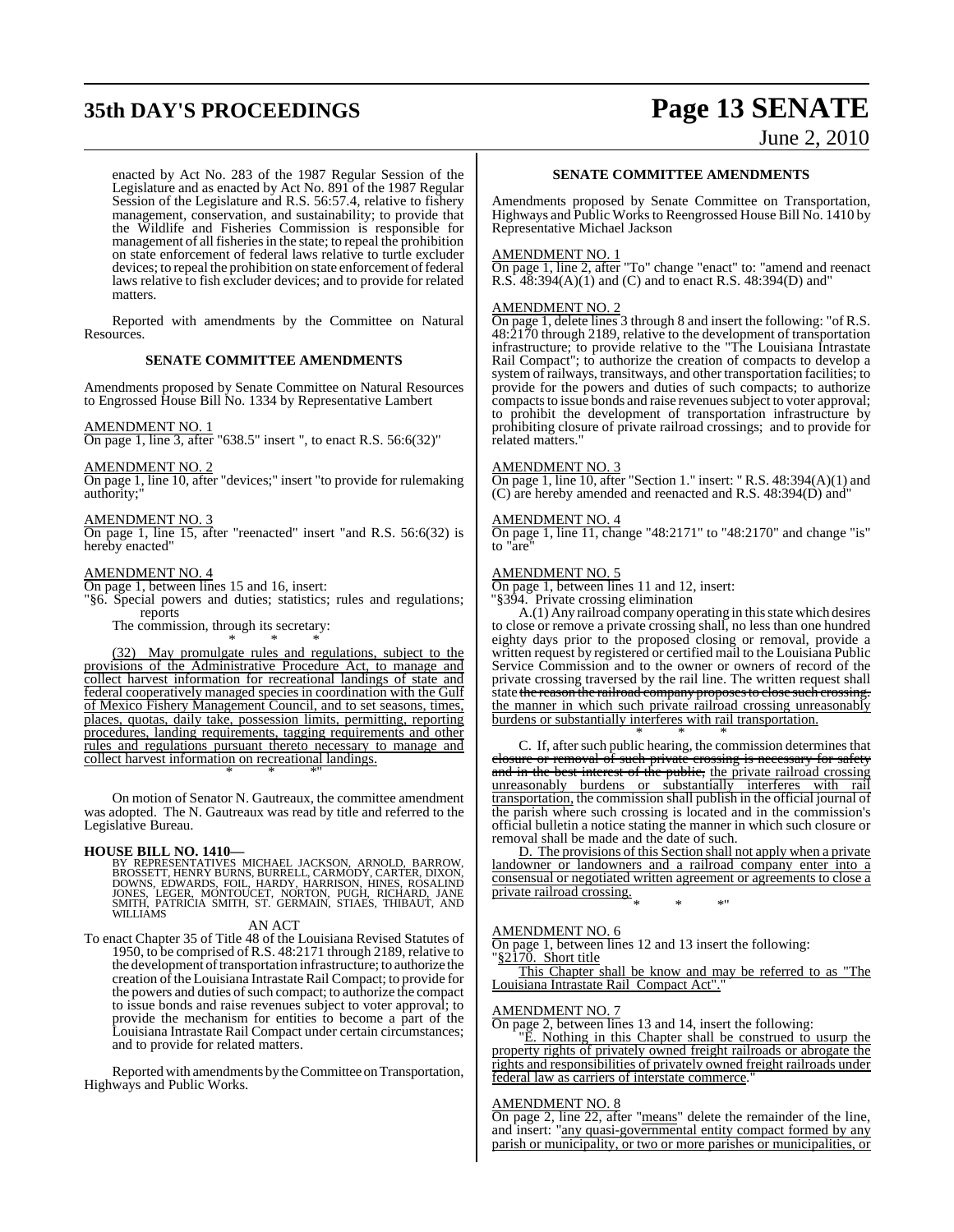## **Page 14 SENATE 35th DAY'S PROCEEDINGS**

### June 2, 2010

any combination of parishes and municipalities pursuant to the provisions of this Chapter or any successor thereto."

AMENDMENT NO. 9 On page 4, line 19, change "the legislature" to "law"

AMENDMENT NO. 10 On page 5, line 2, delete "contiguous parishes," and insert "parishes or"

AMENDMENT NO. 11 On page 5, line 3, delete "contiguous"

AMENDMENT NO. 12 On page 5, line 4, after "form" delete "and incorporate"

#### <u>AMENDMENT NO. 13</u> On page 5, line 29, after "in the" delete "articles of incorporation of the compact" and insert "compact agreement"

AMENDMENT NO. 14 On page 6, line 3, after "directors" delete the remainder of the line, and on line 4, delete "organization"

AMENDMENT NO. 15 On page 7, line 17, after "compact" delete "authority"

AMENDMENT NO. 16 On page 7, line 18, after "construct" insert "and operate"

AMENDMENT NO. 17 On page 7, line 20, at the end of the line delete "the authority" and insert "such compact"

AMENDMENT NO. 18 On page 8, line 19, after "all" insert "or a portion of"

#### AMENDMENT NO. 19

On page 11, between lines 25 and 26 insert the following: "(22) No freight railroad system or any of its infrastructure or assets shall be taken or included within the operational activities of any compact unless specifically agreed to by the freight railroad company.

#### AMENDMENT NO. 20

On page 12, delete lines 1 through 6 and insert the following: "B. Any portion of a compact project which is proposed to connect with or otherwise directly affect the operation of any portion of any state highway or any state-designated project shall be approved by the Department of Transportation and Development."

#### AMENDMENT NO. 21

On page 14, line 5, at the beginning of the line, delete "operation of"

#### AMENDMENT NO. 22

On page 14, delete line 16, and insert:

A. A compact formed under the provisions of this Chapter may levy special"

#### AMENDMENT NO. 23

On page 14, line 22, delete "the Louisiana Intrastate Rail Compact" and insert "a compact"

### AMENDMENT NO. 24

On page 14, between lines 25 and 26, insert:<br>"C. The compact may exercise the r

The compact may exercise the powers granted to an economic development district pursuant to R.S. 33:9038.33 and 33:9038.34 as if the compact is such an economic development district; however, no state tax increments shall be dedicated to pay any revenue bonds of any compact or be otherwise used to obligate the state financially to support a compact or projects of a compact."

#### AMENDMENT NO. 25

On page 15, delete lines 2 through 17 and insert the following: "A. Contracts of a compact for the construction, improvement,

repair, or maintenance of any municipal street system project, parishrelated project, or project of a compact as defined in R.S. 48:2172(8) shall be made and awarded pursuant to Chapter 10 of Title 38 of the Louisiana Revised Statutes of 1950."

#### AMENDMENT NO. 26

On page 20, line 27, change "authority" to "compact"

#### AMENDMENT NO. 27

On page 20, line 28, change "authority" to "compact"

#### AMENDMENT NO. 28

On page 21, delete lines 27 and 28 and insert:

"D. Any parish or municipality may form or join a compact formed under the provisions of this Chapter by another parish or municipality with the approval of the governing authority of such parish and parish president, or the governing authority of the municipality.

#### AMENDMENT NO. 29

On page 21, after line 28, insert:

Section 2. This Act shall become effective upon signature by the governor or, if not signed by the governor, upon expiration of the time for bills to become law without signature by the governor, as provided by Article III, Section 18 of the Constitution of Louisiana. If vetoed by the governor and subsequently approved by the legislature, this Act shall become effective on the day following such approval."

On motion of Senator Erdey, the committee amendment was adopted. The amended bill was read by title and referred to the Legislative Bureau.

### **HOUSE BILL NO. 1470— (Substitute for HouseBill No. 938 by Representative Michael Jackson)** BY REPRESENTATIVE MICHAEL JACKSON

AN ACT To amend and reenact R.S. 32:1305(C) and to enact R.S. 32:1304(H) and 1306.1, relative to motor vehicles; to require certain vehicles to be inspected in certain parishes; to authorize an increased fee for inspection and maintenance programs in parishes in the nonattainment area; to permit local option elections in parishes in the nonattainment area; to provide relative to the conduct of such elections and the costs thereof; to exempt certain parishes; and to provide for related matters.

Reported with amendments by theCommittee on Transportation, Highways and Public Works.

#### **SENATE COMMITTEE AMENDMENTS**

Amendments proposed by Senate Committee on Transportation, Highways and Public Worksto Reengrossed House Bill No. 1470 by Representative Michael Jackson

#### AMENDMENT NO. 1

On page 1, line 13, delete "adopts the" and insert "approves the fee or "

#### AMENDMENT NO. 2

On page 2, line 12, after "charge" and before "provided" insert "or fee

### AMENDMENT NO. 3

On page 2, line 17, after "systems.", delete "The" and insert "However, fifty percent of the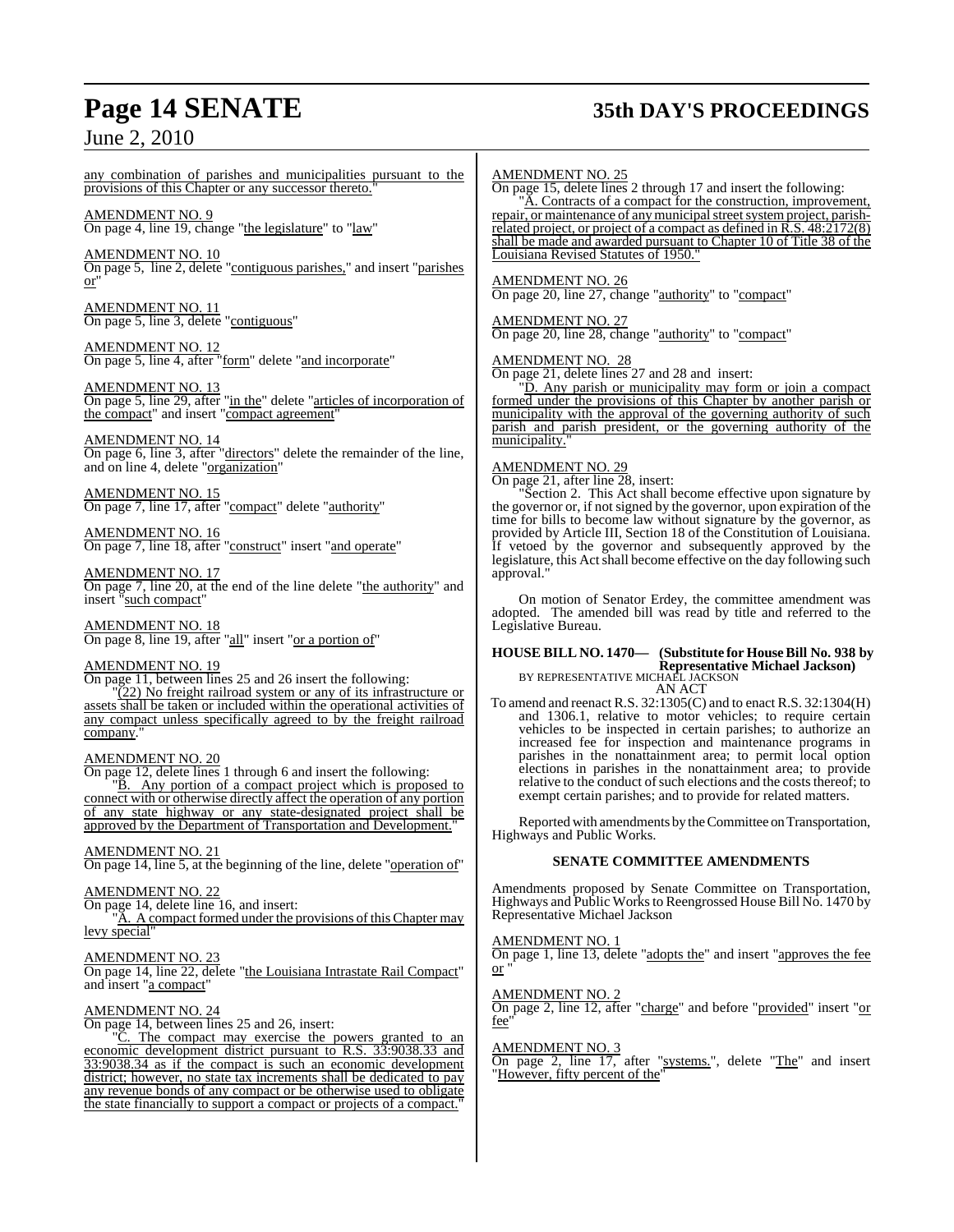## **35th DAY'S PROCEEDINGS Page 15 SENATE**

# June 2, 2010

#### AMENDMENT NO. 4

On page 2, line  $22$ , after " $48:756(B)(2)$ ." and before "The", insert the following: "The remaining fifty percent of the charge authorized by this Section and collected for motor vehicle inspections in East Baton Rouge Parish shall be transferred to the governing authority of East Baton Rouge Parish to improve and develop mass transit systems. The money so transferred to the governing authority of East Baton Rouge Parish or to the Capital Area Transit System, R.S. 48:1451, et. seq., shall not displace, replace, or supplant funding currently expended for the Capital Area Transit System, R.S. 48:1451, et. seq."

#### AMENDMENT NO. 5

On page 3, line 4, change "eight" to "seven"

#### AMENDMENT NO. 6

On page 3, line 8, after "charge" delete "assessment"

On motion of Senator Erdey, the committee amendment was adopted. The amended bill was read by title and referred to the Legislative Bureau.

#### **Rules Suspended**

Senator Amedee asked for and obtained a suspension of the rules to revert to the order of:

#### **Reports of Committees**

The following reports of committees were received and read:

### **REPORT OF COMMITTEE ON**

#### **ENVIRONMENTAL QUALITY**

Senator Lee "Jody" Amedee, Chairman on behalf of the Committee on Environmental Quality, submitted the following report:

#### June 2, 2010

To the President and Members of the Senate:

I am directed by your Committee on Environmental Quality to submit the following report:

### **HOUSE BILL NO. 896—** BY REPRESENTATIVE ST. GERMAIN

AN ACT

To amend and reenact R.S. 30:2023(A), relative to permits, registrations, variances, and licenses; to provide for the term of a solid waste permit for certain solid waste activities; and to provide for related matters.

Reported favorably.

#### **HOUSE BILL NO. 1322—** BY REPRESENTATIVES BARROW, BOBBY BADON, BILLIOT, HENRY BURNS, GISCLAIR, LAMBERT, AND WILLIAMS AN ACT

To enact R.S. 30:2415(H), relative to recycling; to require certain state agencies to adopt solid waste reduction and recycling programs; and to provide for related matters.

Reported with amendments.

#### **HOUSE BILL NO. 1476— (Substitute for House Bill No. 1258 by Representative Harrison)** BY REPRESENTATIVE HARRISON AN ACT

To enact R.S. 30:2154(B)(9) and to repeal R.S. 30:2157 and 2157.1, relative to providing for permits, licenses, registrations, variances, or compliant schedules issued by the Department of

Environmental Quality; to provide for emergency response standards; to provide for certification of certain abilities of local fire departments; to provide for the emergency response standards of certain solid waste facilities; and to provide for related matters.

Reported with amendments.

Respectfully submitted, LEE "JODY" AMEDEE Chairman

#### **Rules Suspended**

Senator N. Gautreaux asked for and obtained a suspension of the rules to recommit a resolution.

### **SENATE CONCURRENT RESOLUTION NO. 93—** BY SENATOR PETERSON

A CONCURRENT RESOLUTION

To request the Senate Committee on Revenue and Fiscal Affairs, the House Committee on Ways and Means, and the secretaries of the Department of Revenue and Natural Resources to meet as a special committee to study a reform of the income-reporting laws and the various exclusions, exemptions, credits, deductions, and other economic incentives granted by state law to large, multinational conglomerates which engage in offshore oil and gas exploration and production and to recommend which of those benefits should be modified, reduced, or eliminated.

Senator N. Gautreaux moved to recommit the resolution from the Committee on Natural Resources to the Committee on Revenue and Fiscal Affairs.

Without objection, so ordered.

#### **Rules Suspended**

Senator B. Gautreaux asked for and obtained a suspension of the rules to revert to the order of:

#### **Introduction of Senate Resolutions**

Senator LaFleur asked for and obtained a suspension of the rules to read Senate Resolutions a first and second time.

#### **SENATE RESOLUTION NO. 107—** BY SENATOR LAFLEUR

A RESOLUTION

To commend the efforts of the organizers of the Louisiana Hugh O'Brian Youth Leadership seminars and to recognize June 4, 2010, as Hugh O'Brian Youth Leadership Day in the state of Louisiana.

On motion of Senator LaFleur the resolution was read by title and adopted.

#### **SENATE RESOLUTION NO. 108—**

BY SENATOR SMITH A RESOLUTION

To commend and congratulate McKenna Goodwin, sophomore pitcher of Leesville High School, on being named District 4-4A Most Valuable Player.

On motion of Senator Smith the resolution was read by title and adopted.

#### **SENATE RESOLUTION NO. 109—** BY SENATOR SMITH

A RESOLUTION

To commend DeLain Prewitt upon her retirement as administrator of the City of Leesville.

On motion of Senator Smith the resolution was read by title and adopted.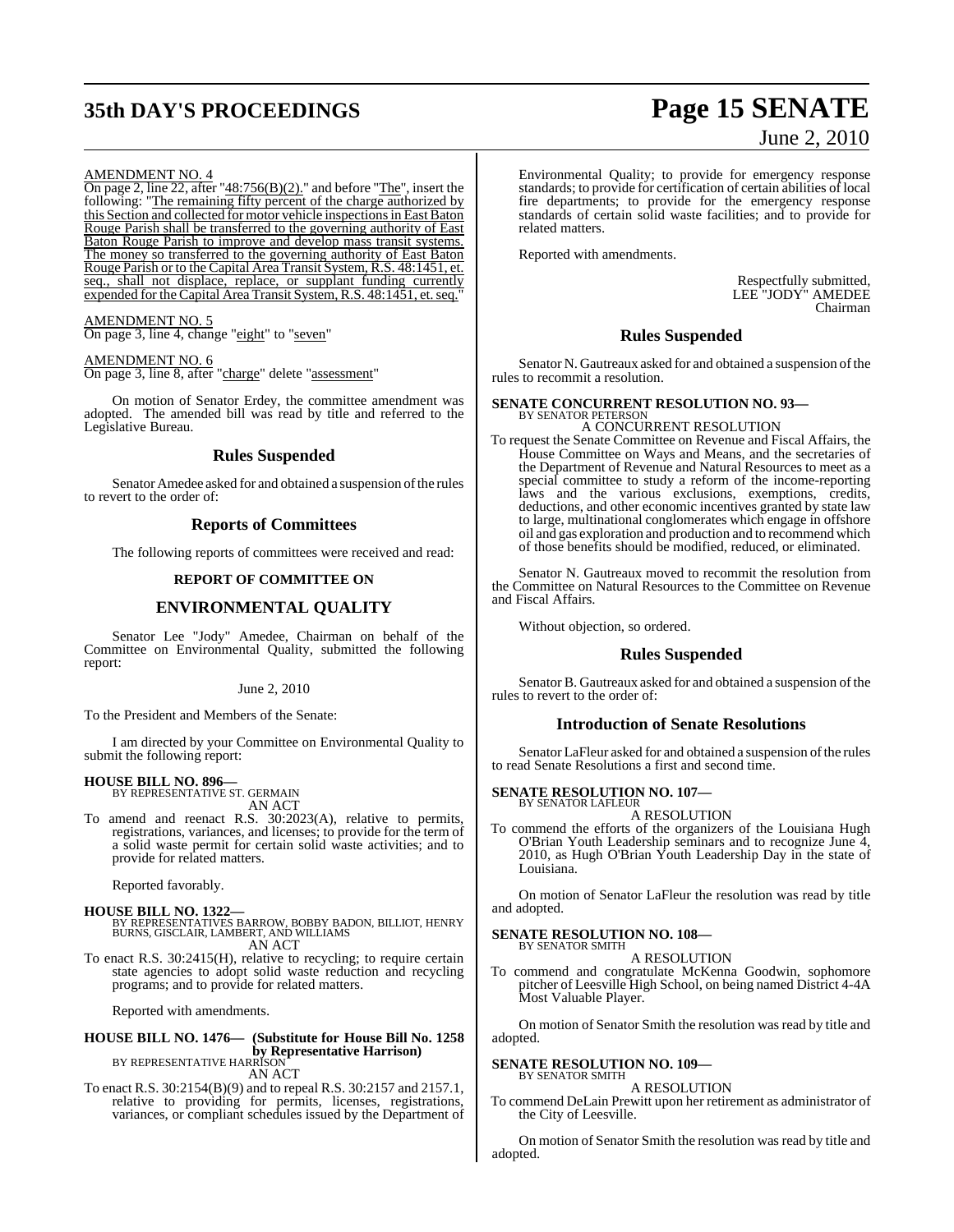#### **SENATE RESOLUTION NO. 110—**

BY SENATOR DUPLESSIS A RESOLUTION

To commend and honor Alden J. McDonald, Jr., as a "Beat the Odds Champion" in New Orleans, and for being a trail blazer in the business and financial arena for many Louisiana citizens and providing opportunities to the underserved.

On motion of Senator Duplessis the resolution was read by title and adopted.

SENATE RESOLUTION NO. 111—<br>BY SENATORS DORSEY, ADLEY, ALARIO, AMEDEE, APPEL, BROOME, CHABERT, CHAISSON, CHEEK, CLAITOR, CRÓWE, DONAHUE,<br>DUPLESSIS, ERDEY, B. GAUTREAUX, N. GAUTREAUX, GUILLORY,<br>HEBERT, HEITMEIER, JACKSON, KO A RESOLUTION

To commend the LSU Tiger Baseball Team on winning its third consecutive Southeastern Conference Tournament

Championship and to wish the Tigers continued success in the NCAA Tournament.

On motion of Senator Dorsey the resolution was read by title and adopted.

### **Introduction of Senate Concurrent Resolutions**

Senator Mount asked for and obtained a suspension of the rules to read Senate Concurrent Resolutions a first and second time.

#### **SENATE CONCURRENT RESOLUTION NO. 100—** BY SENATOR MOUNT

A CONCURRENT RESOLUTION

To urge and request the Louisiana State Board of Examiners of Psychologists and the Louisiana Licensed Professional Counselors Board of Examiners to work in collaboration through the Behavioral Health Professional Working Group to meet certain goals and to report to the Senate and House committees on health and welfare by February 1, 2011.

The resolution was read by title. Senator Mount moved to adopt the Senate Concurrent Resolution.

### **ROLL CALL**

The roll was called with the following result:

#### YEAS

| Mr. President     | Gautreaux B | Morrell       |
|-------------------|-------------|---------------|
| Alario            | Gautreaux N | Morrish       |
| Amedee            | Guillory    | Mount         |
| Appel             | Hebert      | Murray        |
| <b>Broome</b>     | Heitmeier   | <b>Nevers</b> |
| Chabert           | Jackson     | Peterson      |
| Cheek             | Kostelka    | Riser         |
| Claitor           | LaFleur     | Shaw          |
| Donahue           | Long        | Smith         |
| Dorsey            | Marionneaux | Thompson      |
| Duplessis         | Martiny     | Walsworth     |
| Erdey             | Michot      |               |
| <b>Total - 35</b> |             |               |

NAYS

 $Total - 0$ 

## **Page 16 SENATE 35th DAY'S PROCEEDINGS**

#### ABSENT

Adley McPherson<br>Crowe Ouinn Total - 4

The Chair declared the Senate adopted the Senate Concurrent Resolution and ordered it sent to the House.

### **SENATE CONCURRENT RESOLUTION NO. 101—** BY SENATOR DUPLESSIS A CONCURRENT RESOLUTION

**Ouinn** 

To urge and request the State Board of Elementary and Secondary Education to establish a task force to reviewstatutory provisions relative to student discipline and make recommendations for revisions that will result in student discipline laws that are comprehensive, fair, consistent, and designed to promote a conducive learning environment.

The resolution was read by title. Senator Duplessis moved to adopt the Senate Concurrent Resolution.

### **ROLL CALL**

The roll was called with the following result:

#### YEAS

| Mr. President<br>Alario<br>Amedee<br>Appel<br><b>Broome</b><br>Chabert<br>Cheek<br>Claitor<br>Donahue<br>Dorsey<br>Duplessis<br>Gautreaux B<br>Total - 34 | Gautreaux N<br>Guillory<br>Hebert<br>Heitmeier<br>Jackson<br>Kostelka<br>LaFleur<br>Long<br>Marionneaux<br>Martiny<br>Michot<br>Morrell<br><b>NAYS</b> | Morrish<br>Mount<br>Murray<br><b>Nevers</b><br>Peterson<br>Riser<br>Shaw<br>Smith<br>Thompson<br>Walsworth |
|-----------------------------------------------------------------------------------------------------------------------------------------------------------|--------------------------------------------------------------------------------------------------------------------------------------------------------|------------------------------------------------------------------------------------------------------------|
| Total - 0                                                                                                                                                 | <b>ABSENT</b>                                                                                                                                          |                                                                                                            |
| Adley<br>Crowe                                                                                                                                            | Erdey<br>McPherson                                                                                                                                     | Juinn                                                                                                      |

Total - 5

The Chair declared the Senate adopted the Senate Concurrent Resolution and ordered it sent to the House.

### **Special Order of the Day No. 1**

### **SENATE BILL NO. 1—**<br>BY SENATOR CHAISSON A JOINT RESOLUTION

Proposing to amend Article VII, Section 10.3(A)(2) and (C) of the Constitution of Louisiana, relative to the Budget Stabilization Fund; to provide for the dedication and deposit of certain revenues into the Budget Stabilization Fund; to delete the provisions relative to the amount of mineral revenues received by the state before mineral revenues may be deposited into the Budget Stabilization Fund; to provide for incorporation of monies in the Budget Stabilization Fund into the official forecast for the current fiscal year and the next fiscal year; to direct the treasurer to transfer monies from the Budget Stabilization Fund to the state general fund in certain circumstances; to suspend or reduce deposits into the Budget Stabilization Fund in certain circumstances; and to specify an election for submission of the proposition to electors; and provide a ballot proposition.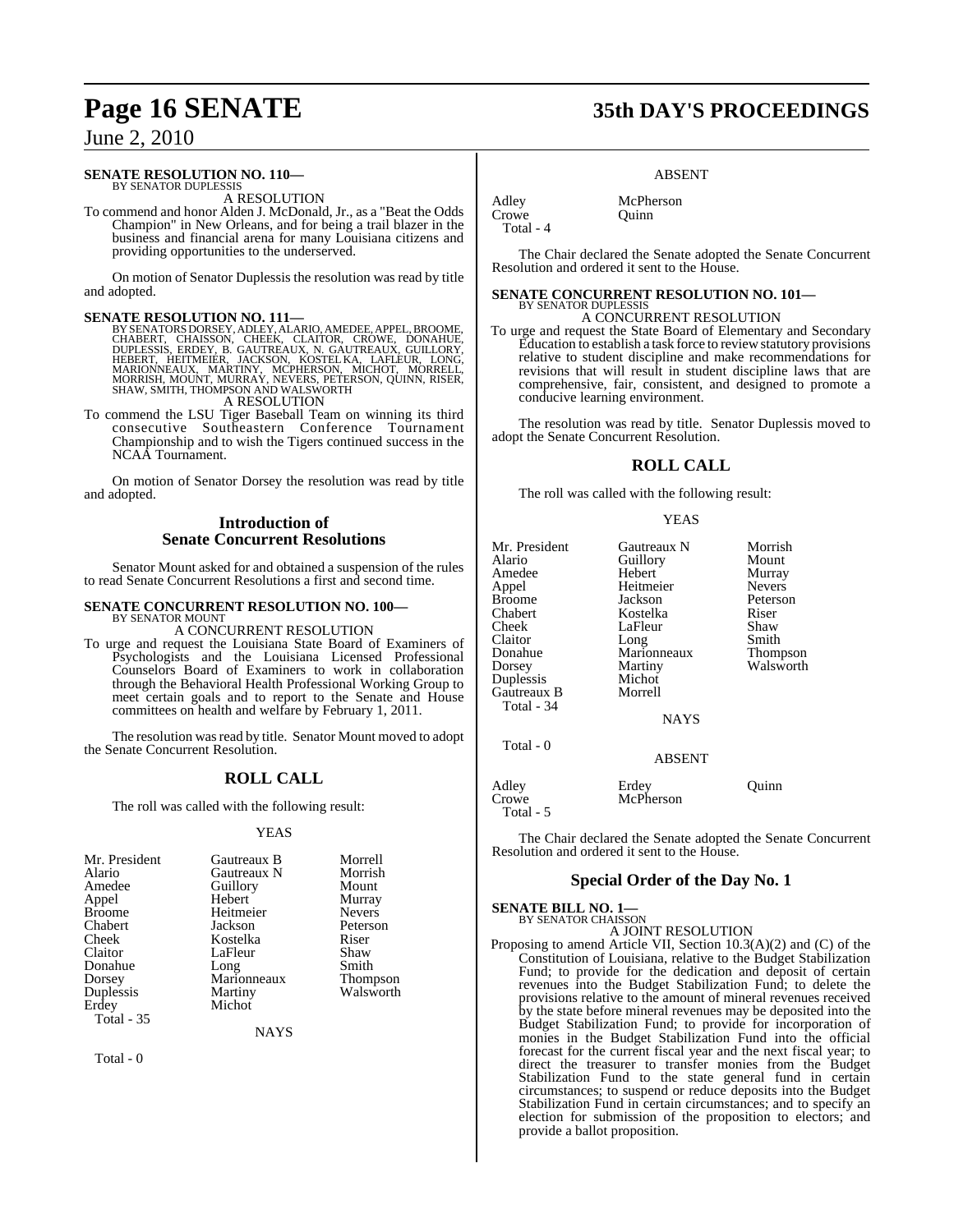### **Floor Amendments**

Senator Chaisson proposed the following amendments.

#### **SENATE FLOOR AMENDMENTS**

Amendments proposed by Senator Chaisson to Engrossed Senate Bill No. 1 by Senator Chaisson

#### AMENDMENT NO. 1

On page 1, line 8, after "next fiscal year" and before the semicolon ";" insert "in certain circumstances"

#### AMENDMENT NO. 2

On page 5, line 15, after "circumstances;" and before "and to" insert "to modify the cap on the Budget Stabilization Fund from four percent of total state revenue receipts for the previous fiscal year to one billion dollars;"

AMENDMENT NO. 3

On page 5, line 19, change "Section 10.3(C)" to "Section 10.3(A)(2) and  $\tilde{C}$ "

On motion of Senator Chaisson, the amendments were adopted.

The bill was read by title. Senator Chaisson moved the final passage of the amended bill.

### **ROLL CALL**

The roll was called with the following result:

#### YEAS

| Mr. President<br>Adley<br><b>Broome</b><br>Chabert<br>Cheek<br>Crowe<br>Donahue<br>Dorsey<br>Duplessis | Gautreaux B<br>Guillory<br>Hebert<br>Heitmeier<br>Jackson<br>Kostelka<br>LaFleur<br>Long<br>Marionneaux | Michot<br>Morrish<br>Mount<br>Murray<br><b>Nevers</b><br>Peterson<br>Ouinn<br>Shaw<br>Smith |
|--------------------------------------------------------------------------------------------------------|---------------------------------------------------------------------------------------------------------|---------------------------------------------------------------------------------------------|
| Erdey<br>Total $-30$                                                                                   | Martiny<br>NAYS                                                                                         | Thompson                                                                                    |
| Alario<br>Amedee<br>Appel<br>Total - 7                                                                 | Claitor<br>Gautreaux N<br>Riser<br><b>ABSENT</b>                                                        | Walsworth                                                                                   |
| McPherson<br>Total - 2                                                                                 | Morrell                                                                                                 |                                                                                             |

The Chair declared the amended bill was passed, ordered reengrossed and sent to the House. Senator Chaisson moved to reconsider the vote by which the bill was passed and laid the motion on the table.

#### **Special Order of the Day No. 2**

### **SENATE BILL NO. 2—** BY SENATOR CHAISSON

AN ACT

To amend and reenact R.S. 39:94(A)(2) and (C), relative to the Budget Stabilization Fund; to provide for the dedication and deposit of certain revenues into the Budget Stabilization Fund; to delete the provisions relative to the amount of mineral revenues received by the state before mineral revenues may be deposited into the Budget Stabilization Fund; to provide for the incorporation of monies in the Budget Stabilization Fund into the official forecast for the current fiscal year and the next fiscal

year; to direct the treasurer to transfer monies from the Budget Stabilization Fund to the state general fund in certain circumstances; to suspend or reduce deposits into the Budget Stabilization Fund in certain circumstances; to provide for an effective date; and to provide for related matters.

#### **Floor Amendments**

Senator Chaisson proposed the following amendments.

#### **SENATE FLOOR AMENDMENTS**

Amendments proposed bySenatorChaisson to Engrossed Senate Bill No. 2 by Senator Chaisson

#### AMENDMENT NO. 1

On page 5, line 17, after "No." and before "of this" delete the underline "\_\_\_" and insert "1"

On motion of Senator Chaisson, the amendments were adopted.

The bill was read by title. Senator Chaisson moved the final passage of the amended bill.

#### **ROLL CALL**

YEAS

The roll was called with the following result:

| Mr. President<br>Adlev<br>Broome<br>Chabert<br>Cheek<br>Crowe<br>Donahue<br>Dorsey<br>Duplessis<br>Erdey<br>Total - 29 | Gautreaux B<br>Guillory<br>Hebert<br>Heitmeier<br>Jackson<br>Kostelka<br>LaFleur<br>Long<br>Marionneaux<br>Martiny | Michot<br>Morrish<br>Mount<br>Murray<br><b>Nevers</b><br>Peterson<br>Shaw<br>Smith<br>Thompson |
|------------------------------------------------------------------------------------------------------------------------|--------------------------------------------------------------------------------------------------------------------|------------------------------------------------------------------------------------------------|
|                                                                                                                        | <b>NAYS</b>                                                                                                        |                                                                                                |
| Alario<br>Amedee<br>Appel<br>Total - 7                                                                                 | Claitor<br>Gautreaux N<br>Riser                                                                                    | Walsworth                                                                                      |
|                                                                                                                        | <b>ABSENT</b>                                                                                                      |                                                                                                |
| McPherson<br>Total - 3                                                                                                 | Morrell                                                                                                            | Ouınn                                                                                          |

The Chair declared the amended bill was passed, ordered reengrossed and sent to the House. Senator Chaisson moved to reconsider the vote by which the bill was passed and laid the motion on the table.

#### **Special Order of the Day No. 3**

### **SENATE BILL NO. 391—** BY SENATOR CHAISSON

A JOINT RESOLUTION

Proposing to amend Article VII, Section 10(F)(2)(a) and (b) of the Constitution of Louisiana, relative to the expenditure of state funds; to authorize the limited redirection and transfer of funds supporting appropriations or allocations from the state general fund and dedicated funds, including those constitutionally protected or mandated, to be used for other nonmandatory purposes under certain circumstances; to specify an election for submission of the proposition to electors and provide a ballot proposition.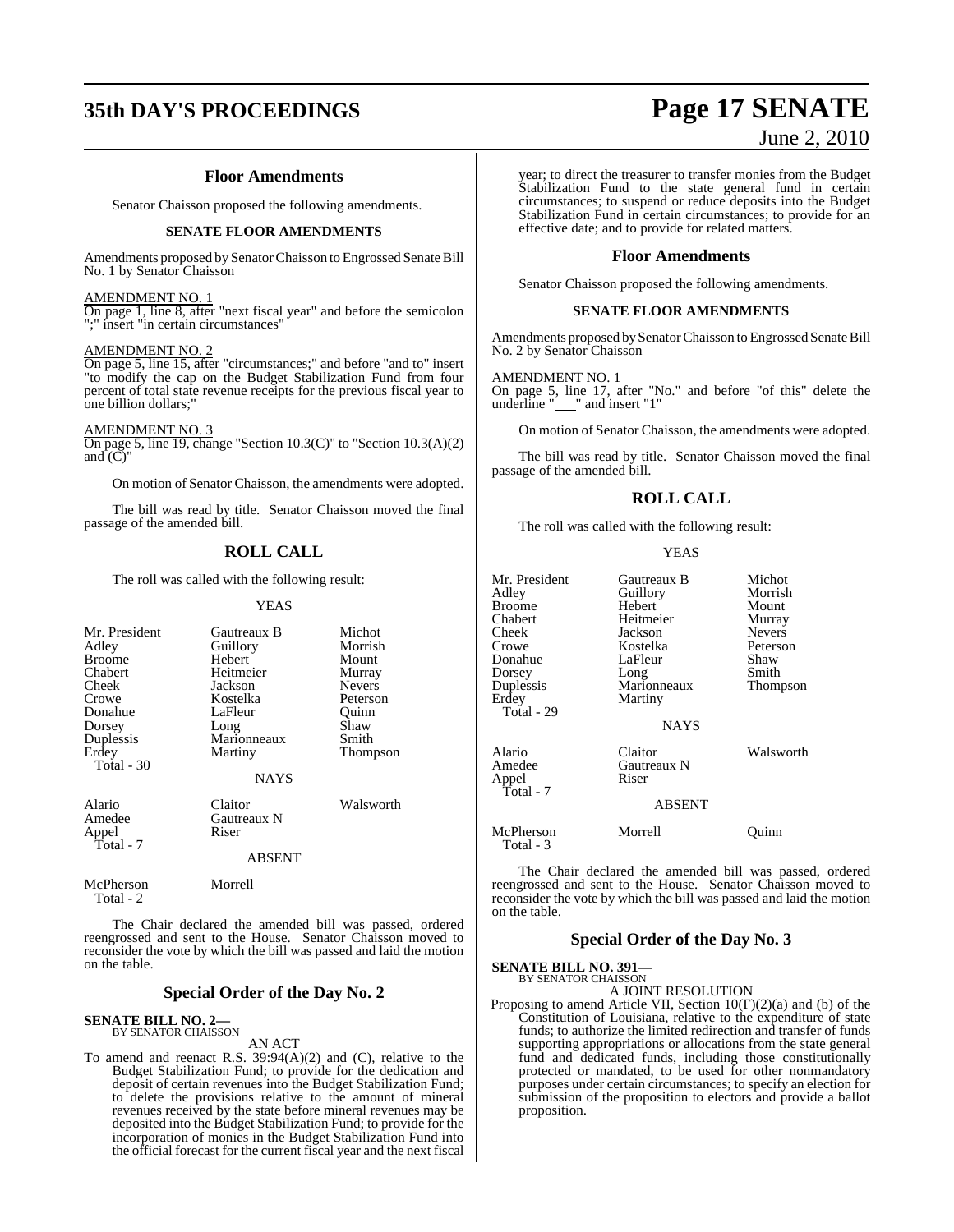#### **Floor Amendments**

Senator Marionneaux sent up floor amendments.

#### **SENATE FLOOR AMENDMENTS**

Amendments proposed by Senator Marionneaux on behalf of the Legislative Bureau to Engrossed Senate Bill No. 391 by Senator Chaisson

#### AMENDMENT NO. 1

On page 3, line 29, following "shall" and before "if" change "only be effective" to "be effective only"

#### AMENDMENT NO. 2

On page 4, line 8, following "shall" and before "if" change "only be effective" to "be effective only"

On motion of Senator Marionneaux, the amendments were adopted.

#### **Floor Amendments**

Senator McPherson proposed the following amendments.

#### **SENATE FLOOR AMENDMENTS**

Amendments proposed by Senator McPherson to Engrossed Senate Bill No. 391 by Senator Chaisson

#### AMENDMENT NO. 1

On page 1, at the end of line 6 insert the following "to exclude certain funds in certain circumstances;"

#### AMENDMENT NO. 2

On page 3, between lines 16 and 17, insert the following:

"**(c) Any adjustments pursuant to this Subparagraph which are in excess of five percent shall not be applicable to the portion of any fund established by law or the Constitution of Louisiana that is derived from the imposition, assessment, or collection of a fee or from self-generated revenue. The provisions of Subparagraphs (1) and (2) of this Paragraph shall not be applicable to nor affect:**

**(i) The Transportation Trust Fund as provided in Article VII, Section 27 of the Constitution of Louisiana.**

**(ii) The Conservation Fund as provided for in Article VII, Section 10-A of the Constitution of Louisiana.**"

AMENDMENT NO. 3

On page 4, line 7 after "constitution;" and before "to require" insert "to exclude certain funds in certain circumstances;"

On motion of Senator McPherson, the amendments were adopted.

The bill was read by title. Senator Chaisson moved the final passage of the amended bill.

### **ROLL CALL**

The roll was called with the following result:

#### **YEAS**

| Mr. President | Erdey       | Michot        |
|---------------|-------------|---------------|
| Adley         | Gautreaux B | Morrell       |
| Alario        | Gautreaux N | Morrish       |
| Amedee        | Guillory    | Mount         |
| Appel         | Hebert      | Murray        |
| <b>Broome</b> | Heitmeier   | <b>Nevers</b> |
| Chabert       | Jackson     | Peterson      |
| Cheek         | Kostelka    | Ouinn         |
| Crowe         | LaFleur     | Shaw          |
| Donahue       | Long        | Smith         |

## Dorsey Martiny Thompson<br>
Duplessis McPherson Walsworth Total - 36

Claitor Riser

**NAYS** 

McPherson

ABSENT

Marionneaux

Total - 1

Total - 2

The Chair declared the amended bill was passed, ordered reengrossed and sent to the House. Senator Chaisson moved to reconsider the vote by which the bill was passed and laid the motion on the table.

#### **Special Order of the Day No. 4**

#### **SENATE BILL NO. 392—** BY SENATOR CHAISSON

AN ACT

To amend and reenact R.S.  $39:75(C)(2)(b)$  and  $(E)(1)$  and  $(2)$ , relative to the expenditure of state funds; to authorize the limited redirection and transfer of funds supporting appropriations or allocations from the state general fund and dedicated funds, including those constitutionally protected or mandated, to be used for other nonmandatory purposes under certain circumstances; to provide for an effective date; and to provide for related matters.

#### **Floor Amendments**

Senator McPherson proposed the following amendments.

#### **SENATE FLOOR AMENDMENTS**

Amendments proposed by Senator McPherson to Engrossed Senate Bill No. 392 by Senator Chaisson

#### AMENDMENT NO. 1

On page 1, line 2, change " $(E)(1)$  and  $(2)$ ," to " $(E)(1)$  and  $(2)$  and to enact R.S. 39:75(F),"

#### AMENDMENT NO. 2

On page 1, line 6, after "circumstances;" and before "to provide" insert "to exclude certain funds in certain circumstances;

#### AMENDMENT NO. 3

On page 1, at the end of line 9, insert "and R.S. 39:75(F) is hereby enacted"

### AMENDMENT NO. 4

On page 3, between lines 10 and 11, insert the following:

"**(F) Any adjustments pursuant to this Subsection which are in excess of five percent shall not be applicable to the portion of any fund established by law or the Constitution of Louisiana that is derived from the imposition, assessment, or collection of a fee or fromself-generated revenue. The provisions of this Subsection shall not be applicable to nor affect:**

**(1) The Transportation Trust Fund as provided in Article <u>Section 27</u> of the Constitution of Louisiana.** 

**(2) The Conservation Fund as provided for in Article VII, Section 10-A of the Constitution of Louisiana.**"

#### AMENDMENT NO. 5

On page 3, line 13, after "No." and before "of this" delete the underline " " and insert "391"

On motion of Senator McPherson, the amendments were adopted.

The bill was read by title. Senator Chaisson moved the final passage of the amended bill.

## **Page 18 SENATE 35th DAY'S PROCEEDINGS**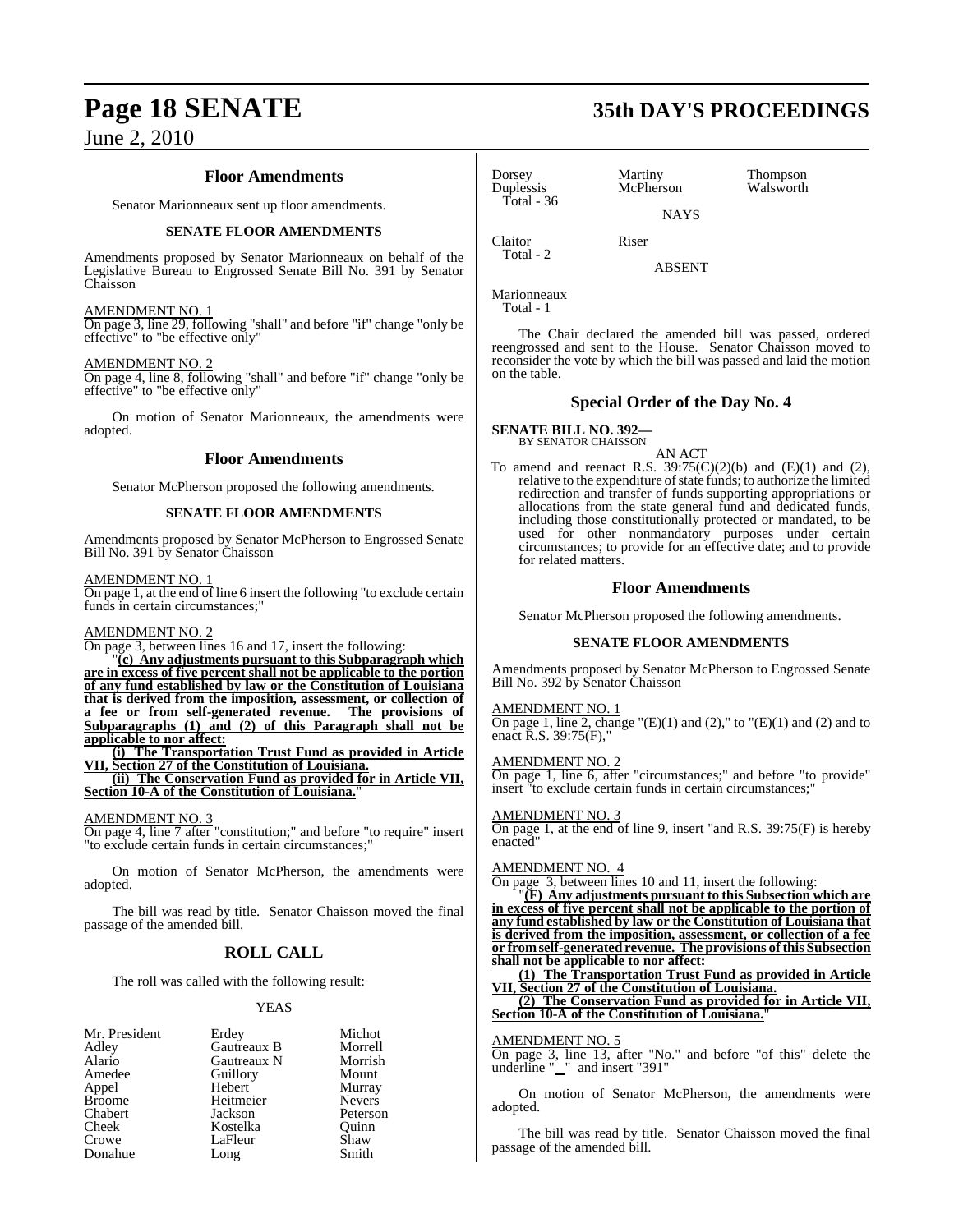## **35th DAY'S PROCEEDINGS Page 19 SENATE**

### **ROLL CALL**

The roll was called with the following result:

#### YEAS

| Mr. President<br>Adley<br>Alario<br>Amedee<br>Appel<br><b>Broome</b><br>Chabert<br>Cheek<br>Crowe<br>Donahue | Erdey<br>Gautreaux B<br>Guillory<br>Heitmeier<br>Jackson<br>Kostelka<br>LaFleur<br>Long<br>Marionneaux<br>Martiny | Morrell<br>Morrish<br>Mount<br>Murray<br><b>Nevers</b><br>Peterson<br>Ouinn<br>Shaw<br>Smith<br>Thompson |
|--------------------------------------------------------------------------------------------------------------|-------------------------------------------------------------------------------------------------------------------|----------------------------------------------------------------------------------------------------------|
| Dorsey                                                                                                       | McPherson                                                                                                         | Walsworth                                                                                                |
| Duplessis<br>Total $-35$                                                                                     | Michot                                                                                                            |                                                                                                          |
|                                                                                                              | <b>NAYS</b>                                                                                                       |                                                                                                          |
| Claitor<br>Total - 3                                                                                         | Hebert                                                                                                            | Riser                                                                                                    |

ABSENT

Gautreaux N Total - 1

The Chair declared the amended bill was passed, ordered reengrossed and sent to the House. Senator Chaisson moved to reconsider the vote by which the bill was passed and laid the motion on the table.

### **Special Order of the Day No. 5**

#### **SENATE BILL NO. 410—**

BY SENATOR CHAISSON AN ACT

To amend and reenact R.S. 39:98.1(A)(3), relative to the Millennium Trust; to change the amount of deposits into the Millennium Trust from monies received as a result of the Master settlement; to provide for an effective date; and to provide for related matters.

#### **Floor Amendments**

Senator Chaisson proposed the following amendments.

#### **SENATE FLOOR AMENDMENTS**

Amendments proposed by Senator Chaisson to Engrossed Senate Bill No. 410 by Senator Chaisson

AMENDMENT NO. 1 On page 2, line 12, after "No." and before "of this" delete the underline "\_\_\_" and insert "434"

On motion of Senator Chaisson, the amendments were adopted.

The bill was read by title. Senator Chaisson moved the final passage of the amended bill.

### **ROLL CALL**

The roll was called with the following result:

#### YEAS

| Mr. President | Gautreaux B | Morrell       |
|---------------|-------------|---------------|
| Appel         | Guillory    | Murray        |
| <b>Broome</b> | Heitmeier   | <b>Nevers</b> |
| Chabert       | Jackson     | Peterson      |
| Cheek         | Kostelka    | Ouinn         |

June 2, 2010

| Claitor<br>Crowe<br>Dorsey<br>Duplessis<br>Erdey<br>Total - 29 | LaFleur<br>Long<br>Marionneaux<br>Martiny<br>Michot | Riser<br>Shaw<br>Thompson<br>Walsworth |
|----------------------------------------------------------------|-----------------------------------------------------|----------------------------------------|
|                                                                | <b>NAYS</b>                                         |                                        |
| Adley<br>Alario<br>Amedee<br>Total - 8                         | Gautreaux N<br><b>Hebert</b><br>Morrish<br>ABSENT   | Mount<br>Smith                         |
|                                                                |                                                     |                                        |
| Donahue                                                        | McPherson                                           |                                        |

The Chair declared the amended bill was passed, ordered reengrossed and sent to the House. Senator Chaisson moved to reconsider the vote by which the bill was passed and laid the motion on the table.

#### **Explanation of Vote**

Senator Donahue stated he appeared as absent on the vote on Senate Bill No. 410. He intended to vote yea and asked that the Official Journal so state.

#### **Special Order of the Day No. 6**

### **SENATE BILL NO. 434—** BY SENATOR CHAISSON

Total - 2

A JOINT RESOLUTION

Proposing to amend Article VII, Section 10.8(A)(1)(c) of the Constitution of Louisiana, relative to the Millennium Trust; to change the amount of deposits into the Millennium Trust from monies received as a result of the Master Settlement; and to specify an election for submission of the proposition to electors and provide a ballot proposition.

The bill was read by title. Senator Chaisson moved the final passage of the bill.

#### **ROLL CALL**

The roll was called with the following result:

#### YEAS

| Mr. President<br>Appel<br><b>Broome</b><br>Chabert<br>Cheek<br>Claitor<br>Crowe<br>Donahue<br>Dorsey<br>Duplessis<br>Total - 29 | Erdey<br>Gautreaux B<br>Guillory<br>Heitmeier<br>Jackson<br>LaFleur<br>Long<br>Marionneaux<br>Martiny<br>Michot | Morrell<br>Murray<br><b>Nevers</b><br>Peterson<br>Ouinn<br>Riser<br>Shaw<br>Thompson<br>Walsworth |
|---------------------------------------------------------------------------------------------------------------------------------|-----------------------------------------------------------------------------------------------------------------|---------------------------------------------------------------------------------------------------|
|                                                                                                                                 | <b>NAYS</b>                                                                                                     |                                                                                                   |
| Adley<br>Alario<br>Amedee<br>Total - 9                                                                                          | Gautreaux N<br>Hebert<br>Kostelka<br>ABSENT                                                                     | Morrish<br>Mount<br>Smith                                                                         |

McPherson Total - 1

The Chair declared the bill was passed and ordered it sent to the House. Senator Chaisson moved to reconsider the vote by which the bill was passed and laid the motion on the table.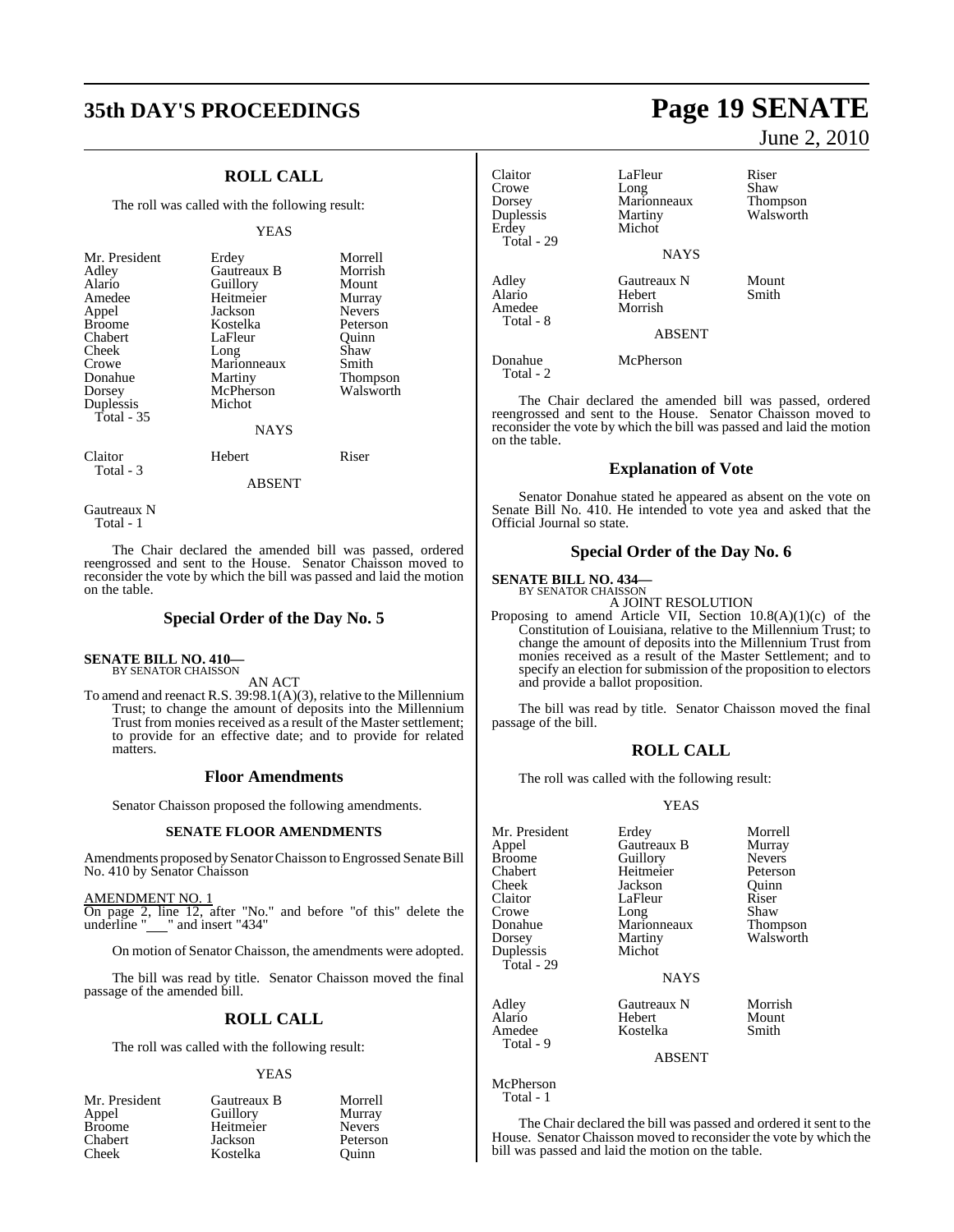### **Mr. President in the Chair**

### **Senate Bills and Joint Resolutions Returned from the House of Representatives with Amendments**

#### **SENATE BILL NO. 45—** BY SENATOR APPEL

AN ACT

To enact Code of Criminal Procedure Art. 883.2(C), relative to restitution to victims; to provide for certain procedures; and to provide for related matters.

The bill was read by title. Returned from the House of Representatives with amendments:

#### **HOUSE COMMITTEE AMENDMENTS**

Amendments proposed by House Committee on Administration of Criminal Justice to Engrossed Senate Bill No. 45 by Senator Appel

AMENDMENT NO. 1

On page 1, line 2, after "Procedure" and before "883.2(C)" change "Art." to "Article"

#### AMENDMENT NO. 2

On page 1, line 5, after "Procedure" and before "enacted" change "Art. 883.2(C) is here" to "Article 883.2(C) is hereby"

#### AMENDMENT NO. 3

On page 1, line 11, after "send" and before "a restitution" delete "directly"

AMENDMENT NO. 4 On page 1, line 12, after "payment" delete the remainder of the line and insert "directly to a victim, unless the victim consents."

Senator Appel moved to concur in the amendments proposed by the House.

### **ROLL CALL**

The roll was called with the following result:

#### YEAS

| Mr. President | Erdey       | Michot        |
|---------------|-------------|---------------|
| Adley         | Gautreaux B | Morrell       |
| Alario        | Gautreaux N | Morrish       |
| Amedee        | Guillory    | Mount         |
| Appel         | Hebert      | Murray        |
| <b>Broome</b> | Heitmeier   | <b>Nevers</b> |
| Chabert       | Jackson     | Peterson      |
| Cheek         | Kostelka    | Ouinn         |
| Claitor       | LaFleur     | Riser         |
| Crowe         | Long        | Shaw          |
| Donahue       | Marionneaux | Smith         |
| Dorsey        | Martiny     | Thompson      |
| Duplessis     | McPherson   | Walsworth     |
| Total - 39    |             |               |
|               | NAYS        |               |
| Total - 0     |             |               |

Total - 0

The Chair declared the amendments proposed by the House were concurred in. Senator Appel moved to reconsider the vote by which the amendments were concurred in and laid the motion on the table.

ABSENT

## **Page 20 SENATE 35th DAY'S PROCEEDINGS**

#### **SENATE BILL NO. 83—** BY SENATOR APPEL

AN ACT

To amend and reenact R.S. 17:24.4(F)(2) and (3)(a), relative to the Louisiana Competency-Based Education Program; to provide with respect to test type options as part of the Louisiana Educational Assessment Program; and to provide for related matters.

The bill was read by title. Returned from the House of Representatives with amendments:

#### **LEGISLATIVE BUREAU AMENDMENTS**

Amendments proposed by Legislative Bureau to Engrossed Senate Bill No. 83 by Senator Appel

AMENDMENT NO. 1

On page 1, between lines 11 and 12, insert "\* \* \*"

Senator Appel moved to concur in the amendments proposed by the House.

#### **ROLL CALL**

The roll was called with the following result:

#### YEAS

| Mr. President | Erdey       | Michot          |
|---------------|-------------|-----------------|
| Adley         | Gautreaux B | Morrell         |
|               |             |                 |
| Alario        | Gautreaux N | Morrish         |
| Amedee        | Guillory    | Mount           |
| Appel         | Hebert      | Murray          |
| <b>Broome</b> | Heitmeier   | <b>Nevers</b>   |
| Chabert       | Jackson     | Peterson        |
| Cheek         | Kostelka    | Ouinn           |
| Claitor       | LaFleur     | Riser           |
| Crowe         | Long        | Shaw            |
| Donahue       | Marionneaux | Smith           |
| Dorsey        | Martiny     | <b>Thompson</b> |
| Duplessis     | McPherson   | Walsworth       |
| Total - 39    |             |                 |
|               | NAYS        |                 |

Total - 0

Total - 0

The Chair declared the amendments proposed by the House were concurred in. Senator Appel moved to reconsider the vote by which the amendments were concurred in and laid the motion on the table.

ABSENT

#### **SENATE BILL NO. 120—** BY SENATOR MARTINY

#### AN ACT

To amend and reenact R.S. 22:1443, relative to surety insurance; to provide for an increase in the minimum premium rate for commercial surety underwriters writing criminal bail bonds; and to provide for related matters.

The bill was read by title. Returned from the House of Representatives with amendments:

### **HOUSE FLOOR AMENDMENTS**

Amendments proposed by Representative Lopinto to Engrossed Senate Bill No. 120 by Senator Martiny

AMENDMENT NO. 1 On page 1, line 2, between "R.S. 22:1443" and the comma "," insert "and to repeal R.S. 22:1442"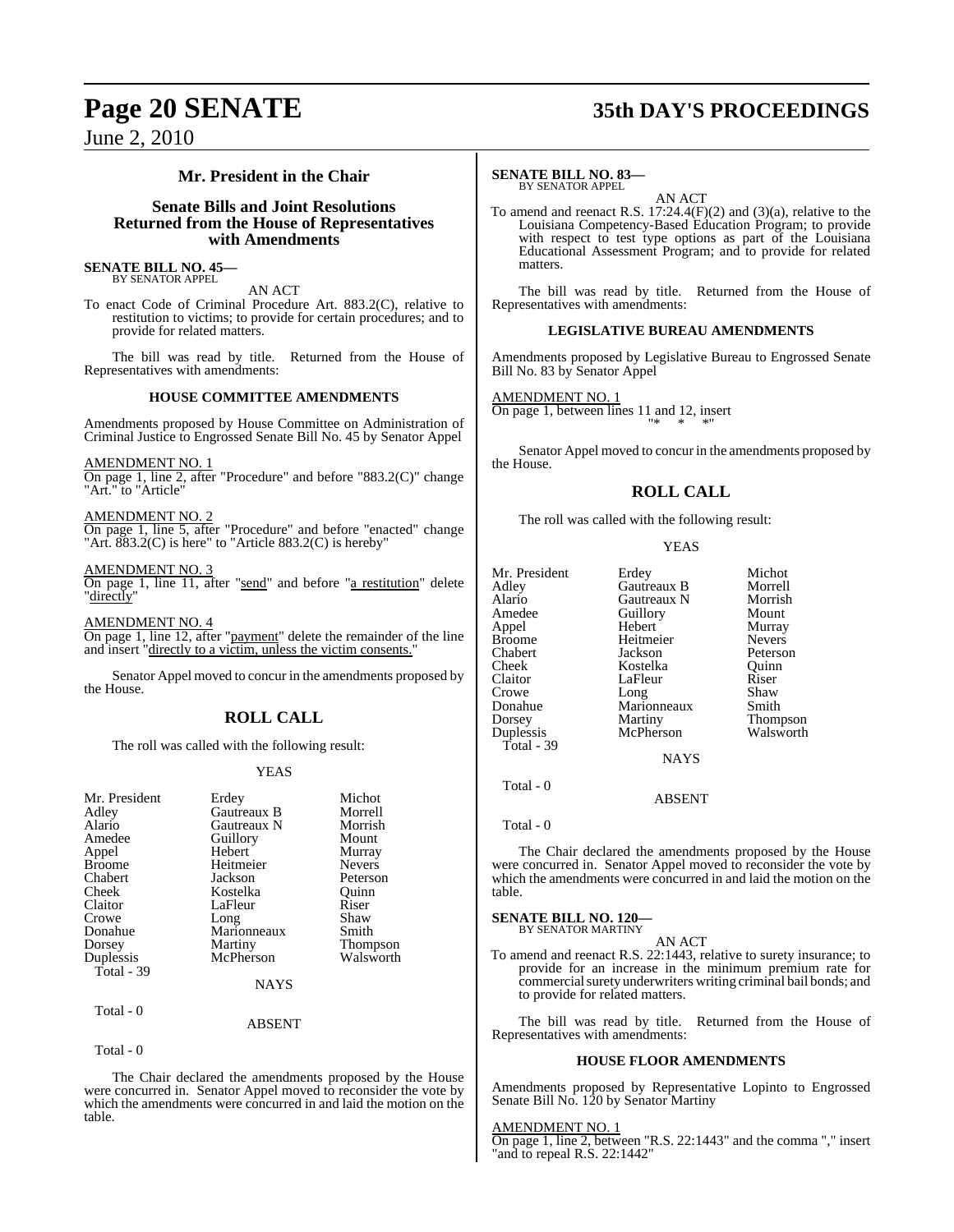## **35th DAY'S PROCEEDINGS Page 21 SENATE**

### June 2, 2010

AMENDMENT NO. 2

On page 1, line 4, after "bonds;" insert "to repeal a requirement that a premium be shown on a power of attorney attached to a bail bond;"

AMENDMENT NO. 3

On page 1, after line 17, insert the following: "Section 2. R.S. 22:1442 is hereby repealed in its entirety."

Senator Martiny moved to concur in the amendments proposed by the House.

### **ROLL CALL**

The roll was called with the following result:

#### YEAS

| Mr. President | Erdey       | Michot        |
|---------------|-------------|---------------|
| Adley         | Gautreaux B | Morrell       |
| Alario        | Gautreaux N | Morrish       |
| Amedee        | Guillory    | Mount         |
| Appel         | Hebert      | Murray        |
| <b>Broome</b> | Heitmeier   | <b>Nevers</b> |
| Chabert       | Jackson     | Peterson      |
| Cheek         | Kostelka    | Ouinn         |
| Claitor       | LaFleur     | Riser         |
| Crowe         | Long        | Shaw          |
| Donahue       | Marionneaux | Smith         |
| Dorsey        | Martiny     | Thompson      |
| Duplessis     | McPherson   | Walsworth     |
| Total - 39    |             |               |
|               | <b>NAYS</b> |               |
| Total - 0     |             |               |
|               | ABSENT      |               |

Total - 0

The Chair declared the amendments proposed by the House were concurred in. Senator Martiny moved to reconsider the vote by which the amendments were concurred in and laid the motion on the table.

### **SENATE BILL NO. 135—** BY SENATOR DUPLESSIS

AN ACT

To enact R.S. 22:978(A)(3) and (4), relative to health and accident insurance; to provide for notification to the insured of the policy renewal premium; to provide with respect to responses to written requests for quotes and utilization data; to provide for penalties; and to provide for related matters.

On motion of Senator Duplessis, the bill was read by title and returned to the Calendar, subject to call.

## **SENATE BILL NO. 153—** BY SENATOR ERDEY

AN ACT

To amend and reenact R.S. 22:1061(3)(d)(i), 1073(B)(4), 1210(D), (E), and (F), 1213, and to enact R.S.  $22:1061(4)$ (k),  $1205(C)(6)$ and (D), relative to the Louisiana Health Plan; to provide for compliance with federal law for expanded coverage by the plan; to redefine certain terms relative to portability, availability, and renewability of health insurance coverage; to provide with respect to coverage of mental and nervous conditions, including alcohol and substance abuse, by the plan; to provider with respect to initial rates for federally and non-federally defined eligible individuals; to delete the six-month preexisting condition provision for federally defined eligible individuals; and to provide for related matters.

The bill was read by title. Returned from the House of Representatives with amendments:

#### **HOUSE COMMITTEE AMENDMENTS**

Amendments proposed by House Committee on Insurance to Engrossed Senate Bill No. 153 by Senator Erdey

AMENDMENT NO. 1 On page 1, line 3, after "R.S.  $22:1061(4)(K)$ " delete the comma "," and insert in lieu thereof "and" and delete "and (D)"

#### AMENDMENT NO. 2 On page 1, line 7, change "provider" to "provide"

AMENDMENT NO. 3 On page 1, line 13, after "1205 $(C)(6)$ " delete "and  $(D)$ "

AMENDMENT NO. 4 On page 3, delete lines 1 through 5 in their entirety

#### **LEGISLATIVE BUREAU AMENDMENTS**

Amendments proposed by Legislative Bureau to Engrossed Senate Bill No. 153 by Senator Erdey

AMENDMENT NO. 1 On page 1, line 2, following " $1210(D)$ ," and before the end of the line change ", $(E)$  and  $(F)$ , 1213, and " to "and  $(E)$ , and 1213,"

AMENDMENT NO. 2 On page 1, line 3, following "," and before "relative" insert "and to repeal R.S. 22:1210(F)"

AMENDMENT NO. 3 On page 1, line 12, following "1210(D)," and before "1213" change " $(E)$ , and  $(F)$ " to "and  $(E)$ "

AMENDMENT NO. 4 On page 9, between lines 9 and 10, insert "Section 2.R.S. 22:1210(F) is hereby repealed."

AMENDMENT NO. 5

On page 9, line 10, change "Section 2" to "Section 3"

Senator Erdey moved to concur in the amendments proposed by the House.

### **ROLL CALL**

The roll was called with the following result:

#### YEAS

Alario Guillory<br>
Hebert Murray

Mr. President Gautreaux B Morrell Adley Gautreaux N Morrish Amedee Hebert Murray<br>Appel Heitmeier Nevers Appel Heitmeier Nevers Chabert Jackson Quinn Cheek Kostelka Riser<br>Claitor LaFleur Shaw Claitor LaFleur Shaw<br>Crowe Long Smith Crowe Long Smith Donahue Marionneaux Thompson Dorsey Martiny Walsworth<br>
Duplessis McPherson Erdey Michot Total - 37

McPherson

**NAYS** 

ABSENT

Broome Total - 1

Peterson Total - 1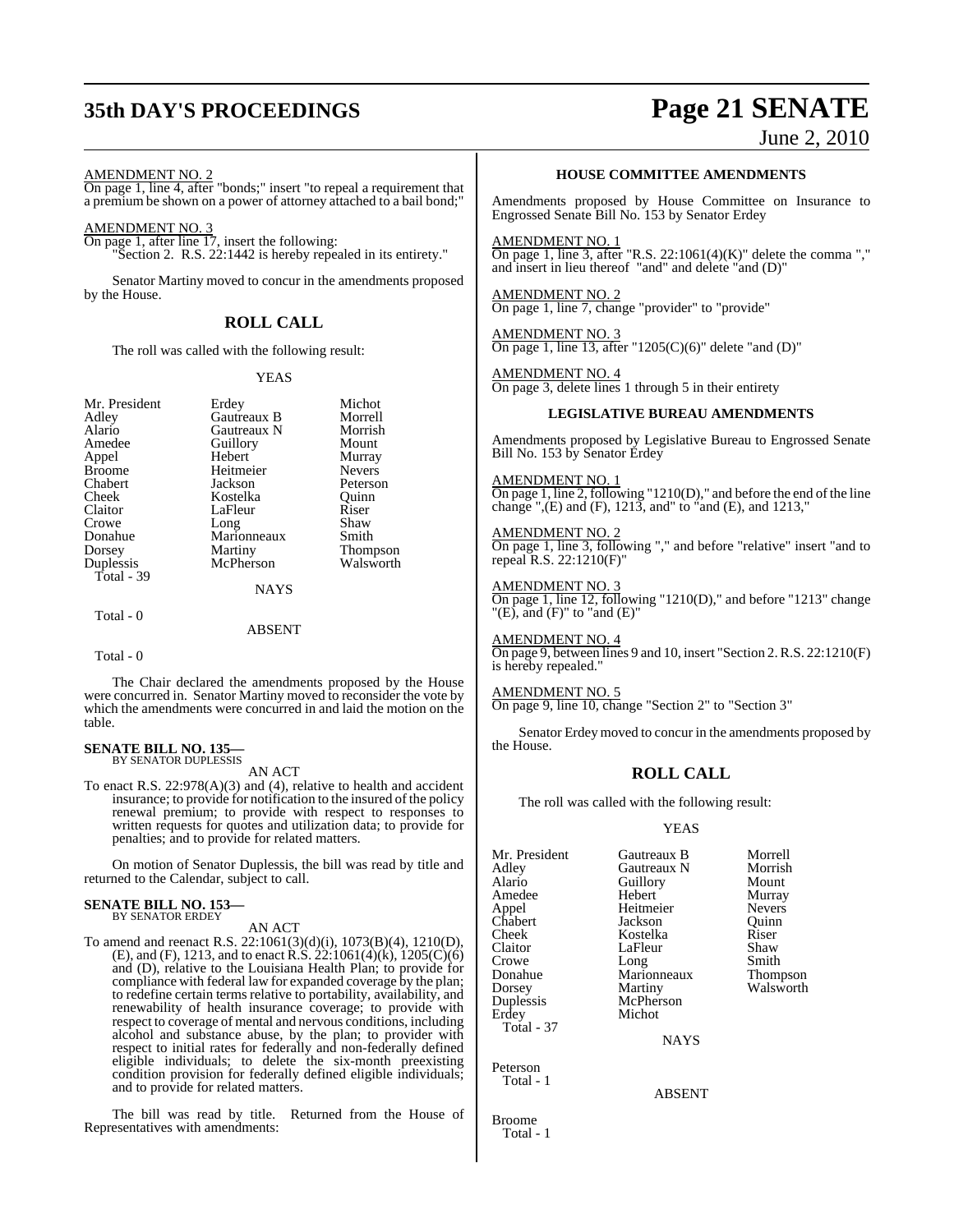The Chair declared the amendments proposed by the House were concurred in. Senator Erdey moved to reconsider the vote by which the amendments were concurred in and laid the motion on the table.

#### **SENATE BILL NO. 193—** BY SENATOR CLAITOR

### AN ACT

To amend and reenact Code of Criminal Procedure Art. 335.1, relative to bail; to provide for the wearing or carrying of a GPS tracking device; to provide for certain conditions; to provide for definitions; and to provide for related matters.

The bill was read by title. Returned from the House of Representatives with amendments:

#### **HOUSE COMMITTEE AMENDMENTS**

Amendments proposed by House Committee on Administration of Criminal Justice to Reengrossed Senate Bill No. 193 by Senator Claitor

#### AMENDMENT NO. 1

On page 1, line 3, change "the wearing or carrying of a GPS tracking device;" to "the monitoring of certain persons through the use of a global positioning system;

#### AMENDMENT NO. 2

On page 1, line 2, after "Procedure" and before "335.1" change "Art." to "Article"

#### AMENDMENT NO. 3

On page 1, line 6, after "Procedure" and before "335.1" change "Art." to "Article"

#### AMENDMENT NO. 4

On page 1, at the beginning of line 10, change "A." to "A.(1)"

#### AMENDMENT NO. 5

On page 2, line 4, after "victim." delete the remainder of the line, delete lines 5 through 29 in their entirety, on page 3, delete lines 1 and 2 in their entirety, and insert the following:

"(2)(a) In addition, the court may order the defendant to be equipped with a global positioning monitoring system as a condition of release on bail pursuant to Paragraph B of this Article.

(b) In determining whether to order a defendant, as a condition of release on bail, to participate in global positioning system monitoring, the court shall consider the likelihood that the defendant's participation in global positioning system monitoring will deter the defendant from seeking to harm, injure, or otherwise threaten the victim prior to trial.

(c) The defendant shall only be released on bail pursuant to the provisions of this Article if he agrees to pay the cost of the global positioning monitoring system and monitoring fees associated with the device, or agrees to perform community service in lieu of paying such costs.

 $\overline{B(1)}(a)$  If the court orders the defendant to be equipped with a global positioning monitoring system as a condition of release on bail, the court may order the defendant, with the informed consent of the victim, to provide the victim of the charged crime with an electronic receptor device which is capable of receiving the global positioning system information and which notifies the victim if the defendant is located within an established proximity to the victim.

(b) The court, in consultation with the victim, shall determine which areas the defendant shall be prohibited from accessing and shall establish the proximity to the victim within which a defendant shall be excluded. In making this determination, the court shall consider a list, provided by the victim, which includes those areas from which the victim desires the defendant to be excluded.

(2) The victim shall be furnished with telephone contact information for the local law enforcement agency in order to request immediate assistance if the defendant is located within that proximity to the victim.

#### (3) The court shall order the global positioning monitoring system provider to program the system to notify local law enforcement if the defendant violates the order.

(4) The victim, at any time, may request that the court terminate the victim's participation in the global positioning monitoring system of the defendant.

(5) The court shall not impose sanctions on the victim for refusing to participate in global positioning system monitoring provided for in this Paragraph.

#### AMENDMENT NO. 6

On page 3, line 18, change "system monitoring" to "monitoring system"

#### AMENDMENT NO. 7

On page 3, line 27, change "global positioning system" to "global positioning monitoring system"

#### AMENDMENT NO. 8

On page 4, line 1, change "global positioning system" to "the global positioning monitoring system

#### **LEGISLATIVE BUREAU AMENDMENTS**

Amendments proposed by Legislative Bureau to Reengrossed Senate Bill No. 193 by Senator Claitor

#### AMENDMENT NO. 1

In House Committee Amendment No. 1 proposed by the House Committee on Administration of Criminal Justice on line 3, after "positioning" and before "system" insert "monitoring"

#### AMENDMENT NO. 2

In House Committee Amendment No. 5 proposed by the House Committee on Administration of Criminal Justice on line 21, following "shall" and before "be" delete "only"

#### AMENDMENT NO. 3

In House Committee Amendment No. 5 proposed by the House Committee on Administration of Criminal Justice on line 22, following "Article" and before "if" insert "only"

Senator Claitor moved to concur in the amendments proposed by the House.

### **ROLL CALL**

The roll was called with the following result:

#### YEAS

| Mr. President | Erdey       | Michot          |
|---------------|-------------|-----------------|
| Adley         | Gautreaux B | Morrell         |
| Alario        | Gautreaux N | Morrish         |
| Amedee        | Guillory    | Mount           |
| Appel         | Hebert      | Murray          |
| Broome        | Heitmeier   | <b>Nevers</b>   |
| Chabert       | Jackson     | Peterson        |
| Cheek         | Kostelka    | Quinn           |
| Claitor       | LaFleur     | Riser           |
| Crowe         | Long        | Shaw            |
| Donahue       | Marionneaux | Smith           |
| Dorsey        | Martiny     | <b>Thompson</b> |
| Duplessis     | McPherson   | Walsworth       |
| Total - 39    |             |                 |
|               | <b>NAYS</b> |                 |

ABSENT

Total - 0

Total - 0

**Page 22 SENATE 35th DAY'S PROCEEDINGS**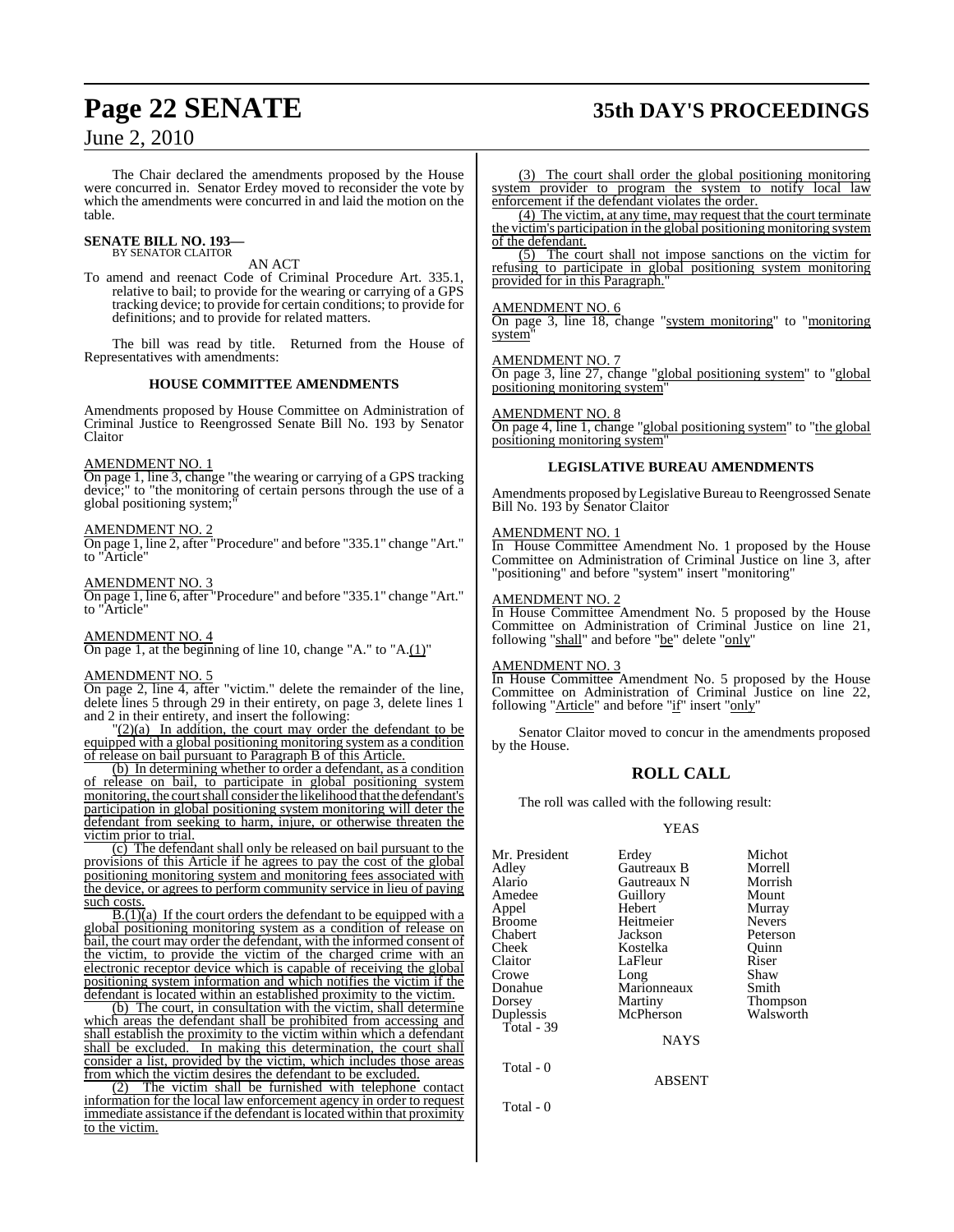## **35th DAY'S PROCEEDINGS Page 23 SENATE**

### June 2, 2010

The Chair declared the amendments proposed by the House were concurred in. Senator Claitor moved to reconsider the vote by which the amendments were concurred in and laid the motion on the table.

**SENATE BILL NO. 216—** BY SENATOR MOUNT AND REPRESENTATIVE KATZ AN ACT

To amend and reenact R.S. 40:2010.8(A)(2)(a) and (b), (6), (8), (10),  $(12)$ ,  $(13)$  and  $(21)$ , and to enact R.S.  $40:2010.8(A)(2)(c)$  and (d), relative to the nursing home resident's bill of rights; to provide for certain rights; and to provide for related matters.

The bill was read by title. Returned from the House of Representatives with amendments:

#### **HOUSE COMMITTEE AMENDMENTS**

Amendments proposed by House Committee on Health and Welfare to Reengrossed Senate Bill No. 216 by Senator Mount

AMENDMENT NO. 1 On page 1, line 3, after "home" change "resident's" to "residents'"

AMENDMENT NO. 2 On page 2, line 14, after "**to**" change "**their**" to "**his**"

Senator Mount moved to concurin the amendments proposed by the House.

### **ROLL CALL**

The roll was called with the following result:

#### YEAS

| Mr. President | Erdey               | Michot          |
|---------------|---------------------|-----------------|
|               | Gautreaux B         | Morrell         |
| Adley         |                     |                 |
| Alario        | Gautreaux N         | Morrish         |
| Amedee        | Guillory            | Mount           |
| Appel         | Hebert              | Murray          |
| <b>Broome</b> | Heitmeier           | <b>Nevers</b>   |
| Chabert       | Jackson             | Peterson        |
| Cheek         | Kostelka            | Quinn           |
| Claitor       | LaFleur             | Riser           |
| Crowe         |                     | Shaw            |
| Donahue       | Long<br>Marionneaux | Smith           |
| Dorsey        | Martiny             | <b>Thompson</b> |
| Duplessis     | McPherson           | Walsworth       |
| Total - 39    |                     |                 |
|               | <b>NAYS</b>         |                 |
|               |                     |                 |

Total - 0

Total - 0

The Chair declared the amendments proposed by the House were concurred in. Senator Mount moved to reconsider the vote by which the amendments were concurred in and laid the motion on the table.

ABSENT

#### **SENATE BILL NO. 253—** BY SENATOR DORSEY

AN ACT

To enact R.S. 40:2021, relative to health care information; to provide for the dissemination of health care information by the Department of Health and Hospitals; and to provide for related matters.

The bill was read by title. Returned from the House of Representatives with amendments:

#### **HOUSE COMMITTEE AMENDMENTS**

Amendments proposed by House Committee on Health and Welfare to Reengrossed Senate Bill No. 253 by Senator Dorsey

AMENDMENT NO. 1 On page 1, after "**as**" change "**out patient**" to "**outpatient**"

#### **LEGISLATIVE BUREAU AMENDMENTS**

Amendments proposed by Legislative Bureau to Reengrossed Senate Bill No. 253 by Senator Dorsey

AMENDMENT NO. 1 On page 1, line 8, following "**the**" and before "**utilization**" change "**non-emergent**" to "**nonemergent**"

AMENDMENT NO. 2 On page 1, line 11, following "**information**" and before "**the citizens**" change "**by**" to "**available to**"

AMENDMENT NO. 3 On page 1, line 17, following "**provide**" and before "**care**" "**nonemergent**" to "**nonemergent**"

Senator Dorsey moved to concur in the amendments proposed by the House.

#### **ROLL CALL**

The roll was called with the following result:

#### YEAS

| Mr. President | Erdey       | Michot          |
|---------------|-------------|-----------------|
| Adley         | Gautreaux B | Morrell         |
| Alario        | Gautreaux N | Morrish         |
| Amedee        | Guillory    | Mount           |
| Appel         | Hebert      | Murray          |
| Broome        | Heitmeier   | <b>Nevers</b>   |
| Chabert       | Jackson     | Peterson        |
| Cheek         | Kostelka    | Ouinn           |
| Claitor       | LaFleur     | Riser           |
| Crowe         | Long        | Shaw            |
| Donahue       | Marionneaux | Smith           |
| Dorsey        | Martiny     | <b>Thompson</b> |
| Duplessis     | McPherson   | Walsworth       |
| Total - 39    |             |                 |
|               | <b>NAYS</b> |                 |
| Total - 0     |             |                 |

Total - 0

The Chair declared the amendments proposed by the House were concurred in. Senator Dorsey moved to reconsider the vote by which the amendments were concurred in and laid the motion on the table.

ABSENT

#### **Senate Resolutions on Second Reading Reported by Committees, Subject to Call**

#### **Called from the Calendar**

Senator Guillory asked that Senate Resolution No. 11 be called from the Calendar.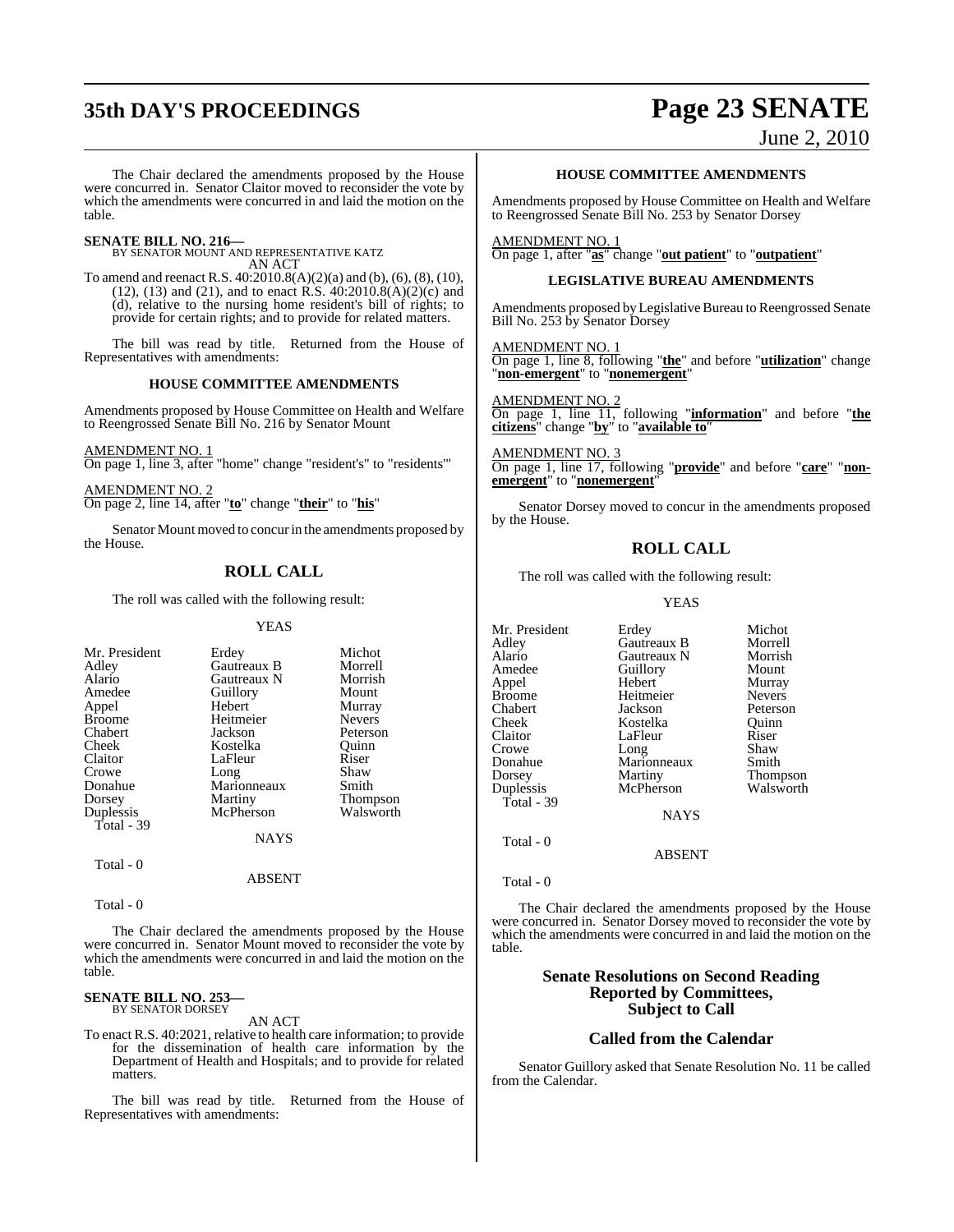## **Page 24 SENATE 35th DAY'S PROCEEDINGS**

### June 2, 2010

#### **SENATE RESOLUTION NO. 11—** BY SENATOR GUILLORY

A RESOLUTION

To amend and re-adopt Senate Rule No. 9.1(A) of the Rules of Order of the Senate, relative to the prefiling of instruments; to require that legislation relative to retirement be prefiled not later than five o'clock p.m. of the sixtieth calendar day prior to the start of the regular session.

On motion of Senator Guillory the resolution was read by title and adopted.

#### **Senate Bills and Joint Resolutions on Third Reading and Final Passage**

**SENATE BILL NO. 401—**<br>BY SENATORS THOMPSON AND NEVERS AND REPRESENTATIVE KATZ AN ACT

To enact R.S. 40:1300.144(A)(4), relative to rural hospitals; to provide for rural hospital reimbursement; to provide for the development of payment methods that optimize federal funds to reduce or eliminate small rural hospitals' reliance upon uncompensated care costs funding; to provide for rules and regulations; and to provide for related matters.

The bill was read by title. Senator Thompson moved the final passage of the bill.

### **ROLL CALL**

The roll was called with the following result:

Hebert<br>Jackson

Kostelka

Michot

Marionneaux<br>Martiny

YEAS

| Mr. Presiden  |
|---------------|
|               |
| Adley         |
| Alario        |
| Amedee        |
| Appel         |
| <b>Broome</b> |
| Chabert       |
| Cheek         |
| Claitor       |
| Crowe         |
| Donahue       |
| Dorsey        |
| Duplessis     |
| Total - 38    |
|               |

nt Erdey Morrell<br>Gautreaux B Morrish Gautreaux B Morrish<br>
Gautreaux N Mount Gautreaux N Mount<br> **Alario Guillory** Murray Amedeuthory<br>
Hebert Mevers Peterson<br>Ouinn LaFleur Riser<br>Long Shaw Long Shaw<br>Marionneaux Smith Thompson McPherson Walsworth

NAYS

Heitmeier Total - 1

ABSENT

Total - 0

The Chair declared the bill was passed and ordered it sent to the House. Senator Thompson moved to reconsider the vote by which the bill was passed and laid the motion on the table.

#### **SENATE BILL NO. 730—** BY SENATOR DORSEY

AN ACT

To amend and reenact R.S. 33:9097.2(B), (E)(1) and (3), and (G)(3)(b) and (4), relative to the South Burbank Crime Prevention District; to provide relative to boundaries and governance; to provide relative to parcel fees and ad valorem taxes; and to provide for related matters.

On motion of Senator Dorsey, the bill was read by title and returned to the Calendar, subject to call.

#### **SENATE BILL NO. 500—**

BY SENATOR MARIONNEAUX AN ACT

To enact Chapter 55 of Title 51 of the Louisiana Revised Statutes of 1950, to be comprised of R.S. 51:3121 through 3124, relative to the Angel Investor Rebate Program; to provide for the purposes; to provide for the amount of the rebate; to provide for the qualifications of the rebate; to provide for reductions in a certain fund equal to the amount of such rebates; to provide for the implementation and administration of the program by the Department of Economic Development; to provide for definitions; to provide for rules; to authorize penalties for providing false or fraudulent information; to require an annual report to the Department of Economic Development by a Louisiana Entrepreneurial Business; and to provide for related matters.

#### **Floor Amendments**

Senator Marionneaux sent up floor amendments.

#### **SENATE FLOOR AMENDMENTS**

Amendments proposed by Senator Marionneaux on behalf of the Legislative Bureau to Engrossed Senate Bill No. 500 by Senator Marionneaux

AMENDMENT NO. 1 On page 2, line 4, following "**in**" and before "**wealth-creating**" change "**early stage**" to "**early-stage**,"

AMENDMENT NO. 2 On page 2, line 13, following "**a rebate**" and before "**rebate shall**" change "**, such**" to "**. Such**"

AMENDMENT NO. On page 2, line 14, following "**this**" and before "**.**" change "**Part**" to "**Chapter**"

AMENDMENT NO. 4 On page 2, line 20, following "**this**" and before "**,**" change "**Part**" to "**Chapter**"

AMENDMENT NO. 5 On page 2, line 29, following "**this**" and before "**.**" change "**Part**" to "**Chapter**"

AMENDMENT NO. 6 On page 3, line 3, following "**(c)**" and before "**an annual**" change "**Provide for an**" to "**An**"

AMENDMENT NO. 7 On page 3, line 7, following "**tax years**" and before "**all of**" insert "**,**"

AMENDMENT NO. 8 On page 4, line 8, following "**receive**" and before "**investor**" change "**angle**" to **"angel"**

AMENDMENT NO. 9 On page 5, line 7, following "**limited to**" and before "**a first-come**" delete "**,**"

AMENDMENT NO. 10 On page 5, line 15, following "**investment**" and before "**and the**" insert "**,**"

AMENDMENT NO. 11 On page 6, line 2, following "**an**" and before "**is**" change "**Angel Investor Rebate**" to "**angel investor rebate**"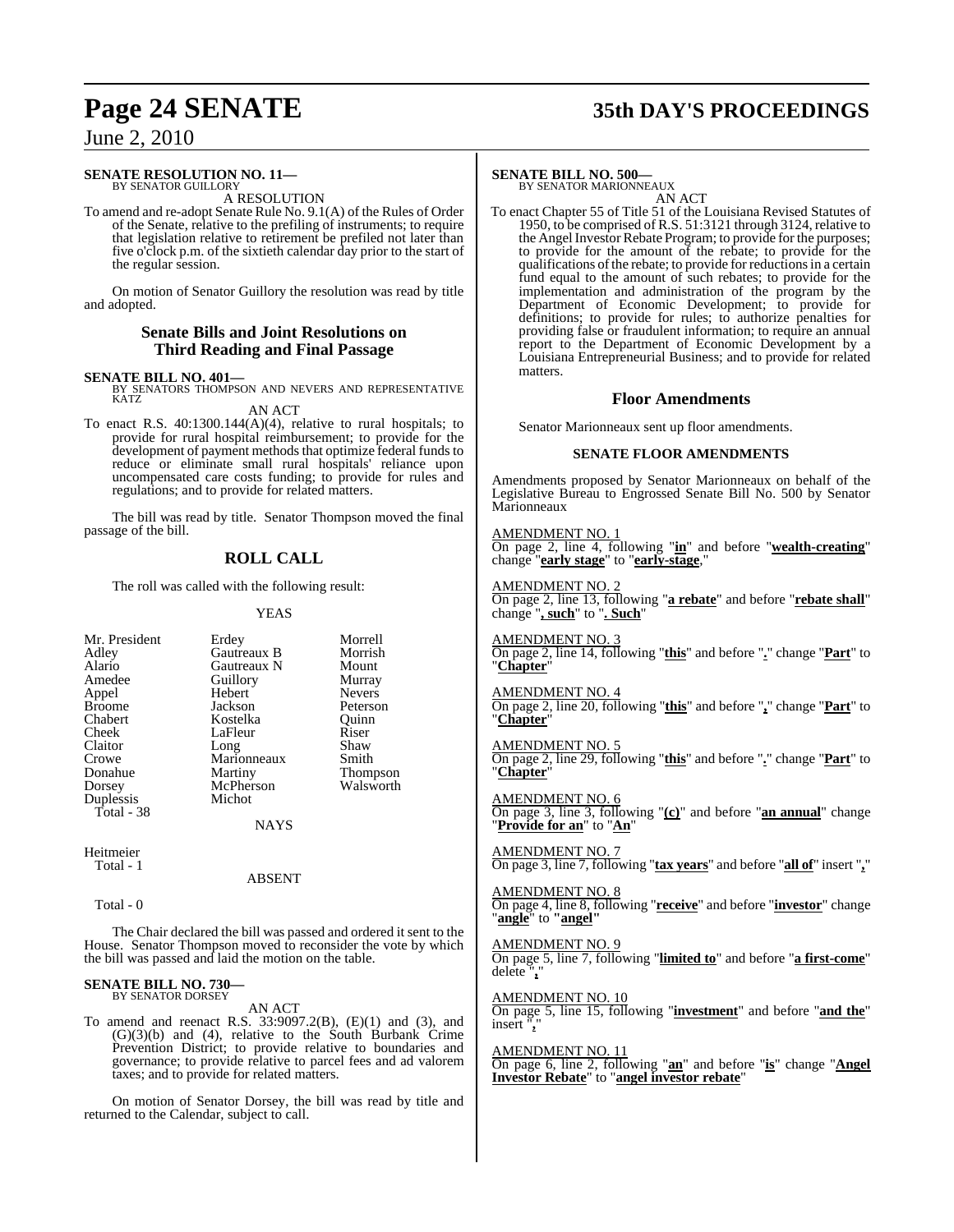## **35th DAY'S PROCEEDINGS Page 25 SENATE**

AMENDMENT NO. 12

On page 6, line 8, following "**an**" and before "**is**" change "**Angel Investor Rebate**" to "**angel investor rebate**"

On motion of Senator Marionneaux, the amendments were adopted.

The bill was read by title. Senator Marionneaux moved the final passage of the amended bill.

### **ROLL CALL**

The roll was called with the following result:

#### YEAS

| Mr. President | Erdey       | Michot          |
|---------------|-------------|-----------------|
| Adley         | Gautreaux B | Morrell         |
| Alario        | Gautreaux N | Morrish         |
| Amedee        | Guillory    | Mount           |
| Appel         | Hebert      | Murray          |
| <b>Broome</b> | Heitmeier   | <b>Nevers</b>   |
| Chabert       | Jackson     | Ouinn           |
| Cheek         | Kostelka    | Riser           |
| Claitor       | LaFleur     | Shaw            |
| Crowe         | Long        | Smith           |
| Donahue       | Marionneaux | <b>Thompson</b> |
| Dorsey        | Martiny     | Walsworth       |
| Duplessis     | McPherson   |                 |
| Total - 38    |             |                 |
|               | NAYS        |                 |
| Total - 0     |             |                 |
|               | ABSENT      |                 |

Peterson

Total - 1

The Chair declared the amended bill was passed, ordered reengrossed and sent to the House. Senator Marionneaux moved to reconsider the vote by which the bill was passed and laid the motion on the table.

#### **SENATE BILL NO. 621—** BY SENATOR MARTINY

AN ACT

To enact R.S. 15:574.4(A)(4), relative to parole eligibility; to provide for eligibility for parole consideration for certain offenders sentenced as a habitual offender; and to provide for related matters.

On motion of Senator Martiny, the bill was read by title and returned to the Calendar, subject to call.

### **SENATE BILL NO. 507—** BY SENATOR JACKSON

AN ACT

To amend and reenact R.S. 42:1132(D), 1134(N), and 1157(A)(1) and (3) and to enact Chapter 46 of Title 33 of the Louisiana Revised Statutes of 1950, to be comprised of R.S. 33:9661 through 9669, relative to the regulation of lobbying; to provide for the regulation of lobbying of local government; to provide for the reporting of certain expenditures by principals and employers of lobbyists; to provide definitions; to provide for registration, reporting, and disclosure; to provide for administration and enforcement; to provide for penalties; and to provide for related matters.

The bill was read by title. Senator Jackson moved the final passage of the bill.

# June 2, 2010

### **ROLL CALL**

The roll was called with the following result:

YEAS

| Mr. President | Erdey         | Michot        |
|---------------|---------------|---------------|
| Adlev         | Gautreaux N   | Morrell       |
| Alario        | Guillory      | Mount         |
| Amedee        | Hebert        | Murray        |
| Appel         | Heitmeier     | <b>Nevers</b> |
| Broome        | Jackson       | Peterson      |
| Chabert       | Kostelka      | Ouinn         |
| Cheek         | LaFleur       | Riser         |
| Claitor       | Long          | Shaw          |
| Donahue       | Marionneaux   | Smith         |
| Dorsey        | Martiny       | Thompson      |
| Duplessis     | McPherson     | Walsworth     |
| Total - 36    |               |               |
|               | <b>NAYS</b>   |               |
| Total - 0     |               |               |
|               | <b>ABSENT</b> |               |
| Crowe         | Gautreaux B   | Morrish       |

The Chair declared the bill, which was previously amended was passed, ordered reengrossed and sent to the House. Senator Jackson moved to reconsider the vote by which the bill was passed and laid the motion on the table.

#### **SENATE BILL NO. 805— (Substitute of Senate Bill No. 272 by Senator Dorsey)**

BY SENATOR DORSEY

AN ACT

To enact Chapter 2-B of Code Title XII of Code Book III of Title 9 of the Louisiana Revised Statutes of 1950, to be comprised of R.S. 9:3579.1 through 3579.4, relative to the Louisiana Tax Refund Anticipation Loan Act; to provide for restrictions; to provide for registration; to provide for disclosure; to provide for powers of the commissioner of financial institutions; and to provide for related matters.

#### **Floor Amendments**

Senator Marionneaux sent up floor amendments.

#### **SENATE FLOOR AMENDMENTS**

Amendments proposed by Senator Marionneaux on behalf of the Legislative Bureau to Engrossed Senate Bill No. 805 by Senator Dorsey

AMENDMENT NO. 1

Total - 3

On page 2, line 11, following "**loan**" and before "**by**" change "**borrowed**" to "**obtained**"

#### AMENDMENT NO. 2

On page 4, line 24, following "**loans**" delete "**,**"

On motion of Senator Marionneaux, the amendments were adopted.

The bill was read by title. Senator Dorsey moved the final passage of the amended bill.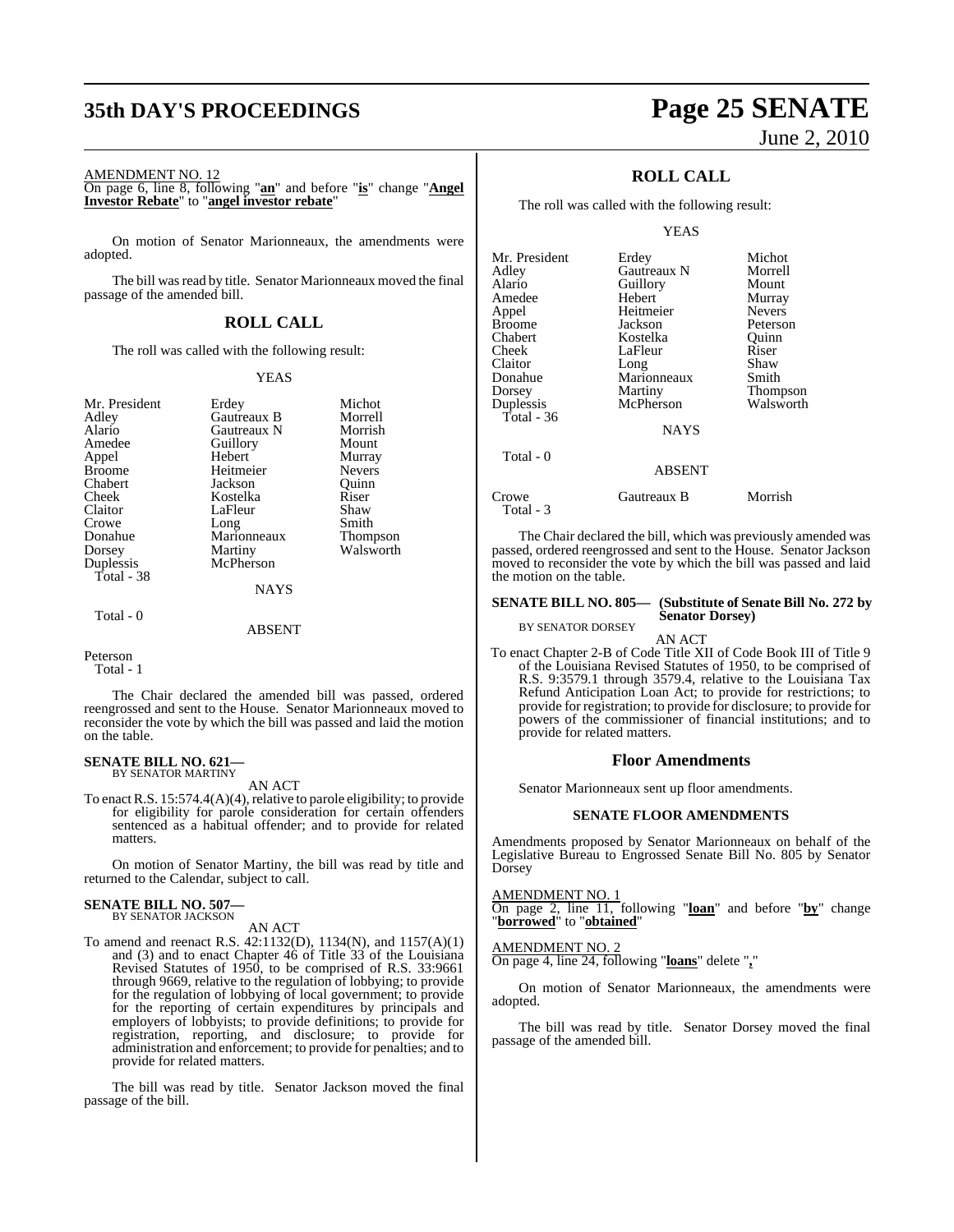### **ROLL CALL**

The roll was called with the following result:

#### YEAS

| Mr. President | Erdey       | Michot          |
|---------------|-------------|-----------------|
| Adley         | Gautreaux B | Morrell         |
| Alario        | Gautreaux N | Morrish         |
| Amedee        | Guillory    | Mount           |
| Appel         | Hebert      | Murray          |
| <b>Broome</b> | Heitmeier   | <b>Nevers</b>   |
| Chabert       | Jackson     | Peterson        |
| Cheek         | Kostelka    | Ouinn           |
| Claitor       | LaFleur     | Riser           |
| Crowe         | Long        | Shaw            |
| Donahue       | Marionneaux | Smith           |
| Dorsey        | Martiny     | <b>Thompson</b> |
| Duplessis     | McPherson   | Walsworth       |
| Total - 39    |             |                 |
|               | <b>NAYS</b> |                 |

Total - 0

Total - 0

The Chair declared the amended bill was passed, ordered reengrossed and sent to the House. Senator Dorsey moved to reconsider the vote by which the bill was passed and laid the motion on the table.

ABSENT

**SENATE BILL NO. 806— (Substitute of Senate Bill No. 766 by Senator McPherson)**

BY SENATOR MCPHERSON

AN ACT To enact Part II of Chapter 58 of Title 46 of the Louisiana Revised Statutes of 1950, to be comprised of R.S. 46:2745 and 2746, relative to reimbursement methodology for mental health services; to direct the Department of Health and Hospitals to establish a common reimbursement methodology for community mental health centers and community mental health clinics; to direct the department to promulgate rules and regulations relative to the uniform reimbursement methodology; and to provide for related matters.

On motion of Senator McPherson, the bill was read by title and returned to the Calendar, subject to call.

### **Senate Bills and Joint Resolutions on Third Reading and Final Passage, Subject to Call**

#### **Called from the Calendar**

Senator Martiny asked that Senate Bill No. 625 be called from the Calendar.

### **SENATE BILL NO. 625—**

BY SENATOR MARTINY AND REPRESENTATIVE LIGI AN ACT

To enact R.S. 9:2780.1, relative to contracts; to provide relative to motor carrier transportation contracts; to provide relative to construction contracts; to provide relative to liability provisions; and to provide for related matters.

#### **Floor Amendments**

Senator Martiny proposed the following amendments.

## **Page 26 SENATE 35th DAY'S PROCEEDINGS**

#### **SENATE FLOOR AMENDMENTS**

Amendments proposed by Senator Martiny to Engrossed Senate Bill No. 625 by Senator Martiny

#### AMENDMENT NO. 1

On page 2, delete lines 21 through 29 and insert the following:

"**(3) "Indemnitee" means any named party in the contract to whom indemnification is owed pursuant to the terms of the contract.**

**(4) "Indemnitor" means any party to the contract who obligates himself to provide indemnification under the terms of**  $\frac{\text{the contract.}}{(5)}$  <sup>1</sup>

**(5) "Third party" means any party not subject to the contractual obligations between the indemnitee and indemnitor.**

**B. Notwithstanding any provision of law to the contrary, any provision, clause, covenant, or agreement contained in, collateral to, or affecting a motor carrier transportation contract or construction contract which purports to indemnify, defend, or hold harmless, or has the effect of indemnifying, defending, or holding harmless, the indemnitee from or against any liability for loss or damage resulting from the negligence or intentional acts or omissions of the indemnitee, an agent or employee of the indemnitee, or a third party over which the indemnitor has no control is contrary to the public policy of this state and is null, void, and unenforceable.**"

#### AMENDMENT NO. 2

 $\overline{\text{On page 3}}$ , delete lines 1 through 3 in their entirety

#### AMENDMENT NO. 3

On page 3, delete lines 7 and 8 and insert the following:"**require an indemnitor to procure liability insurance covering the acts or omissions or both of the indemnitee, its employees or agents, or the acts or omissions of a third party over whom the indemnitor has no control is null, void, and unenforceable. However, nothing in this Section shall be construed to prevent the indemnitee from requiring the indemnitor to provide proof of insurance for obligations covered by the contract.**"

On motion of Senator Martiny, the amendments were adopted.

#### **Floor Amendments**

Senator Hebert proposed the following amendments.

#### **SENATE FLOOR AMENDMENTS**

Amendments proposed by Senator Hebert to Engrossed Senate Bill No. 625 by Senator Martiny

AMENDMENT NO. 1 On page 1, line 13, after "**property**" insert "**, other than agricultural products as defined in R.S. 9:3306 and timber,**"

AMENDMENT NO. 2 On page 1, line 15, after "**property**" insert "**, other than agricultural products as defined in R.S. 9:3306 and timber,**"

#### AMENDMENT NO. 3

On page 1, line 17, after "**property**" insert "**, other than agricultural products as defined in R.S. 9:3306 and timber,**"

On motion of Senator Hebert, the amendments were adopted.

The bill was read by title. Senator Martiny moved the final passage of the amended bill.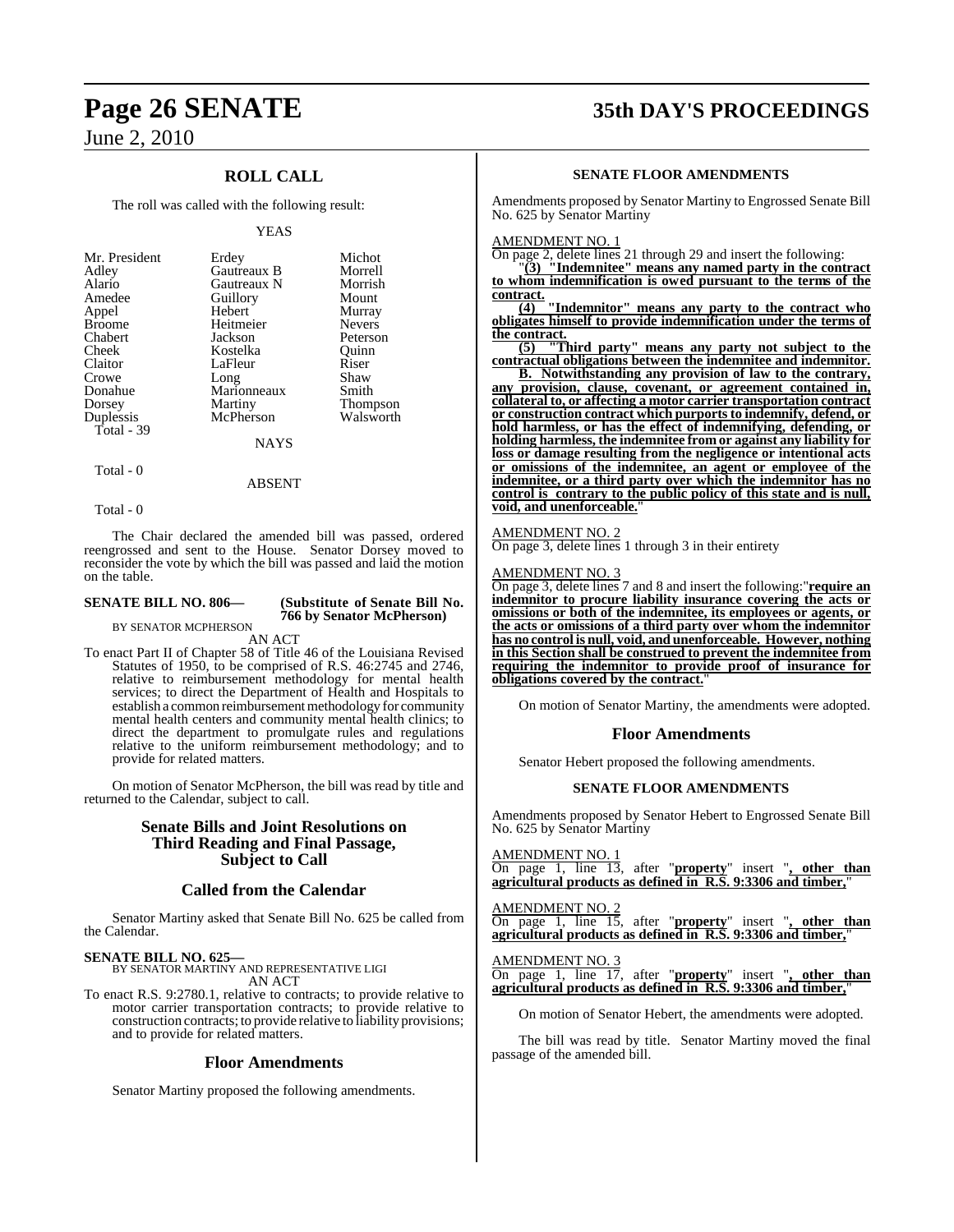## **35th DAY'S PROCEEDINGS Page 27 SENATE**

### **ROLL CALL**

The roll was called with the following result:

#### YEAS

| Adley<br>Amedee<br>Appel<br>Chabert<br>Cheek<br>Crowe<br>Donahue<br>Dorsey | Erdey<br>Gautreaux N<br>Guillory<br>Hebert<br>Heitmeier<br>Jackson<br>Kostelka<br>LaFleur | Marionneaux<br>Martiny<br>Michot<br>Morrish<br>Murray<br>Ouinn<br>Shaw<br>Thompson |
|----------------------------------------------------------------------------|-------------------------------------------------------------------------------------------|------------------------------------------------------------------------------------|
| Duplessis<br>Total - 27                                                    | Long<br><b>NAYS</b>                                                                       | Walsworth                                                                          |
| Mr. President<br>Alario<br>Broome<br>Total - 9                             | Claitor<br>Gautreaux B<br>Morrell<br><b>ABSENT</b>                                        | Mount<br><b>Nevers</b><br>Smith                                                    |
| McPherson<br>Total - 3                                                     | Peterson                                                                                  | Riser                                                                              |

The Chair declared the amended bill was passed, ordered reengrossed and sent to the House. Senator Martiny moved to reconsider the vote by which the bill was passed and laid the motion on the table.

### **Called from the Calendar**

Senator Walsworth asked that Senate Bill No. 622 be called from the Calendar for reconsideration.

#### **SENATE BILL NO. 622—** BY SENATOR WALSWORTH

AN ACT

To amend and reenact R.S. 42:1123(32), relative to the Code of Governmental Ethics; to provide that any person who has a contract for advertising services with an agency is allowed to enter into contracts with any other person who engages in a transaction with that agency; and to provide for related matters.

#### **Floor Amendments**

Senator Walsworth proposed the following amendments.

#### **SENATE FLOOR AMENDMENTS**

Amendments proposed by Senator Walsworth to Engrossed Senate Bill No. 622 by Senator Walsworth

AMENDMENT NO. 1 On page 1, line 3, change "person" to "advertising agency"

AMENDMENT NO. 2 On page 1, line 11, after "(32)" insert "**(a)**" and after "Any" delete "person who" and insert "**advertising agency that**"

AMENDMENT NO. 3 On page 1, line 13, after "**Economic Development,**" insert "**the Department of Transportation and Development,**"

AMENDMENT NO. 4 On page 1, line 17, at the beginning of the line after "**Development,**" insert "**the Department of Transportation and Development,**"

### AMENDMENT NO. 5

On page 1, after line 17, insert the following:

"**(b) As used in this Paragraph, "advertising services" means the development, production and dissemination of**

# June 2, 2010

**advertisements, public relations communications, or other forms of publicity. (c) As used in this Paragraph, the term "advertising agency" means a corporation, limited liability company, or other juridical person that, as its primary business, acts on behalf of clients in connection with some or all of the following activities: (i) Development and production of advertisements. (ii) Placement of advertisements in the media. (iii) Planning and conducting advertising and public relations campaigns. (iv) Website design and other internet marketing functions. (v) Branding and brand management. (vi) Market research.**"

On motion of Senator Walsworth, the amendments were adopted.

The bill was read by title. Senator Walsworth moved the final passage of the amended bill.

### **ROLL CALL**

The roll was called with the following result:

#### YEAS

| Adley<br>Appel<br><b>Broome</b><br>Chabert<br>Cheek<br>Donahue<br>Dorsey<br>Total $-20$ | Duplessis<br>Kostelka<br>Long<br>Michot<br>Morrish<br>Mount<br>Murray<br><b>NAYS</b> | <b>Nevers</b><br>Peterson<br>Ouinn<br>Shaw<br>Thompson<br>Walsworth |
|-----------------------------------------------------------------------------------------|--------------------------------------------------------------------------------------|---------------------------------------------------------------------|
| Alario<br>Amedee<br>Claitor<br>Gautreaux B<br>Total - 11                                | Gautreaux N<br>Heitmeier<br>Jackson<br>Marionneaux<br><b>ABSENT</b>                  | Morrell<br>Riser<br>Smith                                           |
| Mr. President<br>Crowe<br>Erdev                                                         | Guillory<br>Hebert<br>LaFleur                                                        | Martiny<br>McPherson                                                |

The Chair declared the amended bill was passed, ordered reengrossed and sent to the House. Senator Walsworth moved to reconsider the vote by which the bill was passed and laid the motion on the table.

#### **Called from the Calendar**

Senator Broome asked that Senate Bill No. 795 be called from the Calendar.

**SENATE BILL NO. 795— (Substitute Bill for Senate Bill**

Total - 8

**No. 359 by Senator Broome)**

BY SENATOR BROOME AN ACT

To amend and reenact R.S. 22:972 (A) and (B) and to enact R.S. 22:1016, relative to network adequacy in health insurance; provides for the filing of the network of participating health care providers; providesfor definitions; requires all health insurance issuers to have an adequate network of providers; provides for penalties for violation of network adequacy rules; and to provide for related matters.

#### **Floor Amendments**

Senator Marionneaux sent up floor amendments.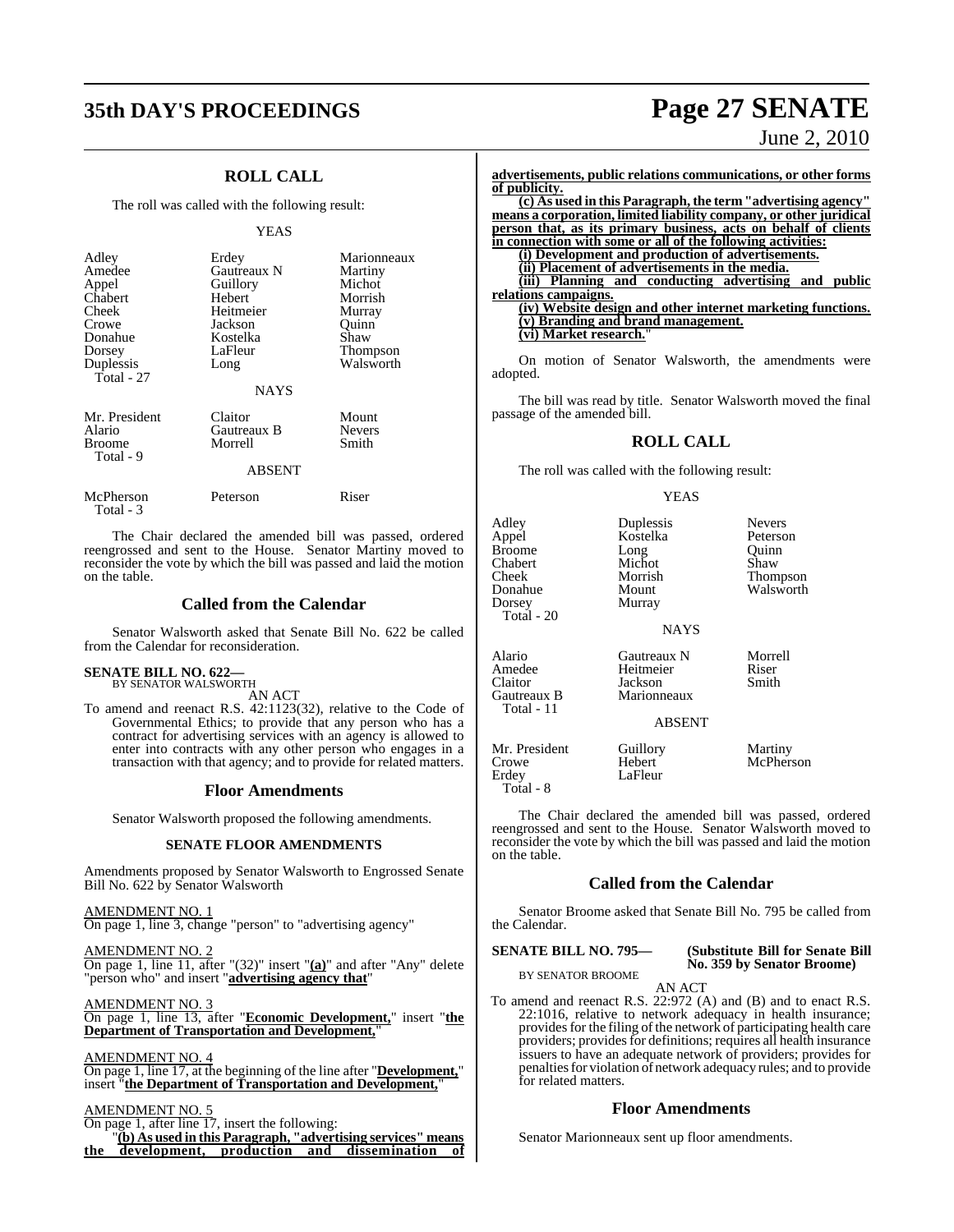## **Page 28 SENATE 35th DAY'S PROCEEDINGS**

### June 2, 2010

#### **SENATE FLOOR AMENDMENTS**

Amendments proposed by Senator Marionneaux on behalf of the Legislative Bureau to Engrossed Senate Bill No. 795 by Senator Broome

AMENDMENT NO. 1 On page 4, line 6, following "**commissioner**" and before "**the**" insert "**a description of**"

AMENDMENT NO. 2 On page 4, line 7, following "**Any**" and before "**filed**" change "**network**" to "**description**"

AMENDMENT NO. 3 On page 5, line 10, following "**Whenever**" and before "**health insurance**" change "**an**" to "**a**"

AMENDMENT NO. 4 On page 5, line 14, following "**days**" change "**; or**" to "**.**"

AMENDMENT NO. 5 On page 5, line 17, following "**Providers**" change "**; or**" to "**.**"

AMENDMENT NO. 6 On page 6, line 2, change "**Subparagraph**" to "**Paragraph**"

On motion of Senator Marionneaux, the amendments were adopted.

#### **Floor Amendments**

Senator Broome proposed the following amendments.

#### **SENATE FLOOR AMENDMENTS**

Amendments proposed by Senator Broome to Engrossed Senate Bill No. 795 by Senator Broome

AMENDMENT NO. 1:

On page 1, delete line 2 in its entirety and in lieu thereof insert the following: "To enact R.S. 22: 972(D) and 22:1016, relative to"

AMENDMENT NO. 2:

On page 1, delete lines 8 and 9 in their entirety and insert in lieu thereof the following:

"Section 1. R.S. 22:972(D) and 22:1016 are hereby enacted to read as follows:"

#### AMENDMENT NO. 3:

On page 1, delete lines 11 through 17 in their entirety and insert in lieu thereof the following:

"\* \* \* **D. An initial filing of policy forms by a health insurance issuer as described in Subsection A of this Section shall include the network or providers, if any, to be used in connection with the policy forms in accordance with the provisions of R.S. 22:1016C(1) and (2). If benefits under a health insurance policy do not rely on a network of providers, the issuer shall state such fact in the forms filing.** \* \* \*"

AMENDMENT NO. 4:

On page 2, delete lines 1 through 17 in their entirety.

#### AMENDMENT NO. 5:

On page 2, after line 29, insert the following:

"**(4) Critical access or acute care hospital" means any institution, place, building, or agency, public or private, whether for profit or not, maintaining and operating facilities, 24 hours a day, seven days a week, having 10 licensed beds or more, properly staffed and equipped for the diagnosis, treatment and care of persons admitted for overnight stay or longer who are suffering from illness, injury, infirmity or deformity or other**

**physical or mental condition for which medical, surgical or obstetrical services would be available and appropriate.**"

AMENDMENT NO. 6: On page 3, line 1, change "**(4)**" to "**(5)**".

AMENDMENT NO. 7: On page 3, line 5, change "**(5)**" to "**(6)**".

AMENDMENT NO. 8: On page 3, line 7, change "**(6)**" to "**(7)**".

AMENDMENT NO. 9: On page 3, line 9, change "**(7)**" to "**(8)**"

AMENDMENT NO. 10: On page 3, lines 14 and 15, delete "**a nonprofit hospital and health services corporation,**"

AMENDMENT NO. 11: On page 3, line 17, change "**(8)**" to "**(9)**"

AMENDMENT NO. 12: On page 3, line 21, change "**(9)**" to "**(10)**"

AMENDMENT NO. 13: On page 3, line 27, after "**issuer**" insert "**that uses a network of providers**"

AMENDMENT NO. 14: On page 3, line 29, after "**providers.**" delete the remainder of the line.

AMENDMENT NO. 15:

On page 4, delete lines 1 through 11 in their entirety and insert in lieu thereof the following:

"**(2) For any policy that utilizes a network of providers, a health insurance issuer shall maintain a network that is adequate in numbers and types of health care providers to assure that all covered health care services will be accessible to covered persons without unreasonable delay. Adequacy shall be determined in accordance with this Section and may be established by reference to any reasonable criteria used by the health insurance issuer, including but not limited to:**

**(a) the geographic accessibility of participating health care providers within a thirty-mile radius, except in geographic areas in which there is limited availability or providers of certain specialty types:**

**(b) waiting times for appointments with participating health care providers;**

**(c) hours of operation;**

**(d) adequate availability of technological and specialty services available to serve the needs of covered persons requiring technologically advanced or specialty care; and**

**(e) access to emergency services twenty-four hours per day, seven days per week.**

**(3) A health insurance issuer's networkof providersshall not be considered inadequate on the basis of the lack in a health insurance issuer's network of providers of a particular type of health care provider, when the health insurance issuer demonstrates that it has made all reasonable efforts to contract with available providers of that type**.

**(4) No later than January 31, 2011, a health insurance issuer shall file for approval with the commissioner the network of participating providers, if any, that supports each of the health insurance issuer's health benefit plans. Any network filed for approval by the commissioner shall contain:**

**(a) A copy of the contract or the standard participating provider agreement used by the health insurance issuer to contract with each provider type for the provision of covered services**.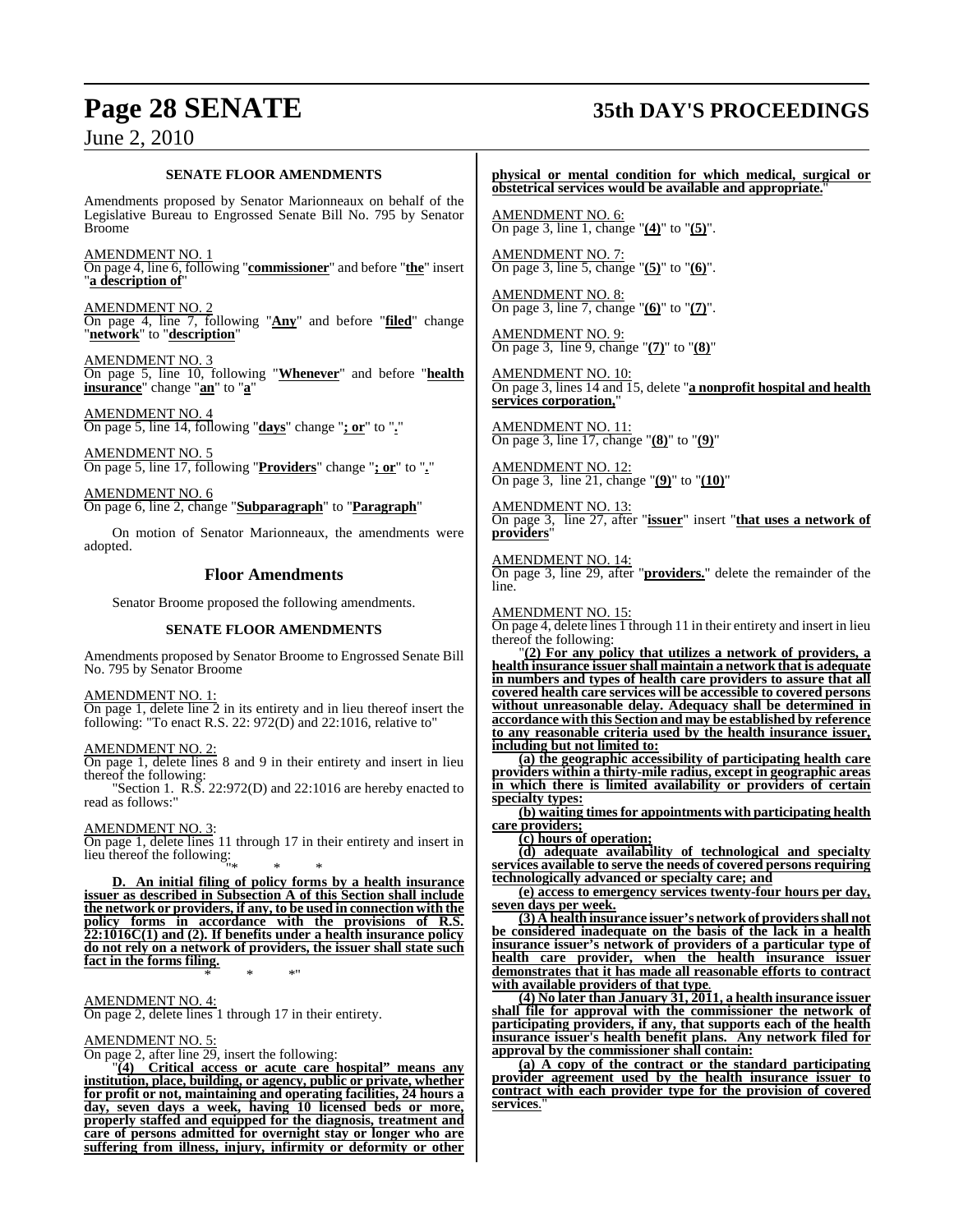## **35th DAY'S PROCEEDINGS Page 29 SENATE**

# June 2, 2010

AMENDMENT NO. 16:

On page 4, line 14, between "**rendered**" and the period ("**.**") insert "**by numbers and types of participating physicians and hospitals**"

AMENDMENT NO. 17: On page 4, line 15, after "**including the**" delete the remainder of the line and delete lines 16 through 19 in their entirety and insert in lieu thereof "**numbers and types of participating physicians and hospitals.**"

AMENDMENT NO. 18: On page 4, line 24, change "**(3)**" to "**(5)**"

### AMENDMENT NO. 19:

On page 4, line 28, after "**insurance issuer.**" delete the remainder of the line, and delete line 29 in its entirety.

#### AMENDMENT NO. 20:

On page 5, delete line 1 in its entirety.

#### AMENDMENT NO. 21:

On page 5, line 4, delete "**general or acute**" and insert "**critical access or acute care**"

#### AMENDMENT NO. 22:

On page 5, line 6, after "**providers**" insert ", **according to the provisions of Subsection C of this Section,**"

#### AMENDMENT NO. 23:

On page 5, between lines 9 and 10 insert the following:

"**(iv) Any other changes to a network of providers that, cumulatively, jeopardize adequacy of the network as described in Subsection C.**

**(6)Whenever the commissioner believes, based on a filing required by R.S. 22:972(D) or the filing required by Subsection C of this Section, that a health insurance issuer's network of providers is inadequate to provide covered health care services to covered persons, the commissioner may require the health insurance issuer to provide all or part of the information about its network described in Paragraph (3)of this Subsection. A health insurance issuer shall provide such requested information no later than thirty days of receipt of such request from the commissioner.**"

#### AMENDMENT NO. 24:

On page 5, line 12, after "**violation**" delete the remainder of the line and delete lines 13 and 14 in their entirety, and insert in lieu thereof the following: ", **directing the health insurance issuer to submit a corrective action plan or other response within thirty days.**

**(2)If a health insurance issuer does notsubmit a satisfactory response within thirty days, the commissioner may either:**"

#### AMENDMENT NO. 25: On page 5, line 15, change "**(b)**" to "**(a)**"

AMENDMENT NO. 26: On page 5, line 18, change "**(c)**" to "**(b)**" and after "**to cease**" insert

"**and desist**"

AMENDMENT NO. 27: On page 5, line 20, change "**(2)**" to "**(3)(a)**"

AMENDMENT NO. 28: On page 5, line 21, after "**demonstrates**" delete "**to the commissioner's satisfaction**"

AMENDMENT NO. 29: On page 5, line 23, after "**commissioner or**" insert "**that**"

AMENDMENT NO. 30:

On page 5, line 26, after "**care services**" delete the remainder of the line and insert "**at an in-network benefit level.**"

#### AMENDMENT NO. 31:

On page 5, delete lines 27 in its entirety and insert in lieu thereof the following:

"**(b) If the commissioner determines that a health insurance issuer's network of providers is inadequate in a certain geographic area, any cease and desist order related to such inadequacy shall be limited to only that geographic area and shall not prohibit use of the health insurance issuer's network in other geographic areas of the state.**"

#### AMENDMENT NO. 32:

On page 5 at the beginning of line 28, delete "**(3) The**" and insert "**(4) Following completion of the actions described in Subparagraphs (1) through (3) of this Subsection, the**"

AMENDMENT NO. 33: On page 6, delete lines 1 and 2 in their entirety.

AMENDMENT NO. 34: On page 6, line 3, change "**(b)**" to "**(a)**"

AMENDMENT NO. 35: On page 6, line 6, change "**(c)**" to "**(b)**"

AMENDMENT NO. 36: On page 6, between lines 9 and 10, insert the following: "**E. The provisions of this Section shall not apply to the Office of GroupBenefits, any self-funded governmental or parish plan, or any other plan preempted under the provisions of the Employee Retirement Income Security Act of 1974.**"

AMENDMENT NO. 37: On page 6, line 10, change "**E.**" to "**F.**"

AMENDMENT NO. 38:

On page 6, after line 14, insert the following:

"Section 2. The provisions of this Act shall be effective January 1, 2011."

On motion of Senator Broome, the amendments were adopted.

The bill was read by title. Senator Broome moved the final passage of the amended bill.

### **ROLL CALL**

The roll was called with the following result:

#### YEAS

Mr. President Duplessis Morrell Adley Erdey Morrish Alario Gautreaux B Mount Amedee Gautreaux N Murray<br>
Appel Guillory Peterson Broome Hebert Quinr<br>
Chabert Heitmeier Riser Chabert Heitmeier Riser Cheek Jackson Shaw Claitor LaFleur<br>Crowe Long Crowe Long Thompson<br>
Donahue Marionneaux Walsworth Dorsey Total - 35

Total - 0

Kostelka McPherson<br>Martiny Nevers Martiny Total - 4

Guillory Peterson<br>
Hebert Ouinn Marionneaux Walsworth<br>Michot

**NAYS** 

#### ABSENT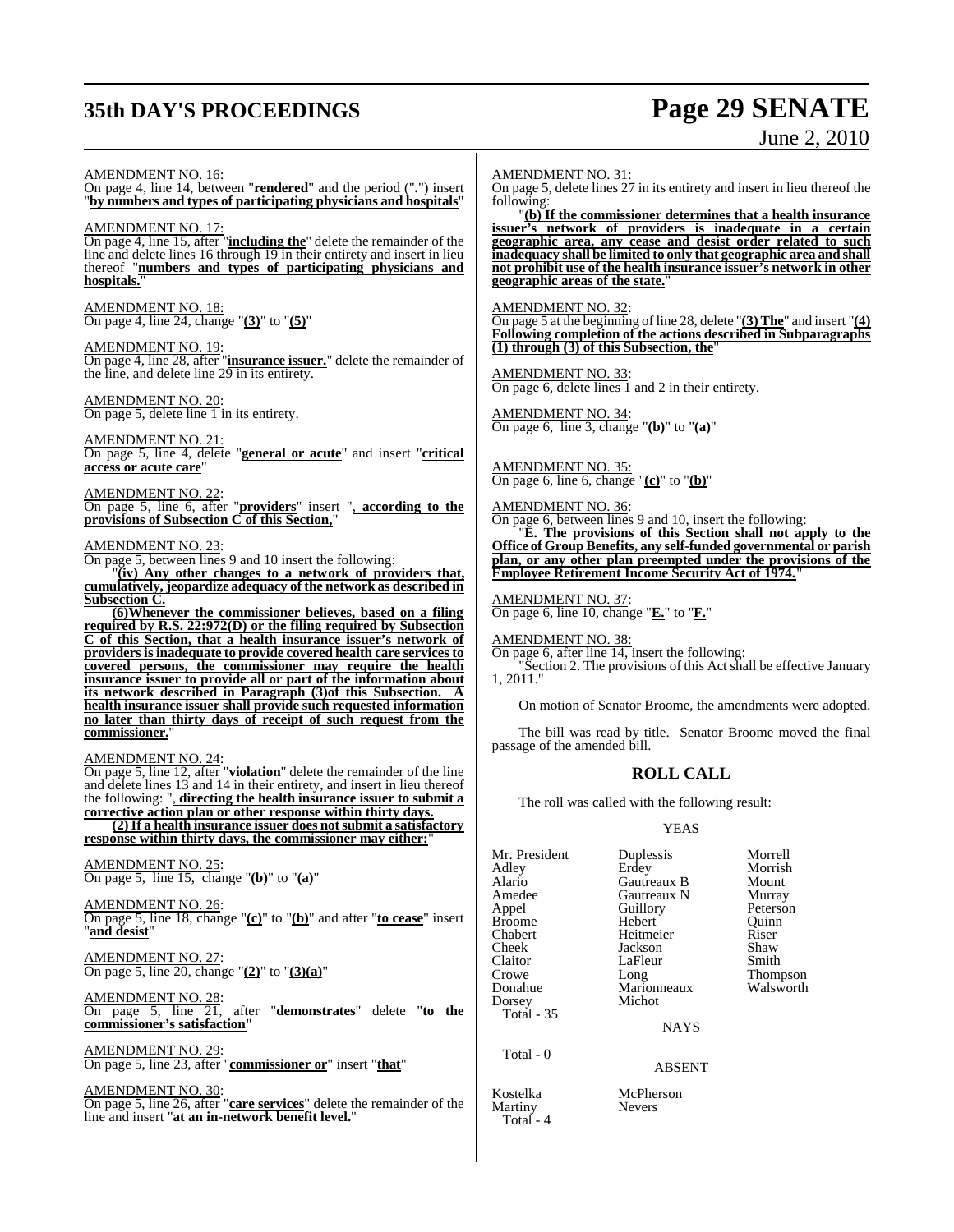The Chair declared the amended bill was passed, ordered reengrossed and sent to the House. Senator Broome moved to reconsider the vote by which the bill was passed and laid the motion on the table.

### **Called from the Calendar**

Senator Hebert asked that Senate Bill No. 793 be called fromthe Calendar for reconsideration.

#### **SENATE BILL NO. 793— (Substitute of Senate Bill No. 331 by Senator Hebert)**

BY SENATOR HEBERT AN ACT

To enact R.S. 37:223, relative to district attorneys; to prohibit certain legal representation by a district attorney or his staff; and to provide for related matters.

#### **Floor Amendments**

Senator Claitor proposed the following amendments.

#### **SENATE FLOOR AMENDMENTS**

Amendments proposed by Senator Claitor to Engrossed Senate Bill No. 793 by Senator Hebert

#### AMENDMENT NO. 1

Delete Senate Floor Amendment Nos. 1 and 2 proposed by Senator Hebert and adopted by the Senate on May 25, 2010, designated as SFASB793 WATSOND 3720.

On motion of Senator Claitor, the amendments were adopted.

#### **Floor Amendments**

Senator Shaw proposed the following amendments.

#### **SENATE FLOOR AMENDMENTS**

Amendments proposed by Senator Shaw to Engrossed Senate Bill No. 793 by Senator Hebert

#### AMENDMENT NO. 1

Delete the set of Senate Floor Amendments proposed by Senator Adley and adopted by the Senate on May 25, 2010, designated as SFASB793 ELLISC 3849.

On motion of Senator Shaw, the amendments were adopted.

#### **Senator Broome in the Chair**

The bill was read by title. Senator Hebert moved the final passage of the amended bill.

### **ROLL CALL**

The roll was called with the following result:

#### YEAS

Murray<br>Nevers

| Mr. Presiden  |
|---------------|
| Adley         |
| Alario        |
| Amedee        |
| Appel         |
| <b>Broome</b> |
| Chabert       |
| Cheek         |
| Claitor       |
| Donahue       |
| Dorsey        |
| Total - 31    |
|               |

t Duplessis Morrell<br>Erdey Murray Gautreaux B Nevers<br>
Gautreaux N Peterson Gautreaux N Peterson<br>Hebert Ouinn Hebert Quinn<br>Jackson Riser Jackson Riser<br>Kostelka Shaw Kostelka Shaw<br>LaFleur Smith LaFleur Smith<br>Marionneaux Walsworth Marionneaux McPherson **Michot** 

**Page 30 SENATE 35th DAY'S PROCEEDINGS**

#### **NAYS**

ABSENT

Martiny Mount

Crowe Heitmeier Morrish Total - 6

Total - 2

Thompson

The Chair declared the amended bill was passed, ordered reengrossed and sent to the House. Senator Hebert moved to reconsider the vote by which the bill was passed and laid the motion on the table.

### **Called from the Calendar**

Senator McPherson asked that Senate Bill No. 806 be called from the Calendar.

#### **SENATE BILL NO. 806— (Substitute of Senate Bill No. 766 by Senator McPherson)**

BY SENATOR MCPHERSON AN ACT

To enact Part II of Chapter 58 of Title 46 of the Louisiana Revised Statutes of 1950, to be comprised of R.S. 46:2745 and 2746, relative to reimbursement methodology for mental health services; to direct the Department of Health and Hospitals to establish a common reimbursement methodology for community mental health centers and community mental health clinics; to direct the department to promulgate rules and regulations relative to the uniform reimbursement methodology; and to provide for related matters.

#### **Floor Amendments**

Senator McPherson proposed the following amendments.

#### **SENATE FLOOR AMENDMENTS**

Amendments proposed by Senator McPherson to Engrossed Senate Bill No. 806 by Senator McPherson

#### AMENDMENT NO. 1

On page 1, line 5, after "a" and before "reimbursement" delete "common" and after "centers" delete "and"

AMENDMENT NO. 2

On page 1, line 6, before "; to" delete "community mental health clinics"

#### AMENDMENT NO. 3

On page 1, line 7, after "the" and before "reimbursement" delete "uniform"

#### AMENDMENT NO. 4

On page 1, line 13, after "**CENTERS**" delete the remainder of the line

#### AMENDMENT NO. 5

On page 1, delete lines 15 through 17 in their entirety and insert the following:

"**A.(1) It is in the best interest of the state that behavioral health services for all Louisiana residents should be based on the following guiding principles:**

**(a) Recipients shall have freedom of choice of provider for services.**

**(b) Timely and easy access to covered services.**

**(c) Behavioral health recipient and family driven services. (d) Locally-delivered care and services, which minimize the**

**need for out of home placement and residential placement. (e) Effective innovation and use of clinical outcomes,**

**evidence-based and best practices (f) Collaboration with the greater community.**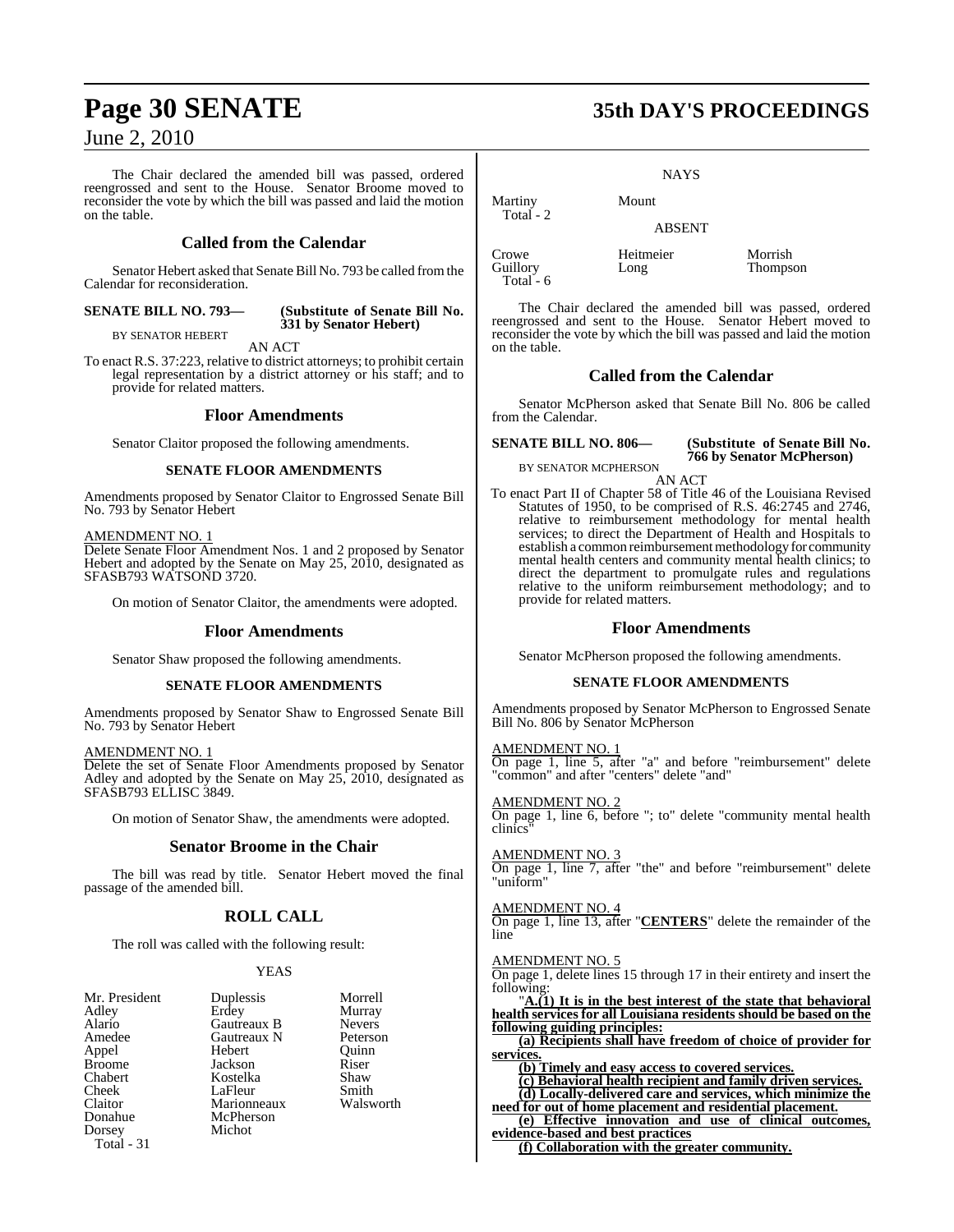## **35th DAY'S PROCEEDINGS Page 31 SENATE**

#### **(g) Cultural competency.**

**(h) Recruitment of providerstrained and evaluated based on established credentialing criteria that include qualifications and related clinical, administrative, and cultural competencies.** 

**(2) In order for the department to meet the goals set forth above, the Department of Health and Hospitals is currently implementing the process by which all publically funded behavioral health services be organized in such a way that screening, assessment, treatment planning and treatment are provided in a recovery-oriented fashion that utilizes evidencebased and/or best practice methodologies in order to improve outcomes and quality of life for individuals served, while reducing the need for more restrictive services and out of home placements. All services and programs should be evaluated using standardized procedures and instruments to provide reliable and valid data about service outcome. Further, the department should provide administrative service oversight to establish a comprehensive, well-coordinated, measured approach to the management of publically-funded behavioral health services within the state.**"

### AMENDMENT NO. 6

On page 2, delete lines 1 through 5 in their entirety

#### AMENDMENT NO. 7

On page 2, delete lines 24 through 29 in their entirety and insert the following:

"**(5)Louisiana currently hasfifty-seven certified Community Mental Health Centers. Due to the number of Community Mental Health Centers, the state seeks to continue offering these mental health services at the highest standards, but in a prudent** manner.

#### AMENDMENT NO. 8

On page 3, delete lines 1 through 12 in their entirety and insert the following:

"**(6) The Department of Health and Hospitals has a mental health rehabilitation program which Community Mental Health Centers currently may enroll and participate in to meet the mental health services needs in the state.**

**B. The purpose of this part is to develop criteria and a reimbursement methodology for Community Mental Health Centers.**"

#### AMENDMENT NO. 9

On page 3, delete lines 14 through 20 in their entirety and insert the following:

"**A. The Department of Health and Hospitals shall obtain input from mental health providers and mental health advocates to develop a reimbursement methodology, which methodology shall be subject to approval by the Centers for Medicare and Medicaid Services, which would allow freestanding Community Mental Health Centers to obtain reimbursement for treatment of persons who are Medicaid eligible. Such methodology shall require that Community Mental Health Centers meet certification standards required by the Department and be nationally accredited as required by the Department.**"

#### AMENDMENT NO. 10

On page 3, line 21, after "**January**" and before "**, the**" delete "**1, 2010**" and insert "**20, 2011**"

#### AMENDMENT NO. 11

On page 3, line 23, after "**provide for**" delete the remainder of the line and insert the following: "**a reimbursement methodology for freestanding Community Mental Health Centers and to provide for certification standards as required by the Department.**

**C. Subject to appropriation by the legislature, the Department of Health and Hospitals shall provide for the inclusion of qualified Community Mental Health Centers as providers for the purposes of Medicaid reimbursement.**"

# June 2, 2010

On motion of Senator McPherson, the amendments were adopted.

#### **Mr. President in the Chair**

The bill was read by title. Senator McPherson moved the final passage of the amended bill.

#### **ROLL CALL**

YEAS

The roll was called with the following result:

| Erdey       | Michot          |
|-------------|-----------------|
| Gautreaux B | Morrell         |
| Gautreaux N | Morrish         |
| Guillory    | Mount           |
| Hebert      | Murray          |
| Heitmeier   | <b>Nevers</b>   |
| Jackson     | Peterson        |
| Kostelka    | Ouinn           |
| LaFleur     | Riser           |
| Long        | Shaw            |
| Marionneaux | Smith           |
| Martiny     | <b>Thompson</b> |
| McPherson   | Walsworth       |
|             |                 |
|             |                 |

NAYS

ABSENT

Total - 0

Total - 0

The Chair declared the amended bill was passed, ordered reengrossed and sent to the House. Senator McPherson moved to reconsider the vote by which the bill was passed and laid the motion on the table.

**SENATE BILL NO. 215—**<br>BY SENATORS MOUNT, CROWE, DORSEY, DUPLESSIS AND GUILLORY AN ACT

To amend and reenact R.S.  $14:98(D)(1)(a)$  and  $(E)(1)(a)$  and  $(4)(b)$ , and Code of Criminal Procedure Art. 893 (B), relative to offenses involving operating a vehicle while intoxicated; to provide with respect to the crime of operating a vehicle while intoxicated; to amend the criminal penalties for such crime; to provide for certain circumstances to apply probation in felony cases; to provide for substance abuse treatment; to provide for a specified probationary period; and to provide for related matters.

On motion of Senator Mount the bill was read by title and recommitted to the Committee on Finance.

#### **Rules Suspended**

Senator Mount asked for and obtained a suspension of the rules to revert to the Morning Hour.

#### **Messages from the House**

The following Messages from the House were received and read as follows: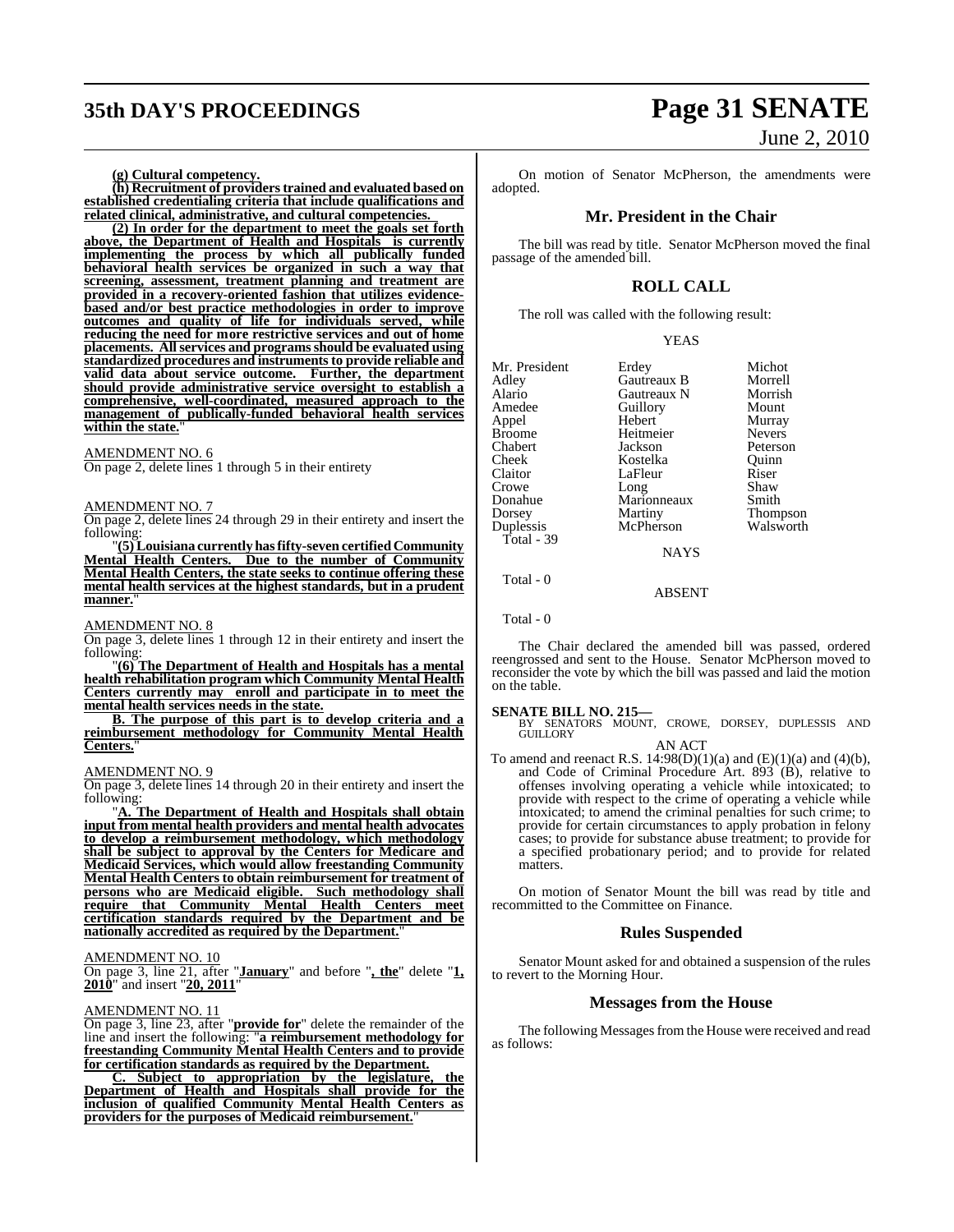### **Message from the House**

#### **PASSED SENATE BILLS AND JOINT RESOLUTIONS**

#### June 2, 2010

To the Honorable President and Members of the Senate:

I am directed to inform your honorable body that the House of Representatives has finally passed the following Senate Bills and Joint Resolutions:

## **SENATE BILL NO. 217—** BY SENATOR CLAITOR

AN ACT

To amend and reenact Part V of Chapter 2 of Code Title II of Code Book III of Title 9 of the Louisiana Revised Statutes of 1950, to be comprised of R.S. 9:2337.1 through 2337.10, relative to the Uniform Prudent Management of Institutional Funds; to provide for a new title for Part V; to provide for definitions for Part V; to provide forthe standard of conduct in managing and investing an institutional fund; to provide for the appropriation for expenditure or the accumulation of an endowment fund; to provide for the rules of construction; to provide for the delegation of management and investment functions; to provide for the release or modification of restrictions on management, investment, or purpose of an institutional fund; to provide for reviewing compliance; to provide for the application of this Part upon existing institutional funds; to provide for the relationship of this Part to the Electronic Signatures in Global and National Commerce Act; to provide for the uniformity of application and construction of this Part; to provide for an effective date; and to provide for related matters.

Reported without amendments.

**SENATE BILL NO. 281—** BY SENATOR BROOME

AN ACT

To amend and reenact R.S. 9:951(A), 952(B)(1) and (3) and 954, and to enact R.S. 9:951(C), relative to provisional custody by mandate; to extend to grandparents with custody the right to confer the power of provisional custody by mandate for the care, custody, and control of a minor child; to provide for exceptions; and to provide for related matters.

Reported without amendments.

## **SENATE BILL NO. 322—** BY SENATOR QUINN

AN ACT

To amend and reenact R.S. 9:392(A)(introductory paragraph), (7)(a) and (b), and (B) and 399.1, relative to paternity; to provide for acknowledgments of paternity; to provide terminology to include both parents; to provide for the inclusion of certain information; to provide for the dismissal of a paternity judgment; to provide for the burden of proof; to provide exceptions; to provide for genetic testings; to provide for the filing of tests results; and to provide for related matters.

Reported without amendments.

#### **SENATE BILL NO. 402—** BY SENATOR RISER

AN ACT

To enact R.S. 48:35.1, relative to roads and highways in this state; to provide relative to reflective glass markings on streets, roads, or highways; and to provide for related matters.

Reported without amendments.

## **Page 32 SENATE 35th DAY'S PROCEEDINGS**

#### **SENATE BILL NO. 10—**

BY SENATOR N. GAUTREAUX AN ACT

To amend and reenact R.S. 15:739(A) and (C), relative to prison inmates; to provide for testing under certain incidents; and to provide for related matters.

Reported without amendments.

#### **SENATE BILL NO. 564—** BY SENATOR JACKSON

AN ACT

To repeal Paragraphs 32(b), (c), (d), (e), and (f) of Article 14, Section 32 ofthe 1921Constitution ofLouisiana, as amended, continued as a statute pursuant to Article XIV, Section 16 of the 1974 Constitution of Louisiana, relative to the Caddo Parish Jail Site Fund; to abolish the fund; and to provide for related matters.

Reported without amendments.

Respectfully submitted, ALFRED W. SPEER Clerk of the House of Representatives

#### **Message from the House**

#### **CONCURRING IN SENATE CONCURRENT RESOLUTIONS**

June 2, 2010

To the Honorable President and Members of the Senate:

I am directed to inform your honorable body that the House of Representatives has finally concurred in the following Senate Concurrent Resolutions:

### **SENATE CONCURRENT RESOLUTION NO. 3—** BY SENATOR ALARIO AND REPRESENTATIVE TUCKER A CONCURRENT RESOLUTION

To urge and request the Commission on Intergovernmental Relations to study tax sales law and procedure in Louisiana and throughout the United States.

Reported without amendments.

SENATE CONCURRENT RESOLUTION NO. 15—<br>BY SENATORS THOMPSON, ADLEY, ALARIO, AMEDEE, APPEL, BROOME, CHABERT, CHAISSON, CHEEK, CLAITOR, CROWE, DONAHUE, DORSEY, DUPLESSIS, ERDEY, B. GAUTREAUX, N.<br>GAUTREAUX, GUILLORY, HEBERT, HE WALSWORTH

#### A CONCURRENT RESOLUTION

To express the support of the Legislature of Louisiana to the Department of Culture, Recreation and Tourism, through the Office of State Parks and Office of Cultural Development, in its efforts to achieve a World Heritage designation for Poverty Point State Historic Site.

Reported without amendments.

# **SENATE CONCURRENT RESOLUTION NO. 83<br>BY SENATOR DONAHUE A CONCURRENT RESOLUTION**

To urge and request the Senate Committee on Senate and Governmental Affairs and the House Committee on House and Governmental Affairs to meet and function as a joint committee to study and make recommendations relative to the feasibility, desirability, and practicality of state agencies adopting "lean" principlesto improve efficiencies, increase overall productivity, eliminate waste, and conserve public funds.

Reported without amendments.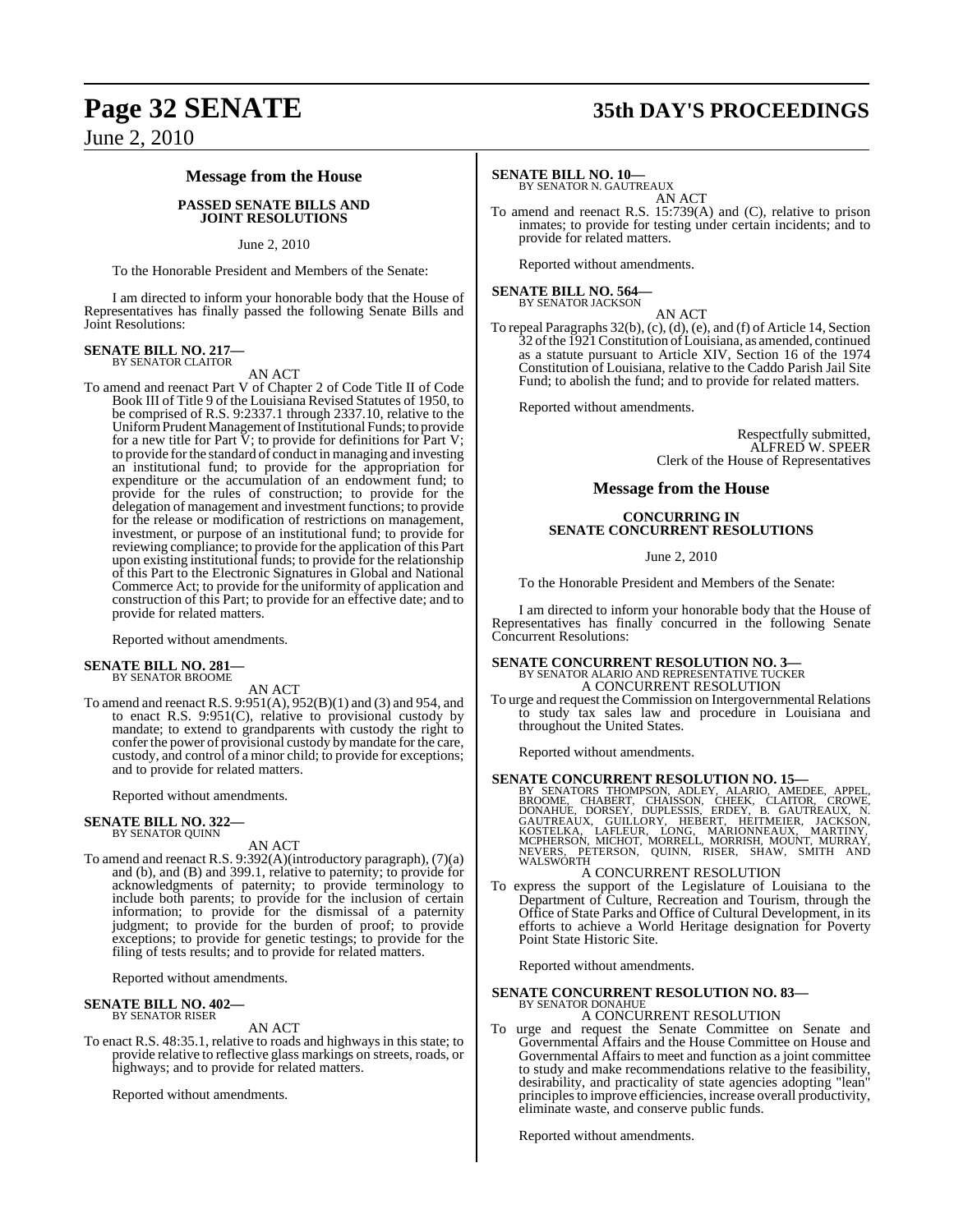## **35th DAY'S PROCEEDINGS Page 33 SENATE**

#### **SENATE CONCURRENT RESOLUTION NO. 95—**

BY SENATORS JACKSON AND SHAW A CONCURRENT RESOLUTION

To commend Forrest Dunn, former member of the House of Representatives on the occasion of his retirement as director of the Louisiana State Exhibit Museum in Shreveport.

Reported without amendments.

SENATE CONCURRENT RESOLUTION NO. 97—<br>
BY SENATORS BROOME, ADLEY, ALARIO, AMEDEE, APPEL,<br>
CHABERT, CHAISSON, CHEEK, CLAITOR, CROWE, DONAHUE,<br>
DORSEY, DUPLESSIS, ERDEY, B. GAUTREAUX, N. GAUTREAUX,<br>
GUILLORY, HEBERT, HEITMEIE

To express the sincere and heartfelt condolences of the Legislature of Louisiana upon the untimely death of Brace Bennett Godfrey, Jr., Baton Rouge attorney, entrepreneur, and activist, and to celebrate a life of service devoted to his community and state.

Reported without amendments.

SENATE CONCURRENT RESOLUTION NO. 99—<br>BY SENATORS KOSTELKA, ADLEY, ALARIO, AMEDEE, APPEL, BROOME, CHABERT, CHAISSON, CHEEK, CLAITOR, CROWE,<br>DONAHUE, DORSEY, DUPLESSIS, ERDEY, B. GAUTREAUX, N.<br>GAUTREAUX, GUILLORY, HEBERT, HE A CONCURRENT RESOLUTION

To expressthe sincere and heartfelt condolences of the Legislature of Louisiana upon the passing of renown businessman and former Louisiana State Senator, Kenneth Dale "K. D." Kilpatrick.

Reported without amendments.

Respectfully submitted, ALFRED W. SPEER Clerk of the House of Representatives

#### **Introduction of Senate Resolutions**

Senator Chaisson asked for and obtained a suspension of the rules to read Senate Resolutions a first and second time.

#### **SENATE RESOLUTION NO. 112—** BY SENATOR CHAISSON

A RESOLUTION To recognize May 16 through May 22, 2010, as Emergency Medical Services (EMS) Week in the state of Louisiana.

On motion of Senator Chaisson the resolution was read by title and adopted.

#### **Messages from the House**

The following Messages from the House were received and read as follows:

#### **Message from the House**

#### **ASKING CONCURRENCE IN HOUSE BILLS AND JOINT RESOLUTIONS**

#### June 2, 2010

To the Honorable President and Members of the Senate:

I am directed to inform your honorable body that the House of Representatives has finally passed and asks your concurrence in the following House Bills and Joint Resolutions:

# June 2, 2010

HB No. 957 HB No. 1195 HB No. 1220

HB No. 1337 HB No. 419

Respectfully submitted, ALFRED W. SPEER Clerk of the House of Representatives

### **House Bills and Joint Resolutions on First Reading**

#### **HOUSE BILL NO. 419—**

BY REPRESENTATIVE BARROW AN ACT

To enact R.S. 40:2405.6, relative to law enforcement officers; to provide for training on the use of electronic control devices; to require manufacturers to provide training; and to provide for related matters.

The bill was read by title and placed on the Calendar for a second reading.

## **HOUSE BILL NO. 957—** BY REPRESENTATIVE LORUSSO

AN ACT

To enact R.S. 33:9038.64, relative to Orleans Parish; to create and provide for the Lake Area Taxing District within the parish; to provide relative to the boundaries, purpose, and governance of the district; to provide relative to the powers and duties of the district including the power to provide for tax increment financing; to provide for the term of the district; and to provide for related matters.

The bill was read by title and placed on the Calendar for a second reading.

#### **HOUSE BILL NO. 1195—**

BY REPRESENTATIVE LITTLE AND SENATOR WALSWORTH AN ACT

To amend and reenact Paragraph (6) of Section 5 of Act No. 253 of the 1952 Regular Session of the Legislature, as amended by Act No. 540 of the 1954 Regular Session of the Legislature, and Act No. 16 of the 1968 1<sup>st</sup> Extraordinary Session of the Legislature; Paragraph (15) of Section 5 of Act No. 253 of the 1952 Regular Session of the Legislature; and Section 6 of Act No. 253 of the 1952Regular Session ofthe Legislature, as amended by Act No. 127 of the 1987 Regular Session of the Legislature, relative to the city of Bastrop; to provide relative to the powers and duties of the city; to remove certain restrictions; to provide relative to penalties for the violation of city ordinances; and to provide for related matters.

The bill was read by title and placed on the Calendar for a second reading.

#### **HOUSE BILL NO. 1220—**

BY REPRESENTATIVE HUTTER AN ACT

To authorize the transfer of operational control of the St. Claude Avenue Bridge acrossthe Inner-Harbor Navigation Canal in the city of New Orleans from the Board of Commissioners of the Port of New Orleans to the Department of Transportation and Development.

The bill was read by title and placed on the Calendar for a second reading.

**HOUSE BILL NO. 1337—**<br>BY REPRESENTATIVES ROBIDEAUX, TIM BURNS, CARMODY,<br>CARTER, CORTEZ, GREENE, HARDY, HENDERSON, KATZ, LANDRY,<br>LIGI, PEARSON, AND TUCKER<br>AN ACT

- 
- To amend and reenact R.S. 11:62(4), (5)(a) and (c) and (10), 203, To amend and reenact R.S. 11:62(4), (5)(a) and (c) and (10), 203, 211, 212, 214, 231, 403(5), 441(A) and (F), 444(A), 461(B), 471(A), 478(A), 551, 553 (introductory paragraph), 581, 601(B),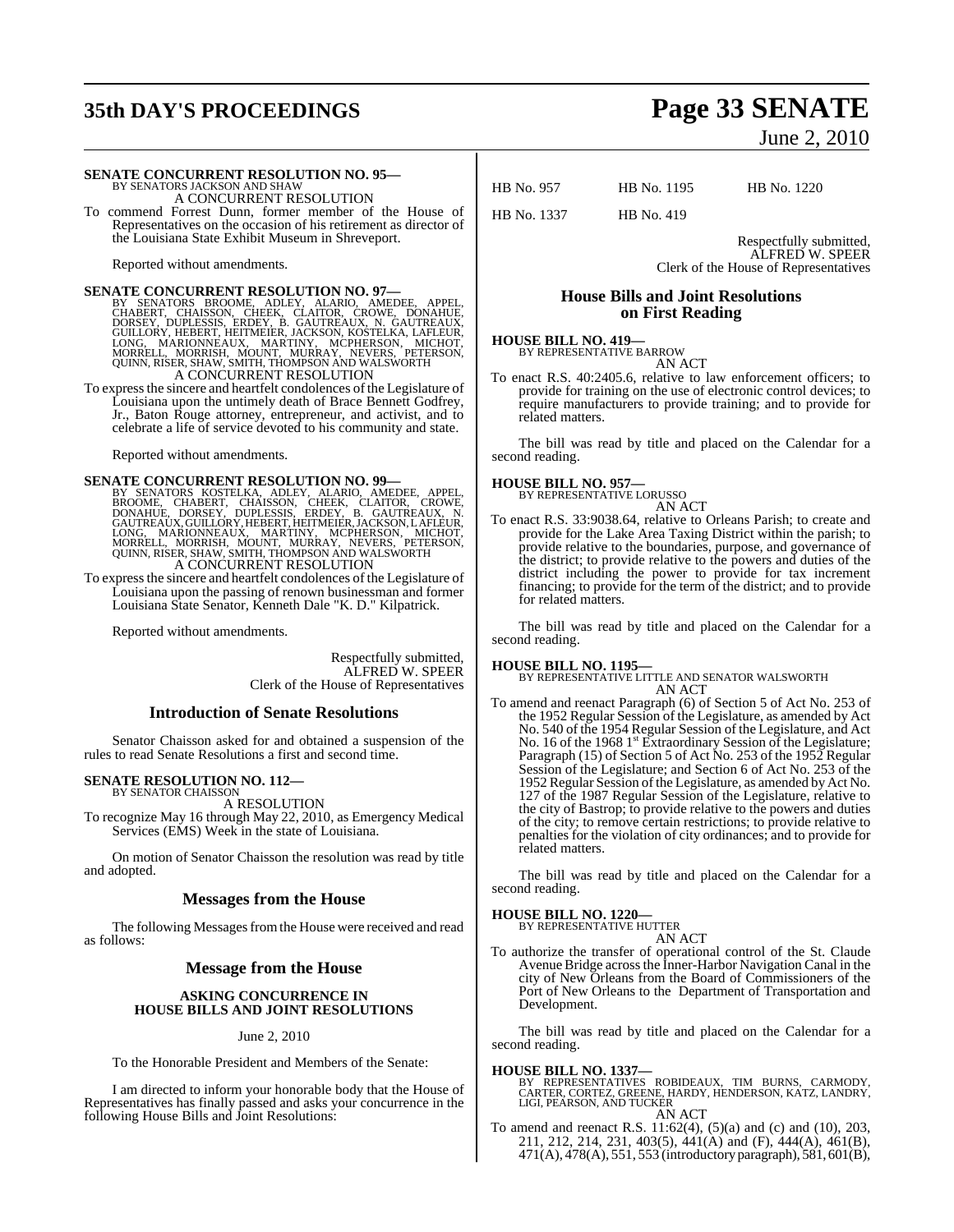## **Page 34 SENATE 35th DAY'S PROCEEDINGS**

### June 2, 2010

602, 701(5)(a), (b), and (c)(i), 761(A)(3), 768(B)(2) and 778(C) and (D), 779, 1002(6)(b), 1141(A), 1144(B)(2)(a) and (3),  $1147(C)(2)(b)$ ,  $1151(A)$ ,  $1307(A)$ ,  $1310(A)$ , 1313(B)(introductory paragraph), 1316(A), 1317(A)(1)(introductory paragraph), 1318(A), 1319, 1320(A), 1321(A)(1), 1322(A)(introductory paragraph) and to enact R.S.  $11:62(5)(g)$ , 471.1, Subpart D of Part VII of Chapter 1 of Subtitle II of Title 11 of the Louisiana Revised Statutes of 1950, to be comprised of R.S. 11:611 through 619, 761(A)(4), 779.1, 1002(6)(c), 1144(B)(4), 1147(C)(2)(a)(iii), 1151.1, 1313(C), 1323, 1323.1, Part III of Chapter 4 of Subtitle II of Title 11 of the Louisiana Revised Statutes of 1950, to be comprised of R.S. 11:1345.1 through 1345.9, and R.S. 24:36(M), relative to the Louisiana State Employees' Retirement System, the Teachers' Retirement System of Louisiana, the State Police Pension and Retirement System, and the Louisiana School Employees' Retirement System; to provide relative to membership, employee contributions, benefit calculation, survivor benefits, disability benefits, and retirement eligibility for members of such systems newly hired after a certain date; to provide an effective date; and to provide for related matters.

The bill was read by title and placed on the Calendar for a second reading.

#### **Messages from the House**

The following Messages from the House were received and read as follows:

#### **Message from the House**

#### **ASKING CONCURRENCE IN HOUSE CONCURRENT RESOLUTIONS**

#### June 2, 2010

To the Honorable President and Members of the Senate:

I am directed to inform your honorable body that the House of Representatives has finally passed and asks your concurrence in the following House Concurrent Resolutions:

| <b>HCR No. 209</b> | <b>HCR No. 210</b> | <b>HCR No. 148</b> |
|--------------------|--------------------|--------------------|
| <b>HCR No. 211</b> | <b>HCR No. 213</b> | <b>HCR No. 212</b> |

Respectfully submitted, ALFRED W. SPEER Clerk of the House of Representatives

#### **House Concurrent Resolutions**

Senator Mount asked for and obtained a suspension of the rules to read House Concurrent Resolutions a first and second time.

#### **HOUSE CONCURRENT RESOLUTION NO. 148—** BY REPRESENTATIVE AUSTIN BADON

A CONCURRENT RESOLUTION

To urge and request the State Board of Elementary and Secondary Education to consolidate the administration and evaluation of the LA4 and 8(g) prekindergarten programs under the state Department of Education beginning with the 2010-2011 school year and to adopt identical standards for these programs.

The resolution was read by title and referred by the President to the Committee on Education.

#### **HOUSE CONCURRENT RESOLUTION NO. 209—** BY REPRESENTATIVE NOWLIN A CONCURRENT RESOLUTION

To urge and request the State Board of Elementary and Secondary Education to study the feasibility of increasing physical education units required for high school graduation and to

submit a written report of its findings and conclusions, including any recommendations for legislation relative to the issue, to the House Committee on Education and the Senate Committee on Education not later than sixty days prior to the beginning of the 2011 Regular Session of the Legislature of Louisiana.

The resolution was read by title and referred by the President to the Committee on Education.

#### **HOUSE CONCURRENT RESOLUTION NO. 210—** BY REPRESENTATIVE HINES

### A CONCURRENT RESOLUTION

To urge and request the Department of Transportation and Development to install a traffic light at the intersection of Airline and Eagle Street and to establish a school zone near Bethune Elementary School in Orleans Parish.

The resolution was read by title. Senator Murray moved to concur in the House Concurrent Resolution.

### **ROLL CALL**

The roll was called with the following result:

#### YEAS

| Mr. President<br>Adley<br>Alario<br>Amedee<br>Appel<br>Broome<br>Chabert<br>Cheek<br>Crowe<br>Donahue<br>Dorsey<br>Duplessis<br>Erdey<br>Total - 37 | Gautreaux B<br>Gautreaux N<br>Guillory<br>Hebert<br>Heitmeier<br>Jackson<br>Kostelka<br>LaFleur<br>Long<br>Marionneaux<br>Martiny<br>Michot<br>Morrell<br><b>NAYS</b> | Morrish<br>Mount<br>Murray<br><b>Nevers</b><br>Peterson<br>Ouinn<br>Riser<br>Shaw<br>Smith<br><b>Thompson</b><br>Walsworth |
|-----------------------------------------------------------------------------------------------------------------------------------------------------|-----------------------------------------------------------------------------------------------------------------------------------------------------------------------|----------------------------------------------------------------------------------------------------------------------------|
| Total - 0                                                                                                                                           |                                                                                                                                                                       |                                                                                                                            |

ABSENT

Claitor McPherson Total - 2

The Chair declared the Senate concurred in the House Concurrent Resolution and ordered it returned to the House.

### **HOUSE CONCURRENT RESOLUTION NO. 211—** BY REPRESENTATIVE TUCKER A CONCURRENT RESOLUTION

To commend Tom Tate upon his retirement as director of governmental relations for the Louisiana Association of Educators, to recognize and record his myriad accomplishments and contributions to education in Louisiana, and to extend to him the best wishes of the legislature as he embarks on new challenges and endeavors.

The resolution was read by title. Senator Chaisson moved to concur in the House Concurrent Resolution.

### **ROLL CALL**

The roll was called with the following result:

#### YEAS

| Adley  | Gautreaux B | Mount         |
|--------|-------------|---------------|
| Alario | Gautreaux N | Murray        |
| Amedee | Hebert      | <b>Nevers</b> |
| Appel  | Heitmeier   | Peterson      |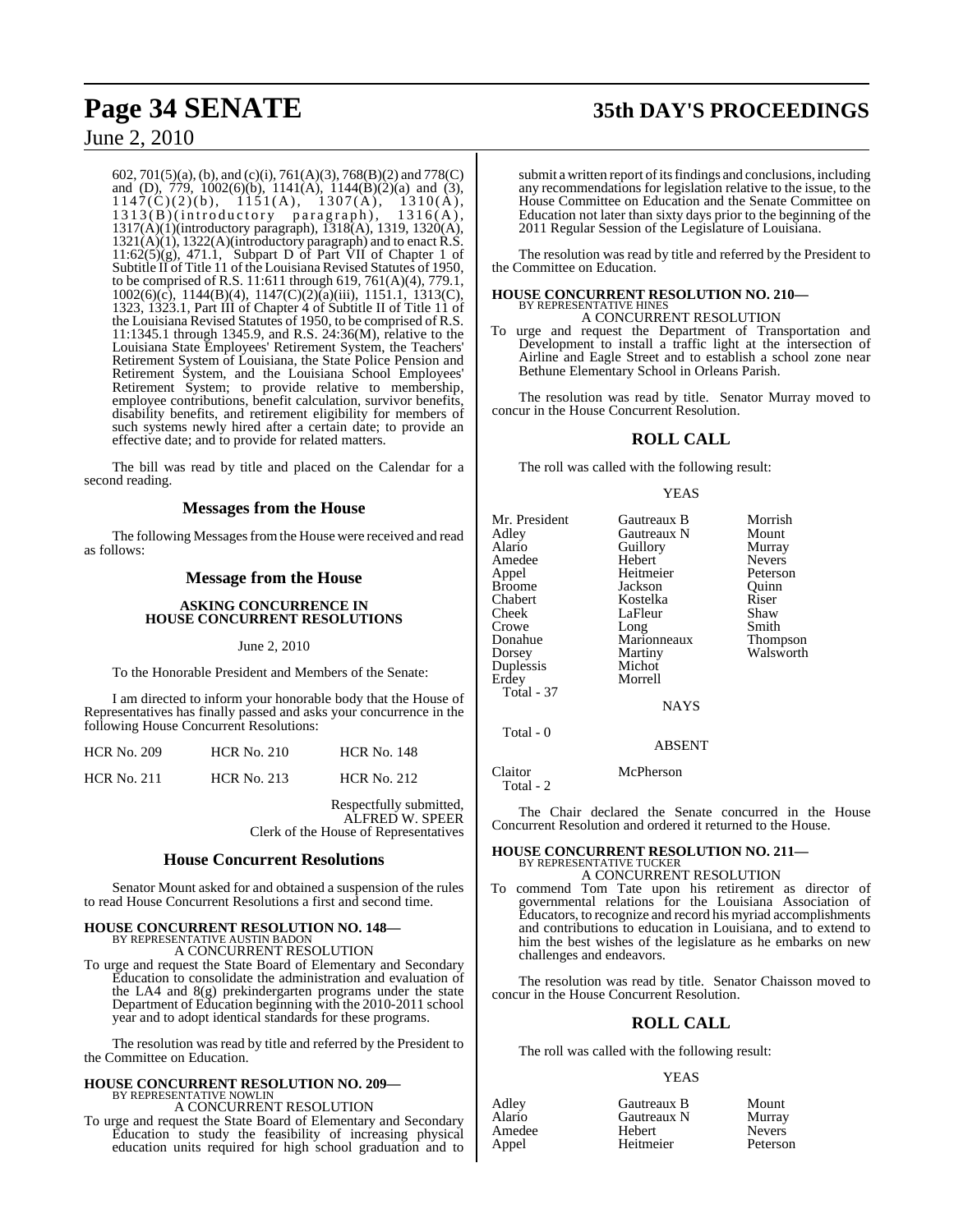## **35th DAY'S PROCEEDINGS Page 35 SENATE**

| <b>Broome</b> | Kostelka      | Ouinn     |
|---------------|---------------|-----------|
| Chabert       | LaFleur       | Riser     |
| Cheek         | Long          | Shaw      |
| Crowe         | Marionneaux   | Smith     |
| Donahue       | Martiny       | Thompson  |
| Dorsey        | Michot        | Walsworth |
| Duplessis     | Morrell       |           |
| Erdey         | Morrish       |           |
| Total - 34    |               |           |
|               | <b>NAYS</b>   |           |
| Total - 0     |               |           |
|               | <b>ABSENT</b> |           |
|               |               |           |

Mr. President Guillory McPherson<br>Claitor Jackson Jackson Total - 5

The Chair declared the Senate concurred in the House Concurrent Resolution and ordered it returned to the House.

#### **HOUSE CONCURRENT RESOLUTION NO. 212—** BY REPRESENTATIVE HARRISON

A CONCURRENT RESOLUTION

To urge and request the Board of Regents, the Department of Revenue, and the Louisiana Workforce Commission to work cooperatively relative to the reporting and sharing of certain information and data, including but not limited to information and data related to the success of Louisiana's postsecondary graduates in the workforce, and to submit jointly a written report of progress relative to such cooperation and any recommendations for related legislation to the House Committee on Education and the Senate Committee on Education not later than sixty days prior to the beginning of the 2011 Regular Session of the Legislature of Louisiana.

The resolution was read by title. Senator Chabert moved to concur in the House Concurrent Resolution.

### **ROLL CALL**

The roll was called with the following result:

#### YEAS

| Adley<br>Alario<br>Amedee<br>Appel<br><b>Broome</b><br>Chabert<br>Cheek<br>Crowe<br>Donahue<br>Dorsey<br>Duplessis<br>Erdey | Gautreaux B<br>Gautreaux N<br>Guillory<br>Hebert<br>Heitmeier<br>Jackson<br>Kostelka<br>LaFleur<br>Long<br>Marionneaux<br>Martiny<br>Michot | Morrell<br>Morrish<br>Mount<br>Murray<br><b>Nevers</b><br>Peterson<br>Riser<br>Shaw<br>Smith<br>Thompson<br>Walsworth |
|-----------------------------------------------------------------------------------------------------------------------------|---------------------------------------------------------------------------------------------------------------------------------------------|-----------------------------------------------------------------------------------------------------------------------|
| <b>Total - 35</b>                                                                                                           | <b>NAYS</b>                                                                                                                                 |                                                                                                                       |
| Total - 0                                                                                                                   | <b>ABSENT</b>                                                                                                                               |                                                                                                                       |
| Mr. President<br>Claitor                                                                                                    | McPherson<br>Ouinn                                                                                                                          |                                                                                                                       |

Total - 4

The Chair declared the Senate concurred in the House Concurrent Resolution and ordered it returned to the House.

June 2, 2010

### **HOUSE CONCURRENT RESOLUTION NO. 213—** BY REPRESENTATIVE GALLOT

A CONCURRENT RESOLUTION

To commend David and Marilyn Ferguson upon the celebration of their thirty-seventh wedding anniversary and their retirement after long and productive careers in education.

The resolution was read by title. Senator Kostelka moved to concur in the House Concurrent Resolution.

### **ROLL CALL**

The roll was called with the following result:

#### YEAS

Mr. President Erdey Morrell<br>Adley Gautreaux B Morrish Adley Gautreaux B Morrish Alario Gautreaux N Mount<br>Amedee Guillory Murray Appel Broome Heitmeier Peterson Chabert Jackson Quinn Cheek Kostelka Riser Donahue Long Smith<br>Dorsey Marionneaux Thompson Dorsey Marionneaux<br>
Duplessis Martiny Total - 36

Total - 0

Amedeu<br>
Amedeu<br>
Amedeu<br>
Amedeu<br>
Nevers LaFleur Shaw<br>Long Smith

Walsworth

NAYS

#### ABSENT

| Claitor   | McPherson | Michot |
|-----------|-----------|--------|
| Total - 3 |           |        |
|           |           |        |

The Chair declared the Senate concurred in the House Concurrent Resolution and ordered it returned to the House.

#### **Reports of Committees**

The following reports of committees were received and read:

#### **REPORT OF COMMITTEE ON**

#### **JUDICIARY A**

Senator Julie Quinn, Chairman on behalf of the Committee on Judiciary A, submitted the following report:

#### June 2, 2010

To the President and Members of the Senate:

I am directed by your Committee on Judiciary A to submit the following report:

### **SENATE BILL NO. 547—** BY SENATOR MARIONNEAUX

AN ACT

To enact Civil Code Article 2315.8, relative to offenses and quasi offenses; to provide for exemplary damages; and to provide for related matters.

Reported with amendments.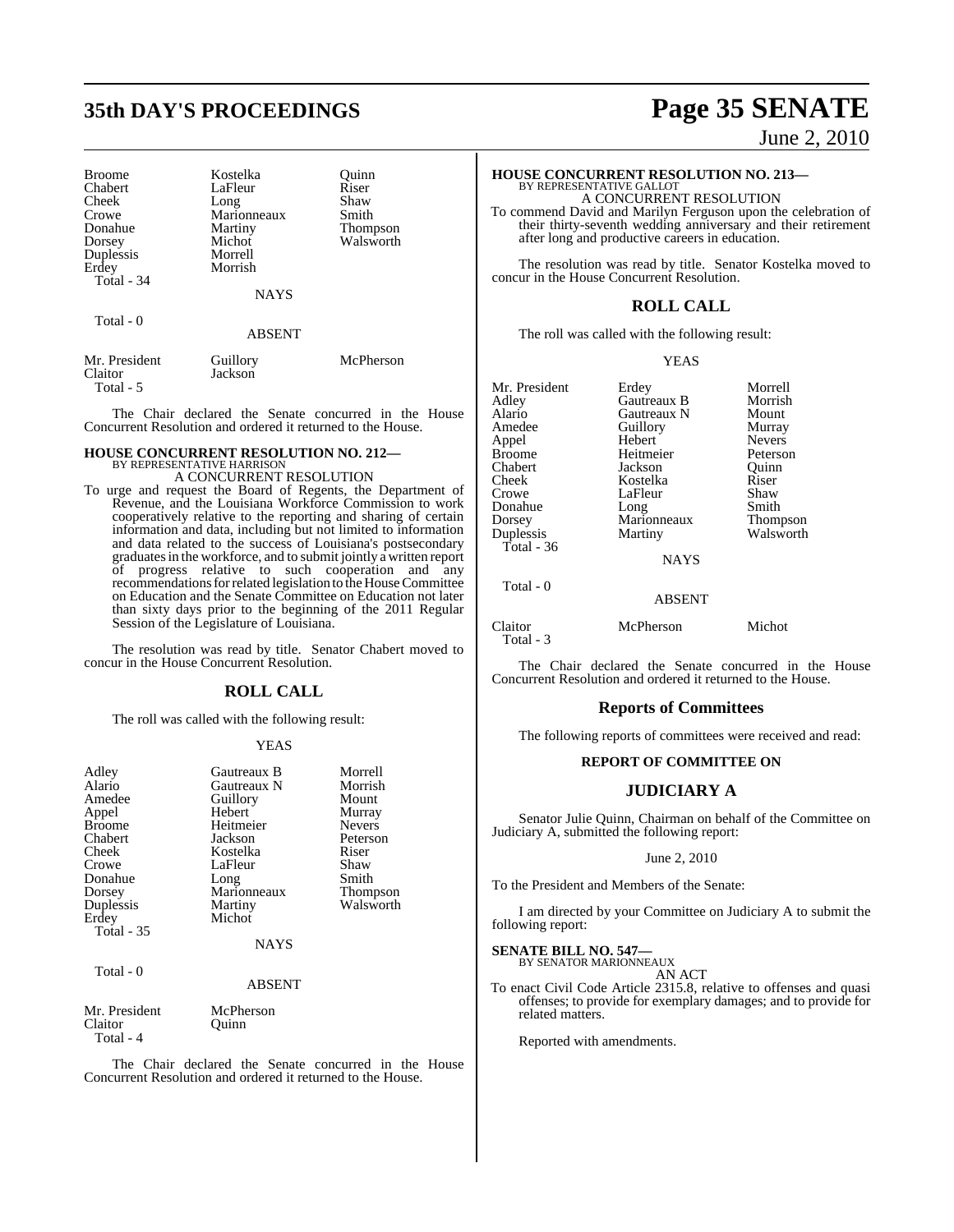### **HOUSE BILL NO. 58—**

BY REPRESENTATIVE TIM BURNS AN ACT

To amend and reenact R.S. 9:2087(B), relative to trusts; to provide for the delegation of certain duties by the trustee; and to provide for related matters.

Reported favorably.

#### **HOUSE BILL NO. 66—** BY REPRESENTATIVE TIM BURNS

AN ACT

To amend and reenact R.S. 9:2371, relative to donations inter vivos; to provide for acceptance of donations of immovable property; to provide for recordation; to provide form requirements; and to provide for related matters.

Reported favorably.

**HOUSE BILL NO. 80—** BY REPRESENTATIVE TIM BURNS AN ACT

To amend and reenact Code of Civil Procedure Article 3061, relative to judgments of possession; to provide for the automatic inclusion of the terms of a testamentary usufruct; to provide for the automatic inclusion of the terms of a testamentary trust; and to provide for related matters.

Reported favorably.

## **HOUSE BILL NO. 108—** BY REPRESENTATIVE BARRAS

AN ACT

To amend and reenact Code of Civil Procedure Article 4843(F), relative to city courts; to increase the jurisdictional amount in dispute for the city courts of New Iberia and Jeanerette; and to provide for related matters.

Reported favorably.

#### **HOUSE BILL NO. 212—**

BY REPRESENTATIVE WADDELL AN ACT

To enact R.S. 9:203(E)(8), relative to marriage officiants, judges, and justices of the peace; to provide for the extension of authority for certain federal judges to preside over a marriage ceremony for a particular period of time; and to provide for related matters.

Reported favorably.

## **HOUSE BILL NO. 264—** BY REPRESENTATIVE WILLMOTT

AN ACT

To amend and reenact R.S.  $40:1299.39(A)(1)(a)(ii)(introductory)$ paragraph) and 1299.41(A)(10), relative to medical malpractice; to provide for certain persons to be included in the definition of health care provider under the private and state medical malpractice acts; and to provide for related matters.

Reported favorably.

#### **HOUSE BILL NO. 276—**

BY REPRESENTATIVES LEGER, HINES, AND BROSSETT A JOINT RESOLUTION

Proposing to amend Article I, Section 4(H)(1) of the Constitution of Louisiana, to provide relative to the sale of certain expropriated property; to provide an exception for the sale of property expropriated for the removal of a threat to public health or safety; to provide for submission of the proposed amendment to the electors; and to provide for related matters.

Reported favorably.

## **Page 36 SENATE 35th DAY'S PROCEEDINGS**

#### **HOUSE BILL NO. 357—**

BY REPRESENTATIVE GALLOT AN ACT

To enact R.S. 35:412, relative to notaries public; to provide for the appointment of certain persons licensed to practice law in Louisiana as notaries public ex officio; to provide for statewide authority; to require bond or insurance; and to provide for related matters.

Reported favorably.

**HOUSE BILL NO. 429—** BY REPRESENTATIVE CHANDLER AND SENATOR GUILLORY AN ACT

To amend and reenact R.S. 37:2554(B) and (D), 2555(B), and  $2556(A)$ , relative to court reporters; to provide for qualifications; to provide for definitions; to provide for the appointment of court reporters; and to provide for related matters.

Reported favorably.

#### **HOUSE BILL NO. 445—** BY REPRESENTATIVE ROSALIND JONES AN ACT

To amend and reenact Code of Civil Procedure Article 4843(E) and (G), relative to city courts; to increase the jurisdictional amount in dispute for the City Court of Monroe; and to provide for related matters.

Reported favorably.

#### **HOUSE BILL NO. 497—** BY REPRESENTATIVE LAFONTA

AN ACT

To enact R.S. 13:4688 and to repeal R.S. 9:2800.7, relative to reporting information concerning actions for offenses and quasi offenses; to provide for the reporting of actions to the judicial administrator of the supreme court; to provide for fees; to repeal provisions requiring reporting of specified information to the commissioner of insurance; to repeal the required categories for reporting monetary damages awarded; to repeal provisions requiring the commissioner of insurance to create an advisory committee; and to provide for related matters.

Reported with amendments.

#### **HOUSE BILL NO. 773—** BY REPRESENTATIVE ROY

AN ACT

To amend and reenact R.S. 3:17(E), relative to limitations of liability; to provide a rebuttable presumption of nonnegligence for prescribed burnings; and to provide for related matters.

Reported favorably.

## **HOUSE BILL NO. 802—** BY REPRESENTATIVE TIM BURNS

AN ACT

To amend and reenact Civil Code Article 3298(E), relative to mortgages; to provide relative to mortgages securing future obligations; to provide relative to the effects of recordation; and to provide for related matters.

Reported favorably.

**HOUSE BILL NO. 803—**

BY REPRESENTATIVE TIM BURNS AN ACT

To amend and reenact R.S. 9:2941.1(A), relative to bond for deed contracts; to provide relative to recordation and priority; and to provide for related matters.

Reported favorably.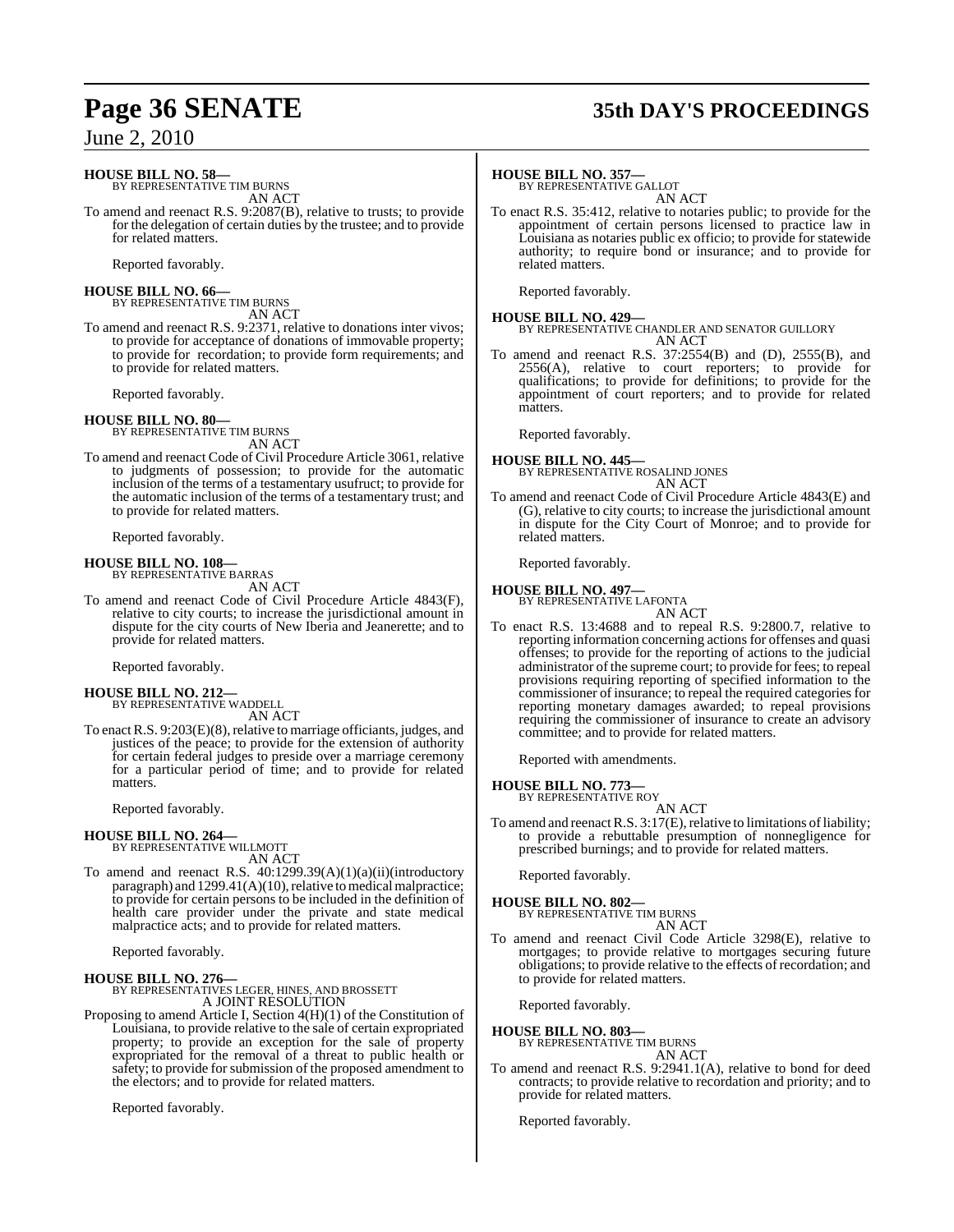## **35th DAY'S PROCEEDINGS Page 37 SENATE**

June 2, 2010

| <b>HOUSE BILL NO. 805-</b><br>BY REPRESENTATIVE TIM BURNS<br>AN ACT                                                                                                                                                                                                                                                         | provide for the appointment of c<br>fees; and to provide for related r                                                                                                                                            |
|-----------------------------------------------------------------------------------------------------------------------------------------------------------------------------------------------------------------------------------------------------------------------------------------------------------------------------|-------------------------------------------------------------------------------------------------------------------------------------------------------------------------------------------------------------------|
| To amend and reenact R.S. $9:4822(E)(2)$ and (4), relative to                                                                                                                                                                                                                                                               | Reported favorably.                                                                                                                                                                                               |
| privileges under the Private Works Act; to authorize certain<br>persons to sign a notice of termination of work; to provide for<br>successors; and to provide for related matters.                                                                                                                                          | HOUSE BILL NO. 1261- (Substi<br><b>Repres</b>                                                                                                                                                                     |
| Reported favorably.                                                                                                                                                                                                                                                                                                         | BY REPRESENTATIVE LIGI<br>AN AC                                                                                                                                                                                   |
| <b>HOUSE BILL NO. 808-</b><br>BY REPRESENTATIVE TIM BURNS<br>AN ACT                                                                                                                                                                                                                                                         | To amend and reenact Code of Civil<br>and $1672(C)$ and to enact Code o<br>relative to procedures for divorc<br>declinatory exception; to provide                                                                 |
| To enact R.S. 9:5504, relative to liens and privileges; to provide<br>relative to the recordation of liens and privileges; to require the<br>recordation of liens and privileges in certain circumstances; and                                                                                                              | to provide for service of an Artic<br>provide for related matters.                                                                                                                                                |
| to provide for related matters.                                                                                                                                                                                                                                                                                             | Reported favorably.                                                                                                                                                                                               |
| Reported favorably.                                                                                                                                                                                                                                                                                                         | <b>HOUSE BILL NO. 1286—</b><br>BY REPRESENTATIVE LIGI                                                                                                                                                             |
| <b>HOUSE BILL NO. 830-</b><br>BY REPRESENTATIVE GREENE                                                                                                                                                                                                                                                                      | AN AC<br>To amend and reenact R.S. $36:4(B)(1)$                                                                                                                                                                   |
| AN ACT<br>To amend and reenact Civil Code Articles 2374(C) and 2375(C),<br>relative to community property; to provide for the separation of<br>community property; to provide for the procedure; to provide for<br>the effectiveness of a judgment decreeing separation of<br>property; and to provide for related matters. | R.S. $40:1299.44(A)(1)$ and $(5)($<br>relative to the Patient's Comper<br>Compensation Fund Oversight<br>organization of the executive bra<br>for the deposit and investment<br>Fund; to provide that the Patient |
| Reported favorably.                                                                                                                                                                                                                                                                                                         | Patient's Compensation Fund (<br>budget units of the state; to pro                                                                                                                                                |
| <b>HOUSE BILL NO. 834-</b><br>BY REPRESENTATIVE GREENE                                                                                                                                                                                                                                                                      | annual budget to certain legislat<br>an effective date; and to provide                                                                                                                                            |
| AN ACT<br>To amend and reenact Civil Code Article $103.1(1)(c)$ and $(2)$ , relative                                                                                                                                                                                                                                        | Reported favorably.                                                                                                                                                                                               |
| to judgments of divorce; to provide relative to a protective<br>order; and to provide for related matters.                                                                                                                                                                                                                  | <b>HOUSE BILL NO. 1324—</b><br>BY REPRESENTATIVE RICHMOND<br>AN AC                                                                                                                                                |
| Reported favorably.                                                                                                                                                                                                                                                                                                         | To repeal R.S. $38:301(C)(2)(e)$ ,                                                                                                                                                                                |
| <b>HOUSE BILL NO. 1007-</b><br>BY REPRESENTATIVE WHITE                                                                                                                                                                                                                                                                      | expropriation proceedings; and t<br>obtaining compensation in expre                                                                                                                                               |
| AN ACT<br>To amend and reenact R.S. $13:5101(B)$ and to enact R.S. $13:5106(F)$ ,                                                                                                                                                                                                                                           | Reported favorably.                                                                                                                                                                                               |
| relative to suits against the state; to provide for applicability; to<br>provide for limitations; and to provide for related matters.                                                                                                                                                                                       | <b>HOUSE BILL NO. 1435—</b><br>BY REPRESENTATIVE GREENE<br>AN AC                                                                                                                                                  |
| Reported favorably.                                                                                                                                                                                                                                                                                                         | To<br>amend<br>and<br>reenact<br>C                                                                                                                                                                                |
| <b>HOUSE BILL NO. 1018-</b><br>BY REPRESENTATIVE WHITE<br>AN ACT                                                                                                                                                                                                                                                            | 311(A)(1)(introductory paragra<br>paragraph), R.S. 13:1401(A)(1<br>$46:236.2(A)(2)$ and $(B)(2)$ , and                                                                                                            |
| To amend and reenact R.S. $40:1299.39(E)(1)$ and $1299.39.1(A)(1)(a)$ ,<br>relative to the Malpractice Liability for State Services Act<br>(MLSSA); to provide for malpractice claims of prisoners; to                                                                                                                      | (C), relative to jurisdiction; t<br>jurisdiction of the East Baton Re<br>to provide for related matters.                                                                                                          |
| provide for services rendered in a correctional facility; to<br>provide for wrongful death and survival claims; and to provide                                                                                                                                                                                              | Reported favorably.                                                                                                                                                                                               |
| for related matters.                                                                                                                                                                                                                                                                                                        | <b>HOUSE BILL NO. 1449-</b><br>BY REPRESENTATIVE FANNIN                                                                                                                                                           |
| Reported favorably.                                                                                                                                                                                                                                                                                                         | AN AC<br>To enact R.S. 9:1103, relative to the                                                                                                                                                                    |
| <b>HOUSE BILL NO. 1156-</b><br>BY REPRESENTATIVES HENRY BURNS, ABRAMSON, ANDERS,<br>ARMES, ARNOLD, BOBBY BADON, BALDONE, BILLIOT, BURFORD,<br>TIM BURNS, CARMODY, CHANDLER, CHANEY, CROMER, DOERGE                                                                                                                          | provide for the assignment of rigi<br>of the state; to provide for the<br>aquacultural use by public entiti                                                                                                       |

ARMES, ARNOLD, BOBBY BADON, BALDONE, BILLIOT, BURFORD,<br>TIM BURNS, CARMODY, CHANDLER, CHANEY, CROMER, DOERGE,<br>DOVE, DOWNS, EDWARDS, ELLINGTON, FANNIN, FOIL, GUINN,<br>HARRISON, HAZEL, HILL, HOFFMANN, HOWARD, SAM JONES, KATZ,<br>L

#### AN ACT

To enact Subpart H of Part III of Chapter 1 of Code Title V of Code Book I of Title 9 of the Louisiana Revised Statutes of 1950, to be comprised of R.S. 9:359 through 359.13, relative to child custody; to provide for the Military Parent and Child Custody Protection Act; to provide for definitions; to provide for temporary modifications of custody orders; to provide for evidence; to provide duties to disclose certain information; to pintment of counsel; to provide for attorney for related matters.

#### $61$ — (Substitute for House Bill No. 17 by **Representative Ligi)**

E LIGI AN ACT

To a code of Civil Procedure Articles  $925(A)(2)$ enact Code of Civil Procedure Article 3955, res for divorce; to provide for the filing of a on; to provide for the dismissal of an action; ce of an Article 102 divorce petition; and to matters.

### **HOUSE BILL NO. 1286—**

BY LIGI AN ACT

S.  $36:4(B)(1)(dd)$ ,  $801.1(A)$ , and  $802.3$  and  $R(A)(1)$  and  $(S)(d)$ , (e), and (f) and (D)(1)(a), ent's Compensation Fund and the Patient's d Oversight Board; to provide for the executive branch of government; to provide investment of the Patient's Compensation Fund; to provide that the Patient's Compensation Fund and the Patient's Compensation Fund Oversight Board shall not be state; to provide for the submission of an ertain legislative committees; to provide for nd to provide for related matters.

 $T_1(C)(2)(e)$ , relative to compensation in edings; and to repeal certain procedures for ation in expropriation proceedings.

To amend and reenact Children's Code Article 311(A)(1)(introductory paragraph) and (B)(1)(introductory  $3:1401(A)(1)$  and  $1621(A)(3)$ , and R.S. 46:236.2(A)(2) and (B)(2), and to repeal R.S. 13:1621(B) and (C), relative to jurisdiction; to provide for the exclusive East Baton Rouge Parish Family Court; and ed matters.

### **HOUSE BILL NO. 1449—**

 $\widetilde{\mathbf{E}}$  FANNIN AN ACT

relative to the right of riparian owners; to gnment of rights to access the running waters ovide for the transfer for agricultural and aquacultural use by public entities; to prohibit fees charged by the state; and to provide for related matters.

Reported favorably.

Respectfully submitted, JULIE QUINN Chairman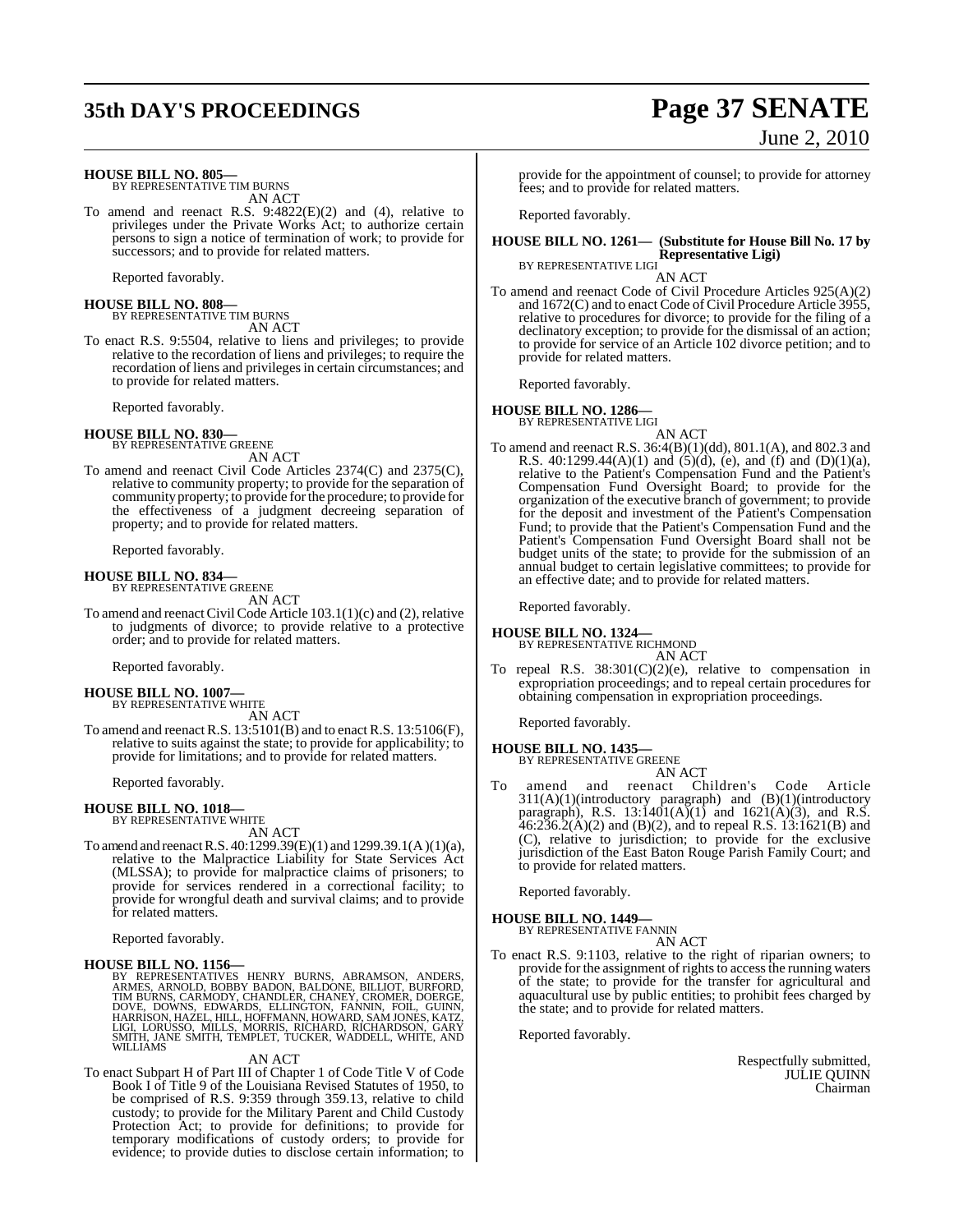#### **REPORT OF COMMITTEE ON**

### **JUDICIARY B**

Senator Daniel R. Martiny, Chairman on behalf of the Committee on Judiciary B, submitted the following report:

June 2, 2010

To the President and Members of the Senate:

I am directed by your Committee on Judiciary B to submit the following report:

#### **SENATE BILL NO. 642—** BY SENATOR MORRELL

AN ACT

To enact Code of Criminal Procedure Art. 334.3(A)(4), relative to bail; to provide for release on bail; to provide for forfeiture or revocation of bail; to provide for procedure; and to provide for related matters.

Reported with amendments.

### **HOUSE BILL NO. 30—** BY REPRESENTATIVE WOOTON

AN ACT

To amend and reenact R.S. 15:825.2(A), relative to special agents of the Department of Public Safety and Corrections; to increase the pool of employees who are eligible to be appointed special agents; and to provide for related matters.

Reported favorably.

### **HOUSE BILL NO. 47—** BY REPRESENTATIVE WOOTON

AN ACT

To amend and reenact R.S.  $27:308.1(E)$ , relative to civil penalties for violations of the Video Draw Poker Devices Control Law; to provide for the remote shutdown of devices for failure to remit civil penalties; and to provide for related matters.

Reported with amendments.

#### **HOUSE BILL NO. 102—**

BY REPRESENTATIVE EDWARDS AN ACT

To amend and reenact R.S.  $44.9(K)(2)$  and to enact R.S.  $44.9(K)(3)$ , relative to expungement of arrest records in misdemeanor and felony cases; to provide that no fee shall be charged in certain expungement cases; and to provide for related matters.

Reported favorably.

#### **HOUSE BILL NO. 120—**

BY REPRESENTATIVE ROY AN ACT

To amend and reenact Code of Criminal Procedure Article 894.1(D) and (E)(introductory paragraph), relative to sentencing; to provide for certain obligations of the sentencing court and the Department of Public Safety and Corrections; and to provide for related matters.

Reported favorably.

**HOUSE BILL NO. 180—** BY REPRESENTATIVES ROY, POPE, AND JANE SMITH AN ACT

To amend and reenactR.S. 15:587.1(B) andR.S. 44:9(F), (G), and (I) and to enact R.S. 15:587(A)(1)(f), relative to criminal records; to amend provisions regarding criminal background checks; to provide entities with access to criminal history information; to

provide for the type of information available to those entities; to provide for confidentiality; and to provide for related matters.

Reported favorably.

#### **HOUSE BILL NO. 243—** BY REPRESENTATIVE WOOTON

AN ACT

To amend and reenact R.S. 15:254.9(B)(1), relative to Plaquemines Parish; to provide with respect to the witness fee fund; to provide for the payment of benefits for employees of the Plaquemines Parish Sheriff's Office; and to provide for related matters.

Reported favorably.

#### **HOUSE BILL NO. 271** BY REPRESENTATIVE MILLS

AN ACT

To enact R.S. 14:102.24, relative to offenses affecting the public generally; to create the crime of unlawfully supplying any product for the purpose of falsifying a screening test; to provide for penalties; to create certain presumptions; to provide for definitions; and to provide for related matters.

Reported favorably.

### **HOUSE BILL NO. 294—**

BY REPRESENTATIVE LEGER AN ACT

To amend and reenact R.S. 46:2751(B)(1) and to enact R.S. 46:2751(B)(3), relative to the Juvenile Justice Reform Act Implementation Commission; to provide with respect to the composition ofthe commission; to provide for the chairmanship of the commission; and to provide for related matters.

Reported with amendments.

### **HOUSE BILL NO. 320—** BY REPRESENTATIVE RICHARDSON

AN ACT

To enact R.S. 15:33, relative to forfeiture; to provide for the confiscation and destruction of items used in the commission of an offense; to provide for exceptions; to provide for definitions; and to provide for related matters.

Reported favorably.

#### **HOUSE BILL NO. 462—**

BY REPRESENTATIVE MILLS AN ACT

To amend and reenact Code of Criminal Procedure Article  $648(A)(2)$ , relative to procedures after a determination of mental capacity or incapacity; to provide for treatment after a determination of mental capacity or incapacity; to provide with respect to inpatient and outpatient treatment for persons charged with certain crimes; and to provide for related matters.

Reported favorably.

**HOUSE BILL NO. 473—**

BY REPRESENTATIVE HENRY BURNS

AN ACT

To enact R.S. 33:1448(Y), relative to the premium costs of group hospital and health insurance for retired sheriffs and employees of the Bossier Parish Sheriff's Office; to provide for eligibility for payment of premium costs; and to provide for related matters.

Reported favorably.

**Page 38 SENATE 35th DAY'S PROCEEDINGS**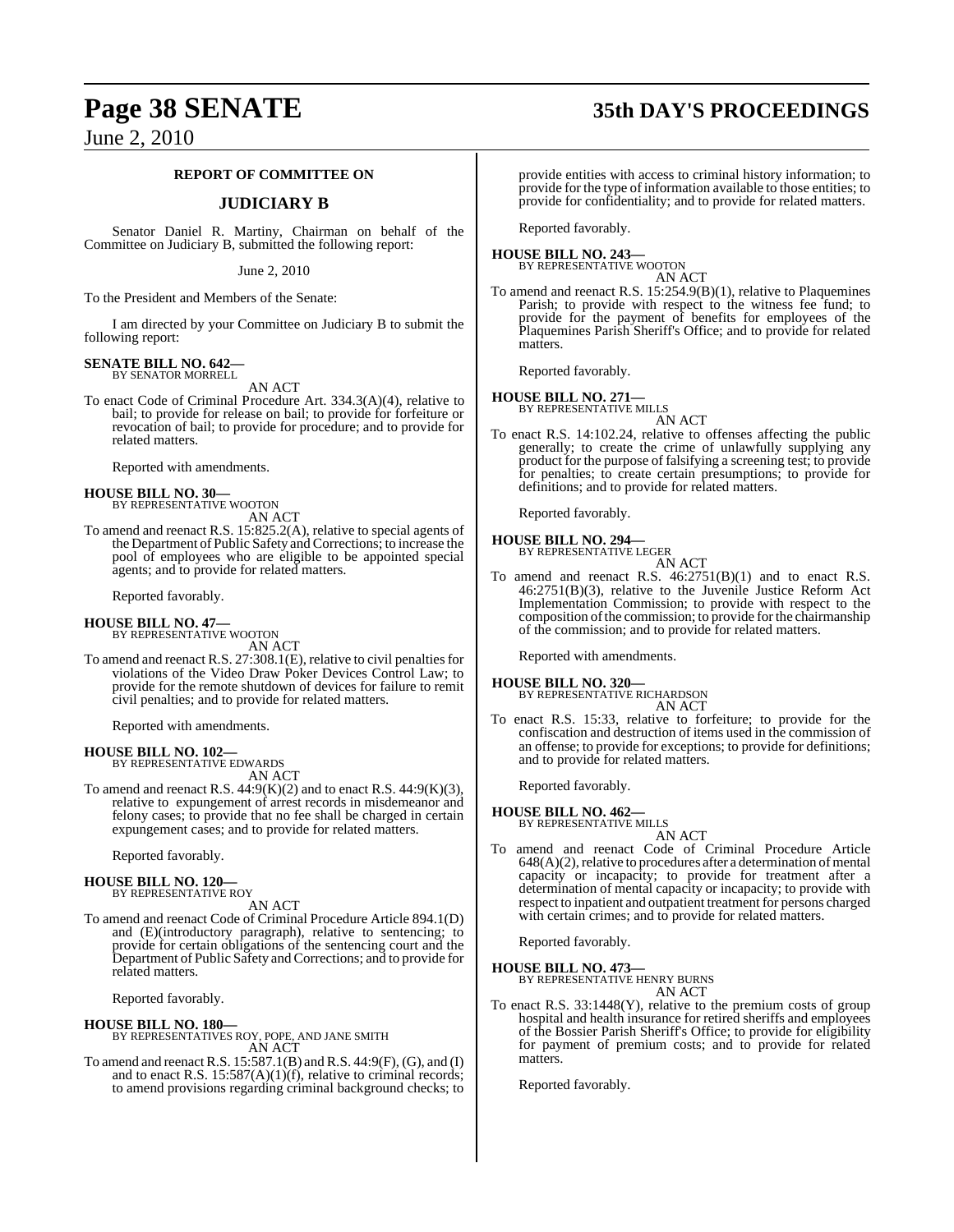## **35th DAY'S PROCEEDINGS Page 39 SENATE**

### June 2, 2010

**HOUSE BILL NO. 795—**

BY REPRESENTATIVE WOOTON AN ACT

To amend and reenact R.S. 15:587(F), relative to criminal background information; to provide relative to an employer's access to criminal background information of a potential employee; to provide for duties of the Louisiana Bureau of Criminal Identification and Information; and to provide for related matters.

Reported favorably.

#### **HOUSE BILL NO. 1237—** BY REPRESENTATIVE ST. GERMAIN AN ACT

To amend and reenact Code of Criminal Procedure Articles 580 and 709, relative to criminal procedure; to provide relative to time limitations for commencement of a criminal trial; to provide for the suspension of time limitations; to provide for continuances; and to provide for related matters.

Reported favorably.

### **HOUSE BILL NO. 1310—** BY REPRESENTATIVE RITCHIE

AN ACT

To amend and reenact R.S. 26:932(8) and to enact R.S. 26:901(18) and 903(6), relative to tobacco products; to provide for fees applicable to tobacconists; to provide for definitions; and to provide for related matters.

Reported favorably.

#### **HOUSE BILL NO. 1361—**

BY REPRESENTATIVE WOOTON AN ACT

To amend and reenact R.S. 15:321(D) and 323(A) and (B) and to enact R.S. 15:323(G), relative to the Louisiana Sentencing Commission; to provide for evaluation of sentencing structure; to provide for membership of the commission; to provide for the appointment of a proxy; and to provide for related matters.

Reported favorably.

## **HOUSE BILL NO. 1412—** BY REPRESENTATIVE RICHMOND

AN ACT

To enact R.S. 15:571.36, relative to electronic monitoring equipment; to require the Department of Public Safety and Corrections to develop policies and procedures for the availability, storage, and use of the equipment; and to provide for related matters.

Reported favorably.

Respectfully submitted, DANIEL R. MARTINY Chairman

#### **REPORT OF COMMITTEE ON**

#### **JUDICIARY C**

Senator Yvonne Dorsey, Chairman on behalf of the Committee on Judiciary C, submitted the following report:

#### June 2, 2010

To the President and Members of the Senate:

I am directed by your Committee on Judiciary C to submit the following report:

**HOUSE BILL NO. 20—**<br>BY REPRESENTATIVES SIMON, BALDONE, BARROW, HENRY BURNS, TIM BURNS, BURRELL, CARMODY, CHANDLER, CHANEY, CONNICK,<br>CROMER, DOVE, GISCLAIR, GUILLORY, GUINN, HINES, HOWARD,<br>KATZ, LAMBERT, LIGI, LITTLE, MILL AND WOOTON

AN ACT

To amend and reenact R.S. 15:1503(2) and to enact R.S. 15:1503(13), relative to mandatory reporting of abuse of adults; to amend the definition of "abuse"; to provide for a definition of "sexual abuse"; and to provide for related matters.

Reported favorably.

## **HOUSE BILL NO. 52—** BY REPRESENTATIVE PERRY

AN ACT

To amend and reenact Code of Criminal Procedure Article 894.4, relative to probation and parole; to remove provisions authorizing the extension of a period of parole from completion of a monetary obligation; and to provide for related matters.

Reported favorably.

**HOUSE BILL NO. 112—** BY REPRESENTATIVE LITTLE

- AN ACT
- To enact R.S. 14:329, relative to offenses affecting the public generally; to create the crime of interfering with a law enforcement investigation; to provide for definitions; to provide for penalties; and to provide for related matters.

Reported favorably.

## **HOUSE BILL NO. 121—** BY REPRESENTATIVE MILLS

AN ACT

To amend and reenact R.S. 40:964(Schedule III)(E)(9) and R.S. 40:966(B)(3), (E), and (F), to enact R.S. 40:964(Schedule I)(C)(13.1), (16.1), (32), (Schedule II)(A)(1)(s), (B)(28), and  $(C)(7)$ , (Schedule III) $(E)(12.1)$ , (15.1), and (44.1), (Schedule  $IV(B)(4.1)$  and  $(22.1)$ , and  $(Schedule V)(D)(2)$ , and to repeal R.S. 40:964(Schedule IV)(B)(52), relative to the Uniform Controlled Dangerous Substances Law; to add certain drugs to Schedules I, II, III, IV, and V; to provide for technical changes; and to provide for related matters.

Reported favorably.

### **HOUSE BILL NO. 191—**

BY REPRESENTATIVES PERRY, ANDERS, ARNOLD, BOBBY BADON,<br>BALDONE, BARRAS, BILLIOT, BROSSETT, BURFORD, HENRY BURNS,<br>TIM BURNS, CARTER, CHAMPAGNE, CHANEY, CONNICK, CROMER,<br>DOERGE, DOVE, HARDY, HENDERSON, HENRY, HINES, HOFFMANN HUTTER, JOHNSON, KATZ, LABRUZZO, LAMBERT, LEGER, LIGI,<br>LORUSSO, MILLS, MONICA, NOWLIN, PEARSON, PUGH, RICHARD,<br>ROBIDEAUX, SCHRODER, SIMON, SMILEY, JANE SMITH, ST.<br>GERMAIN, TALBOT, TEMPLET, THIBAUT, THIERRY, WHITE, AND<br>WILL AN ACT

To amend and reenact R.S. 15:529.1(A), (C), (D), and (E), relative to the habitual offender law; to provide for increased penalties for multiple sex offenses; to repeal statutory language authorizing the use of juvenile adjudications of delinquency to enhance penalty provisions for felony offenses; to provide for technical changes; and to provide for related matters.

Reported favorably.

#### **HOUSE BILL NO. 194—** BY REPRESENTATIVE PATRICIA SMITH

AN ACT

To amend and reenact R.S.  $15:571.3(A)(1)$  and  $(B)(2)(a)$  and 574.4(B), relative to criminal sentences of certain offenders; to provide for the earning rate of diminution of sentence for an inmate convicted of a crime of violence; to reduce the percentage of the length of sentence a person convicted of a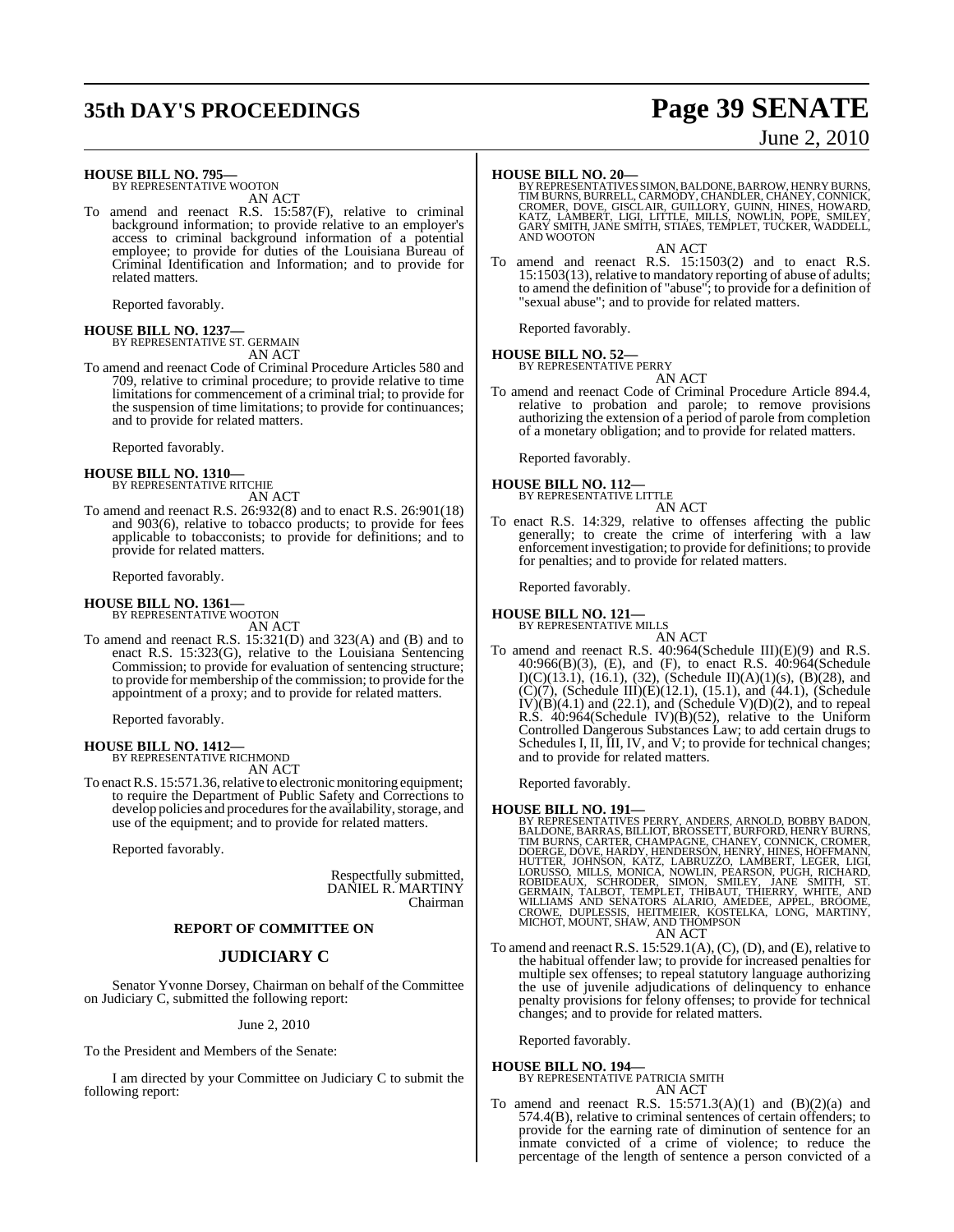## **Page 40 SENATE 35th DAY'S PROCEEDINGS**

crime of violence must serve before being eligible for parole; and to provide for related matters.

Reported favorably.

#### **HOUSE BILL NO. 232—** BY REPRESENTATIVE GEYMANN

AN ACT

To amend and reenact R.S. 14:43(A)(2), relative to simple rape; to clarify provisions regarding simple rape; and to provide for related matters.

Reported favorably.

#### **HOUSE BILL NO. 233—** BY REPRESENTATIVE GEYMANN

AN ACT To repeal R.S. 40:1238.1(B), relative to the sale, distribution, or possession of legend drugs without a prescription; to repeal provisions regarding Carisoprodol as a legend drug.

Reported favorably.

### **HOUSE BILL NO. 408—** BY REPRESENTATIVE LEGER

AN ACT

To amend and reenact R.S. 14:102.6(A)(2), relative to the seizure and destruction of dogs and equipment used in dogfighting; to authorize certain persons to humanely euthanize dogs seized in connection with dogfighting; and to provide for related matters.

Reported favorably.

#### **HOUSE BILL NO. 428—** BY REPRESENTATIVE LEGER

AN ACT

To amend and reenact R.S. 14:102.2(C), relative to offenses affecting public sensibility; to provide with respect to the seizure of animals treated cruelly; and to provide for related matters.

Reported with amendments.

#### **HOUSE BILL NO. 524—** BY REPRESENTATIVE LITTLE

AN ACT

To amend and reenact R.S. 14:35.3(G)(1), relative to domestic abuse battery; to delete the provision of law authorizing the court to determine prior convictions of domestic abuse battery; and to provide for related matters.

Reported favorably.

#### **HOUSE BILL NO. 525—**

BY REPRESENTATIVE FANNIN AN ACT

To enact R.S. 47:299.21, relative to offset claims against individual income tax refunds; to require the Department of Public Safety and Corrections and the Board of Parole to file such a claim under certain circumstances; to provide for an effective date; and to provide for related matters.

Reported favorably.

## **HOUSE BILL NO. 531—** BY REPRESENTATIVE ABRAMSON

AN ACT

To amend and reenact R.S. 14:46.2(A), relative to the crime of human trafficking; to amend the elements of the crime of human trafficking; and to provide for related matters.

Reported favorably.

### **HOUSE BILL NO. 570—**

BY REPRESENTATIVE SCHRODER AN ACT

To amend and reenact Code of Criminal Procedure Article 334.2, relative to bail; to provide with respect to the prohibition of releasing a defendant arrested for a crime of violence on his own recognizance or upon the signature of another person; to provide for technical changes; and to provide for related matters.

Reported favorably.

## **HOUSE BILL NO. 617—** BY REPRESENTATIVE LABRUZZO

AN ACT

To amend and reenact R.S. 46:460.10(A), (B), (C), and (E) and to enact R.S. 46:460.10(F), relative to drug testing of adult recipients of cash assistance; to require participants to consent to possible drug testing prior to receipt of cash benefits; to require drug testing for twenty percent of recipients of cash assistance; to establish a cost savings program for drug testing; to provide for an effective date; and to provide for related matters.

Reported with amendments.

#### **HOUSE BILL NO. 624—**

BY REPRESENTATIVE SMILEY AN ACT

To amend and reenact Code of Criminal Procedure Article 322(A) and (B) and R.S. 15:85(1), (2), (4), and (7), relative to bail; to require the inclusion of additional information on bail bonds and judgments of bond forfeiture; to provide that a bail bond or judgment of bond forfeiture shall not be set aside for the invalidity or failure to include such information; to provide for the liability of a bail agent representing a surety as an insurance agent; to provide for the reliance on this additional information with respect to judgments of bond forfeiture; to provide that a judgment of bond forfeiture containing inaccurate information shall be deemed ineffective as a judicial mortgage to third parties who rely upon the information; and to provide for related matters.

Reported favorably.

#### **HOUSE BILL NO. 702—** BY REPRESENTATIVE LEGER

AN ACT

To amend and reenact Children's Code Articles 305(A)(1)(b) and (B)(1)(b), 804(3), 841(A) and (C), 855(B)(7), 858(B), 860(A), (B), and (D), and 867(A) and (C) and to enact Children's Code Articles 841(D), 867(E), 869.3(E), and 884.1, relative to the continuous revision of the Children's Code; to provide for divestiture of juvenile court jurisdiction; to provide for criminal court jurisdiction; to provide for definitions; to provide for advice of rights; to provide for notice of a motion to transfer; to provide for sex offender registration and notification requirements; to provide for confidentiality; to provide for informal adjustment agreements; to provide for certain types of medical examinationsin motionsto transfer and in adjudication hearings; to provide for the report of the sanity commission; and to provide for related matters.

Reported with amendments.

**HOUSE BILL NO. 825—** BY REPRESENTATIVE ABRAMSON AN ACT

To amend and reenact R.S. 15:541(12)(a), (24), and (25)(c) and to enact R.S. 14:2(B)(42) and (43) and R.S. 15:541(2)(n), relative to crimes involving trafficking; to provide for definitions; to provide with respect to sex offender registration and notification requirements; and to provide for related matters.

Reported favorably.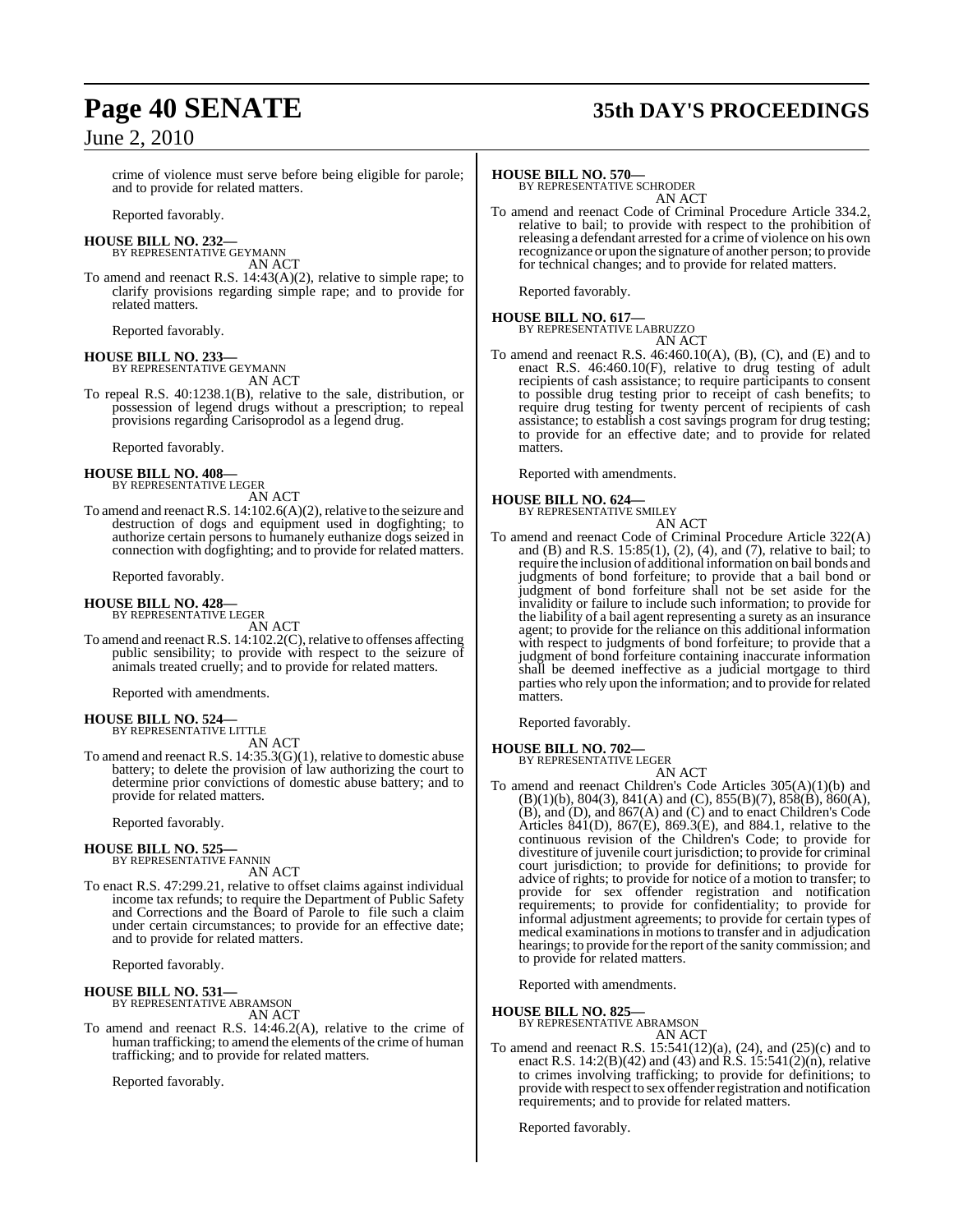## **35th DAY'S PROCEEDINGS Page 41 SENATE**

### **HOUSE BILL NO. 945—** BY REPRESENTATIVE LEGER

AN ACT

To amend and reenact R.S. 14:68(B) and Code of Criminal Procedure Article 814(A)(26) and (27), relative to the unauthorized use of a movable; to change elements of the crime regarding the value of the movable; to provide changes in responsive verdicts regarding unauthorized use of a movable; and to provide for related matters.

Reported favorably.

**HOUSE BILL NO. 986—** BY REPRESENTATIVE ABRAMSON

AN ACT

To amend and reenact R.S. 46:1844(W)(1), relative to rights of victims; to provide relative to rights of minor victims and victims of sex offenses; to provide for protection of identities; to provide for penalties for violating the rights of minor victims and victims of sex offenses; and to provide for related matters.

Reported with amendments.

## **HOUSE BILL NO. 1155—** BY REPRESENTATIVE CONNICK

AN ACT

To amend and reenact R.S. 15:541(2)(a) and (24), 542(A)(2) and  $(3)(a)$ ,  $(B)$ ,  $(F)(2)$  and  $(3)(a)$  and  $(c)$ ,  $542.1.3(B)(2)$ ,  $(3)$ , and  $(4)$ , and (H), and  $544(A)$ ,  $(B)(1)$ ,  $(C)$ ,  $(D)(1)$  and  $(2)$ , and  $(E)(2)$  and to enact R.S. 15:541(2)(n), (12)(c), (25)(l), (31), and (32),  $542(A)(3)(h)$ , and  $544(D)(4)$ , relative to sex offender registration and notification; to provide relative to sex offender registration and notification requirements; to provide for definitions; to provide relative to sex offender registration and notification procedures; to amend provisions regarding the duration of registration and notification requirements; and to provide for related matters.

Reported favorably.

### **HOUSE BILL NO. 1272—** BY REPRESENTATIVE HENRY BURNS

AN ACT

To amend and reenact R.S. 40:1379.3(H)(2) and to enact R.S. 40:1379.3(D)(3), relative to concealed handgun permits; to increase the period of time in which a concealed handgun permit is valid; to provide with respect to costs and fees; to provide with respect to the adoption of rules for certain permits; to authorize the use of fixed-case marking projectiles for handgun competency training; and to provide for related matters.

Reported favorably.

#### **HOUSE BILL NO. 1459— (Substitute for HouseBill No. 533 by Representative Mills)** BY REPRESENTATIVE MILLS

AN ACT

To enact Code of Criminal Procedure Article 573.1, relative to time limitations for initiating prosecutions; to provide relative to time limitations in which to institute prosecution for the crime of exploitation of the infirmed; and to provide for related matters.

Reported favorably.

Respectfully submitted, YVONNE DORSEY Chairman

# June 2, 2010

### **Rules Suspended**

Senator Duplessis asked for and obtained a suspension of the rules to take up at this time:

### **Senate Bills and Joint Resolutions Returned from the House of Representatives with Amendments, Subject to Call**

#### **Called from the Calendar**

Senator Duplessis asked that Senate Bill No. 135 be called from the Calendar.

#### **SENATE BILL NO. 135—**

BY SENATOR DUPLESSIS

AN ACT To enact R.S. 22:978(A)(3) and (4), relative to health and accident insurance; to provide for notification to the insured of the policy renewal premium; to provide with respect to responses to written requests for quotes and utilization data; to provide for penalties; and to provide for related matters.

The bill was read by title. Returned from the House of Representatives with amendments:

#### **HOUSE COMMITTEE AMENDMENTS**

Amendments proposed by House Committee on Insurance to Engrossed Senate Bill No. 135 by Senator Duplessis

#### AMENDMENT NO. 1

On page 1, line 2, change "R.S. 22:978(A)(3) and (4)" to "R.S. 22:978(D)"

#### AMENDMENT NO. 2

On page 1, at the end of line 2, delete "for" and insert "with respect to"

#### AMENDMENT NO. 3

On page 1, delete line 3 in its entirety

#### AMENDMENT NO. 4

On page 1, line 7, change "R.S. 22:978 (A)(3) and (4) are hereby enacted" to "R.S. 22:978 (D) is hereby enacted"

#### AMENDMENT NO. 5

On page 1, delete lines 12 through 17 in their entirety and insert the following:

"\* \* \* D. For any group policy covering an employer group comprised of more than one hundred enrolled employees, no more than once annually the employer group may submit a written request to a health insurance issuer providing coverage to the group's employees for currently available aggregate paid claims and premium data accumulated for the period of the current policy year. The employer group may request such data sixty to ninety days prior to the date on which the group policy will terminate or be renewed. The health insurance issuer shall provide this aggregate data within no more than fourteen business days of receipt of the request."

#### AMENDMENT NO. 6

On page 2, delete lines 1 through 4 in their entirety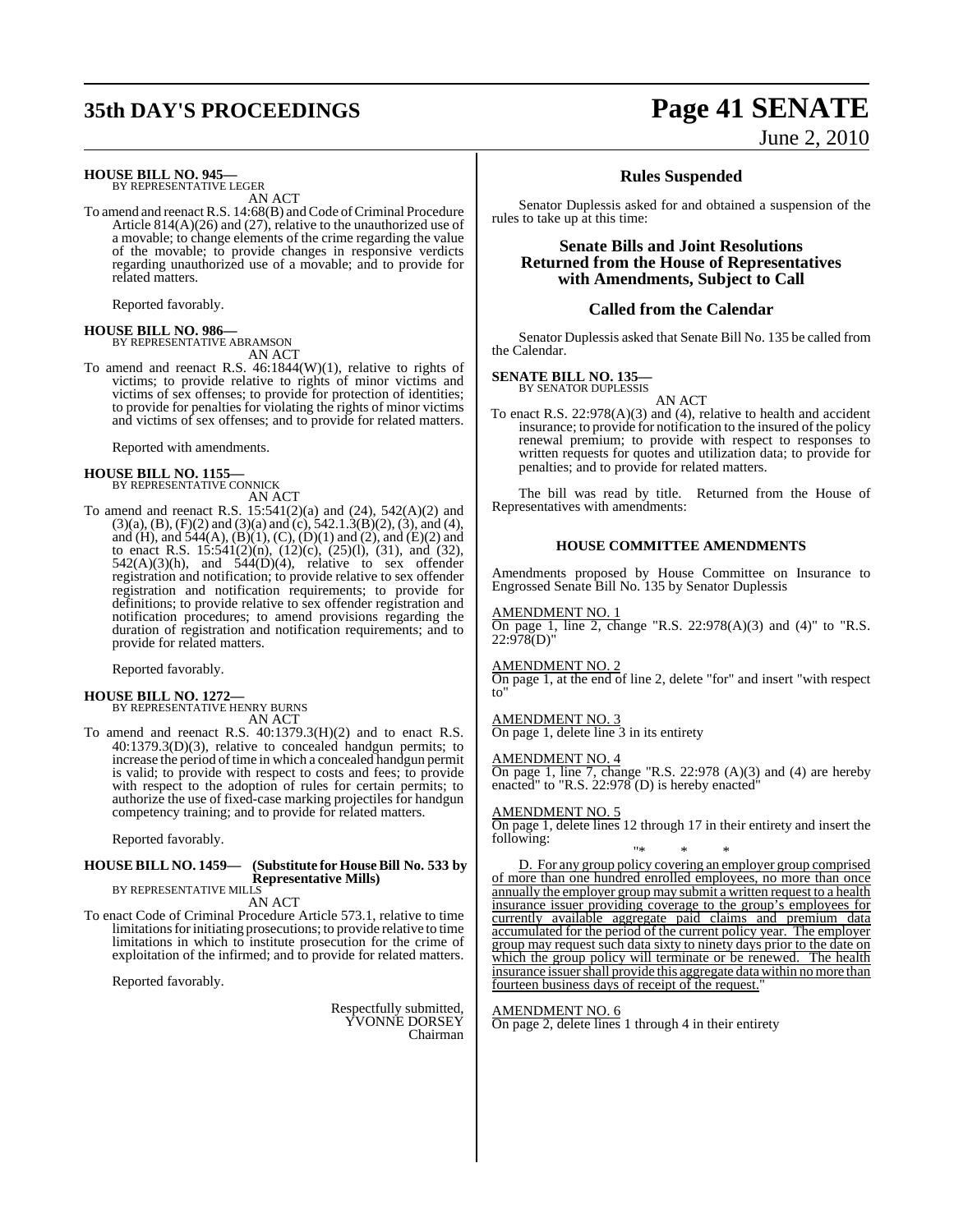#### **LEGISLATIVE BUREAU AMENDMENTS**

Amendments proposed by Legislative Bureau to Engrossed Senate Bill No. 135 by Senator Duplessis

#### AMENDMENT NO. 1

In House Committee Amendment No. 5 proposed by the House Committee on Insurance on line 11, change "12" to "11"

#### AMENDMENT NO. 2

In House Committee Amendment No. 6 proposed by the House Committee on Insurance on line 22, change "4" to "5"

Senator Duplessis moved to reject the amendments proposed by the House.

### **ROLL CALL**

The roll was called with the following result:

#### YEAS

| Mr. President     | Duplessis   | Martiny         |
|-------------------|-------------|-----------------|
| Adley             | Erdey       | Morrell         |
| Alario            | Gautreaux B | Morrish         |
| Amedee            | Gautreaux N | Murray          |
| Appel             | Guillory    | <b>Nevers</b>   |
| <b>Broome</b>     | Hebert      | Peterson        |
| Chabert           | Heitmeier   | Ouinn           |
| Cheek             | Jackson     | Riser           |
| Claitor           | Kostelka    | Smith           |
| Crowe             | LaFleur     | <b>Thompson</b> |
| Donahue           | Long        | Walsworth       |
| Dorsey            | Marionneaux |                 |
| <b>Total - 35</b> |             |                 |
|                   | NAYS        |                 |

Total - 0

McPherson Mount<br>Michot Shaw

Michot Total - 4

The Chair declared the amendments proposed by the House were rejected. Senator Duplessis moved to reconsider the vote by which the amendments were rejected and laid the motion on the table.

ABSENT

### **Privilege Report of the Committee on Senate and Governmental Affairs**

#### **ENROLLMENTS**

Senator Kostelka, Chairman on behalf of the Committee on Senate and Governmental Affairs, submitted the following report:

#### June 2, 2010

To the President and Members of the Senate:

I am directed by your Committee on Senate and Governmental Affairs to submit the following report:

The following Senate Bills have been properly enrolled:

## **Page 42 SENATE 35th DAY'S PROCEEDINGS**

#### **SENATE BILL NO. 376—**

BY SENATORS MORRELL, CROWE AND DORSEY AND<br>REPRESENTATIVES ABRAMSON, BALDONE, HENRY BURNS,<br>GISCLAIR,HINES,GIRODJACKSON,MICHAELJACKSON,LAMBERT, LEGER, LORUSSO, GARY SMITH, JANE SMITH, PATRICIA SMITH, WHITE AND WILLIAMS AN ACT

To amend and reenact R.S.  $46:1844(W)(1)(b)$  and to enact R.S. 46:1844(W)(1)(c), relative to criminal procedure; to provide for confidentiality of minors who are crime victims; and to provide for related matters.

#### **SENATE BILL NO. 105—** BY SENATOR RISER

AN ACT

To enact R.S. 49:191(5)(b) and to repeal R.S. 49:191(3)(g), relative to the Louisiana Workforce Commission; to provide for the recreation of the Louisiana Workforce Commission and the statutory entities made a part of the commission by law; to provide for the effective termination date for all statutory authority for the existence of such statutory entities; and to provide for related matters.

#### **SENATE BILL NO. 40—** BY SENATOR LONG

AN ACT

To repeal R.S. 13:997 and Act No. 492 of the 1962 Regular Session of the Legislature, relative to the Natchitoches Parish Law Library Commission; to abolish such commission; to transfer the property, assets, and revenues of the commission to the Tenth Judicial District Court; and to provide for related matters.

## **SENATE BILL NO. 503—** BY SENATOR CLAITOR

AN ACT To amend and reenact R.S. 15:1177(A)(1)(b), relative to judicial review of certain administrative actions; to provide that the Department of Public Safety and Corrections is the only proper party defendant involving the judicial review of department's administrative decisions; and to provide for related matters.

#### **SENATE BILL NO. 343—**

BY SENATOR MARIONNEAUX

AN ACT To amend and reenact Code of Civil Procedure Articles 283, 3061, 3228, and 3396.18(B), and R.S. 9:1514(A)(1), (2) and (4) and (B), 1551(B), 1552(C) and (D), 2156(C)(10), 2157, 2431(7) and 3839, andR.S. 23:638, andR.S. 33:1501, 4545.23, 4546.16, and R.S. 47:55(2), 1673, and 2451; and to repeal Code of Civil Procedure Articles 2951, 2953 and 2954, and R.S. 6:653.4(F), 765(C), and 767(E), and R.S. 8:814, and R.S. 9:1552(E), 2432 through 2439, and 2449(C), and R.S. 12:603(F), and R.S. 40:33(H); all relating to inheritance taxes; and to provide for related matters.

- **SENATE BILL NO. 36—** BY SENATORS THOMPSON, LONG, NEVERS, RISER, SMITH AND WALSWORTH AN ACT
- To enact R.S. 3:2093(10) and 2095.1, relative to the Louisiana Board of Animal Health; to require the board to adopt rules and regulations establishing standards governing the care and wellbeing of bovine, equine, ovine, caprine, porcine, and poultry; to prohibit local ordinances, laws, subdivision restrictions or regulations establishing standards applicable to the care and well-being of bovine, equine, ovine, caprine, porcine, and poultry; and to provide for related matters.

### **SENATE BILL NO. 118—**

BY SENATOR LONG

AN ACT To amend and reenact Code of Civil Procedure Article 4843(E) and (F), relative to city courts; to increase the civil jurisdictional amount in dispute in the city court of Winnfield and the city court of Monroe; and to provide for related matters.